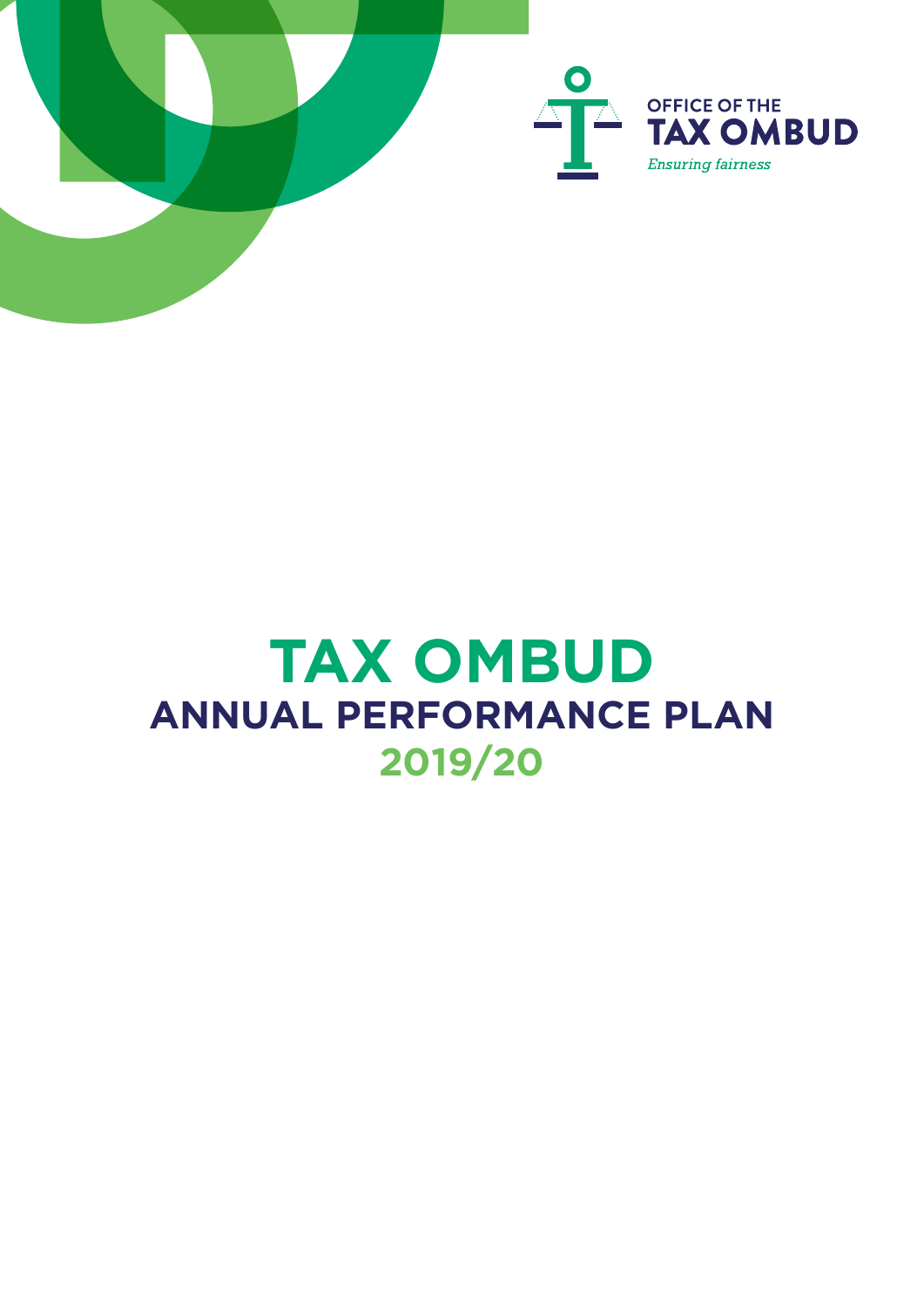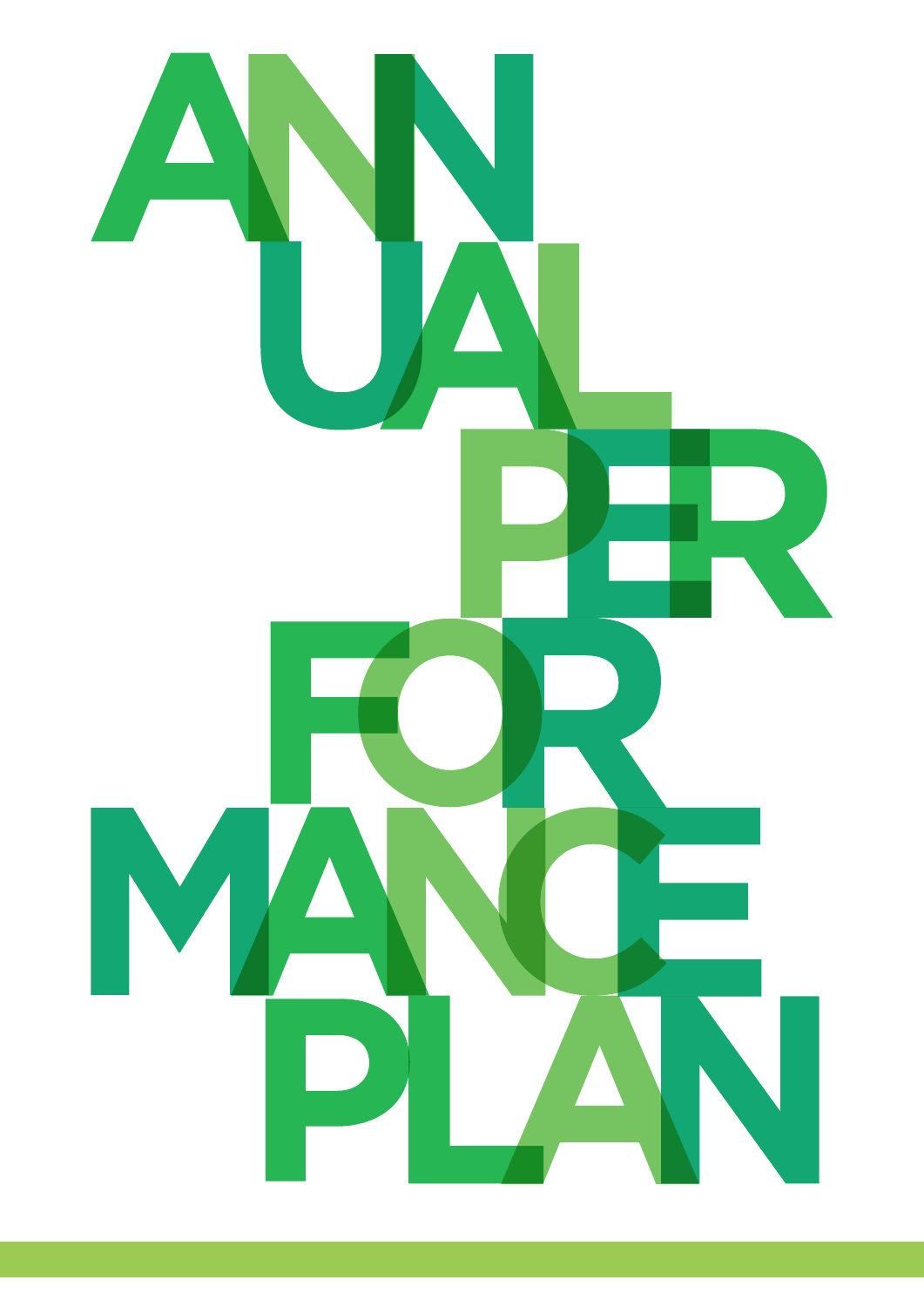## **TABLE OF CONTENTS**

| <b>1. ABBREVIATIONS</b>                    | 1              |
|--------------------------------------------|----------------|
| 2. FOREWORD BY THE TAX OMBUD               | $\overline{2}$ |
| 3. OVERVIEW BY THE CHIEF EXECUTIVE OFFICER | 5              |
| <b>4. OFFICIAL SIGN-OFF</b>                | 8              |
| <b>5. PART A: STRATEGIC OVERVIEW</b>       | 9              |
| <b>VISION</b>                              | 9              |
| <b>MISSION</b>                             | 9              |
| <b>VALUES</b>                              | 9              |
| LEGISLATIVE AND OTHER MANDATES             | 10             |
| SITUATIONAL ANALYSIS                       | 13             |
| ORGANISATIONAL ENVIRONMENT                 | 17             |
| STRATEGIC OUTCOME-ORIENTED GOALS           | 19             |

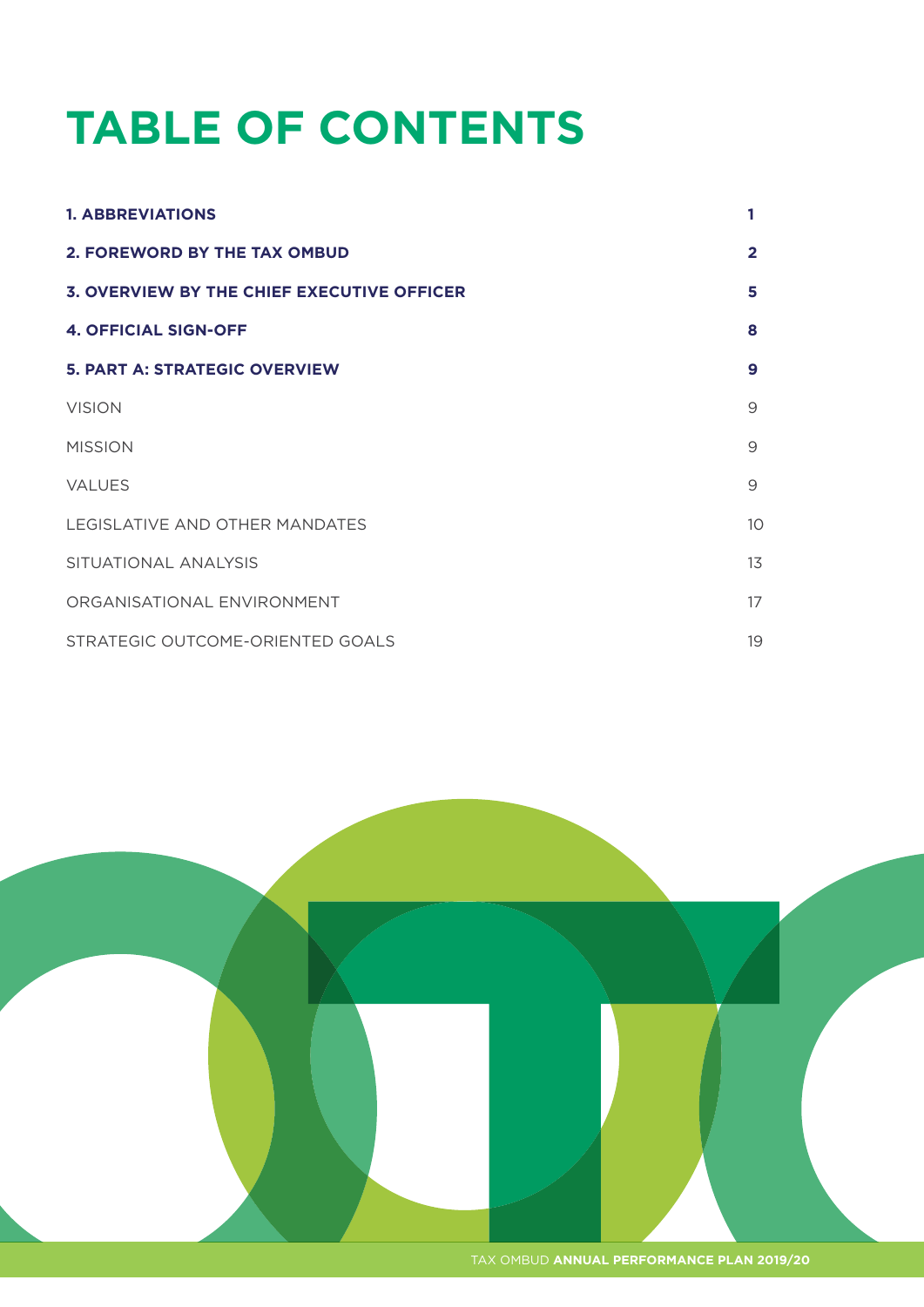# **TABLE OF CONTENTS**

| <b>6. PART B: STRATEGIC OBJECTIVES</b>               | 20 |
|------------------------------------------------------|----|
| ACCESSIBILITY AND OPERATIONS                         | 22 |
| SYSTEMIC INVESTIGATION                               | 24 |
| AWARENESS AND EDUCATION                              | 25 |
| <b>LEGAL AND SUPPORT SERVICES</b>                    | 26 |
| <b>7. RESOURCE CONSIDERATION AND RISK MANAGEMENT</b> | 28 |
|                                                      |    |
| RESOURCE CONSIDERATION                               | 28 |
| <b>RISK REGISTER</b>                                 | 30 |
| <b>8. TECHNICAL INDICATOR DESCRIPTIONS</b>           | 31 |
| 9. MINOR CHANGES TO STRATEGIC PLAN 2018 - 2023       | 39 |

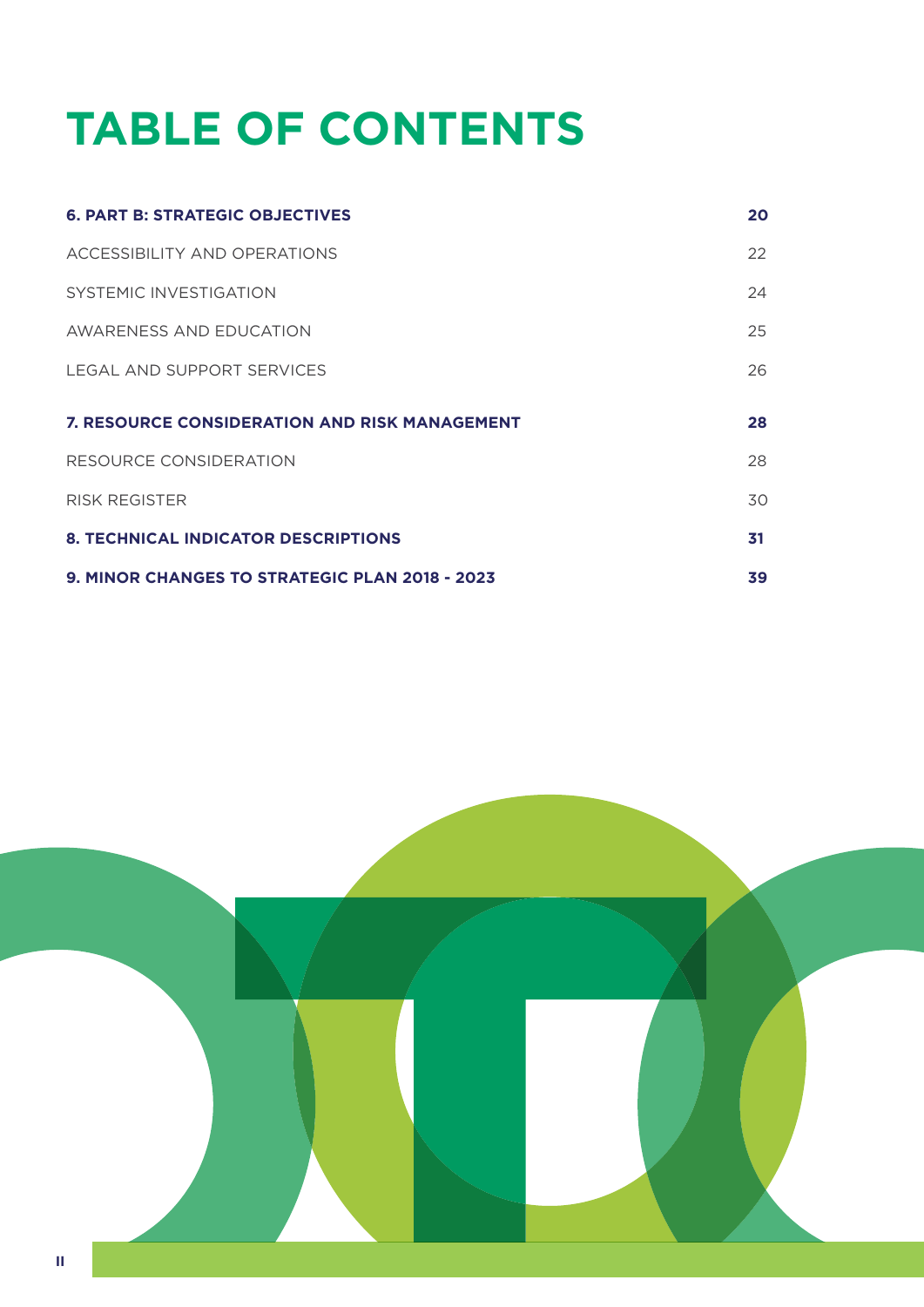### **1. ABBREVIATIONS**

| <b>APP</b>       | Annual Performance Plan                                             |
|------------------|---------------------------------------------------------------------|
| <b>CAPEX</b>     | Capital expenditure                                                 |
| <b>CEO</b>       | <b>Chief Executive Officer</b>                                      |
| <b>CMO</b>       | <b>Complaints Management Office</b>                                 |
| <b>eChannels</b> | Electronic channels                                                 |
| <b>ENE</b>       | <b>Estimates of National Expenditure</b>                            |
| <b>GTAC</b>      | Government Technical Advisory Centre                                |
| IT               | Information technology                                              |
| <b>MOU</b>       | Memorandum of Understanding                                         |
| <b>MTEF</b>      | Medium Term Expenditure Framework                                   |
| <b>NDP</b>       | National Development Plan                                           |
| <b>ENPS</b>      | Employee Net Promoter Score                                         |
| NT.              | <b>National Treasury</b>                                            |
| <b>OTO</b>       | Office of the Tax Ombud                                             |
| <b>PESTEL</b>    | Political, Economic, Social, Technological, Environmental and Legal |
| <b>PFMA</b>      | Public Finance Management Act 1 of 1999                             |
| <b>RCB</b>       | <b>Recognised Controlling Bodies</b>                                |
| <b>SARS</b>      | South African Revenue Service                                       |
| <b>SCOF</b>      | <b>Standing Committee on Finance</b>                                |
| <b>SLA</b>       | Service level agreement                                             |
| <b>SP</b>        | Strategic Plan                                                      |
| <b>SWOT</b>      | Strength, Weakness, Opportunities and Threats                       |
| <b>TAA</b>       | <b>Tax Administration Act</b>                                       |
| <b>TID</b>       | <b>Technical Indicator Descriptions</b>                             |
| <b>TO</b>        | <b>Tax Ombud</b>                                                    |
| <b>VOIP</b>      | Voice Over Internet Protocol                                        |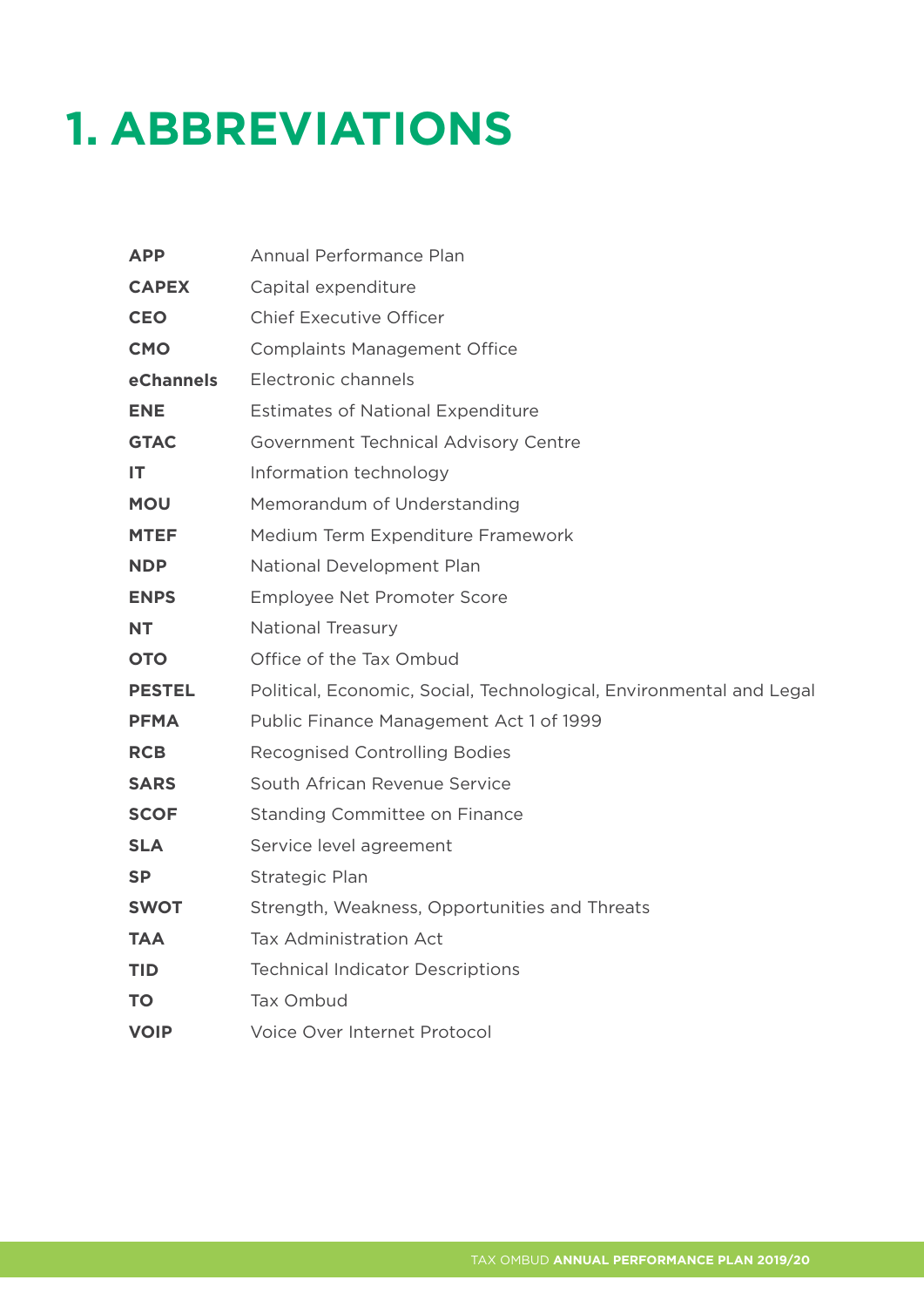

### **FOREWORD BY THE** TAX OMBUD **JUDGE BERNARD MAKGABO NGOEPE**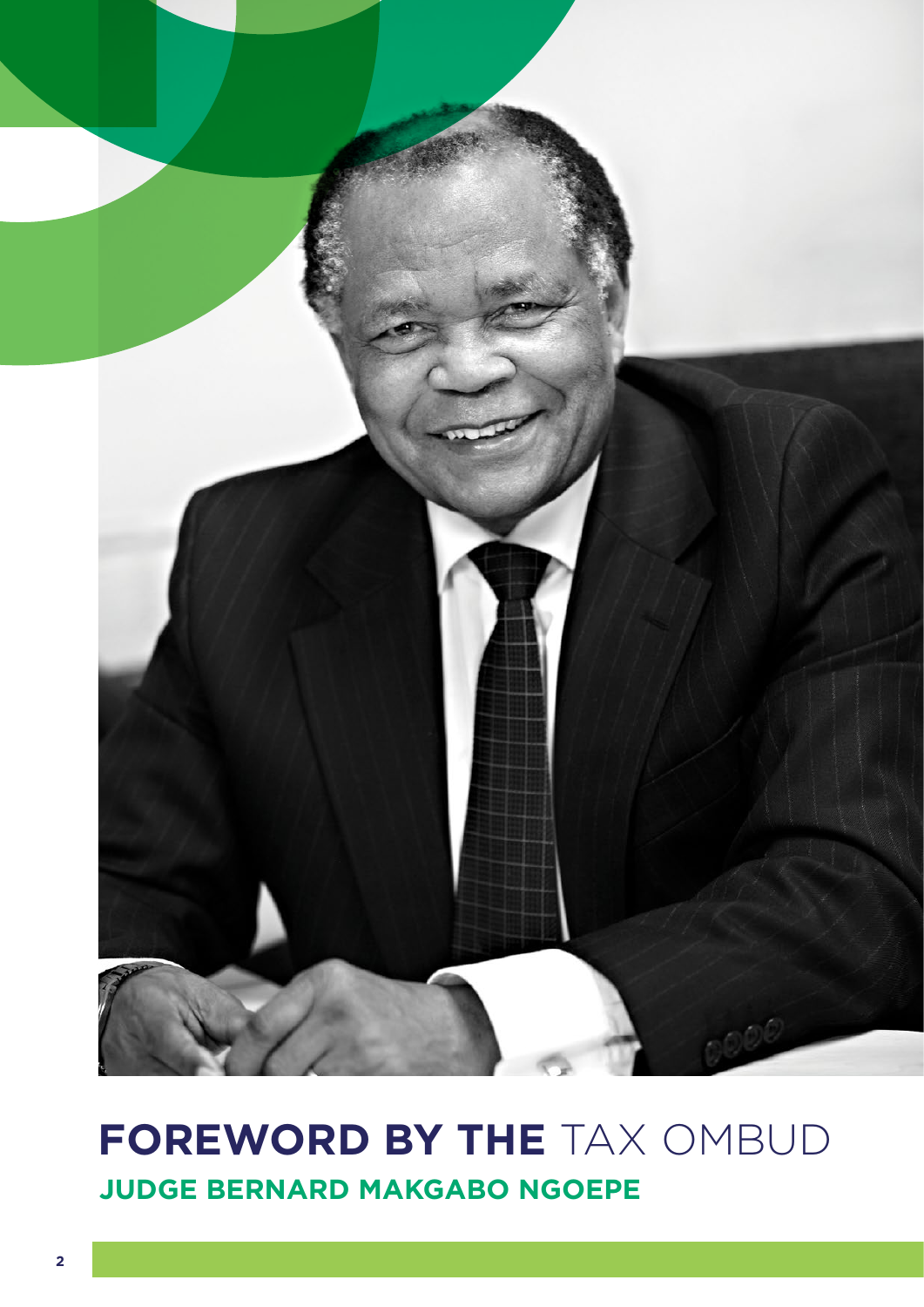## **2. FOREWORD** BY THE TAX OMBUD

WITH A SOUND FIVE-YEAR STRATEGIC PLAN AND AN AMBITIOUS PERFORMANCE PLAN FOR THE 2019/20 FINANCIAL YEAR, WE ARE MORE THAN READY TO IMPROVE ON OUR TRACK RECORD IN SERVING TAXPAYERS AS A FREE, FAIR AND IMPARTIAL RECOURSE CHANNEL.

I am pleased with the substantial progress made regarding our financial independence and the appointment of additional specialists to help ensure that we continue to serve taxpayers efficiently and expeditiously. Proper planning is essential for the success of the organisation and I am delighted to present the Tax Ombud Annual Performance Plan 2019/20.

#### **FINANCIAL INDEPENDENCE AND RECRUITMENT**

In terms of financial independence, the situation has improved immensely since the early days when our finances were embedded in SARS's budget and virtually controlled by them. Currently, our budget is determined by the Minister of Finance, and ring-fenced within SARS. We have also made great progress with regards to the recruitment of staff so that we can employ directly, without going through SARS and without the approval of the SARS Commissioner.

While there has been progress in terms of independence and recruitment of staff, our biggest priority as we move forward is to achieve full financial independence from SARS and to have a footprint in each province. Currently we have only one office, in Pretoria, that services the entire country. In our various engagements with stakeholders in all other provinces, a positive impact was made toward improving access to our services. We are optimistic that provincial footprints will be a reality sooner rather than later.

#### **BECOMING CUSTOMER-CENTRIC**

The Office has been embarking on numerous communication and outreach campaigns to raise awareness and educate taxpayers throughout the country about its existence and services. The number of taxpayers approaching the Office continues to grow as indicated in the 2017/18 Annual Report. This is indicative of the fact that taxpayers have confidence in this institution, which was established to further strengthen our tax administration system. As the institution continues to grow, it is imperative that we channel more efforts into ensuring that more and more taxpayers know about and have access to the free and impartial services we offer to those who have complaints against SARS.

More effort and resources will be channelled into communication and outreach activities such as mass media campaigns and stakeholder engagements in the provinces. Through our intensive media engagements, media coverage continues to create awareness about our services, but there is still a large percentage of our population that is not aware of the existence of the OTO, not to mention services offered.

#### **OPERATIONAL EFFICIENCY**

The OTO will continue to play a significant role in the country's tax administration system and every effort will be made to ensure that the Office continues to be efficient and have tangible results. It is envisaged that continuous operational improvements and communication and outreach initiatives will benefit taxpayers and promote the utilisation of the Office. To ensure that the Office can cope with the expected influx of complaints, we are rapidly expanding our dispute resolution handling capacity and looking at streamlining the way we handle cases to make our processes quicker, without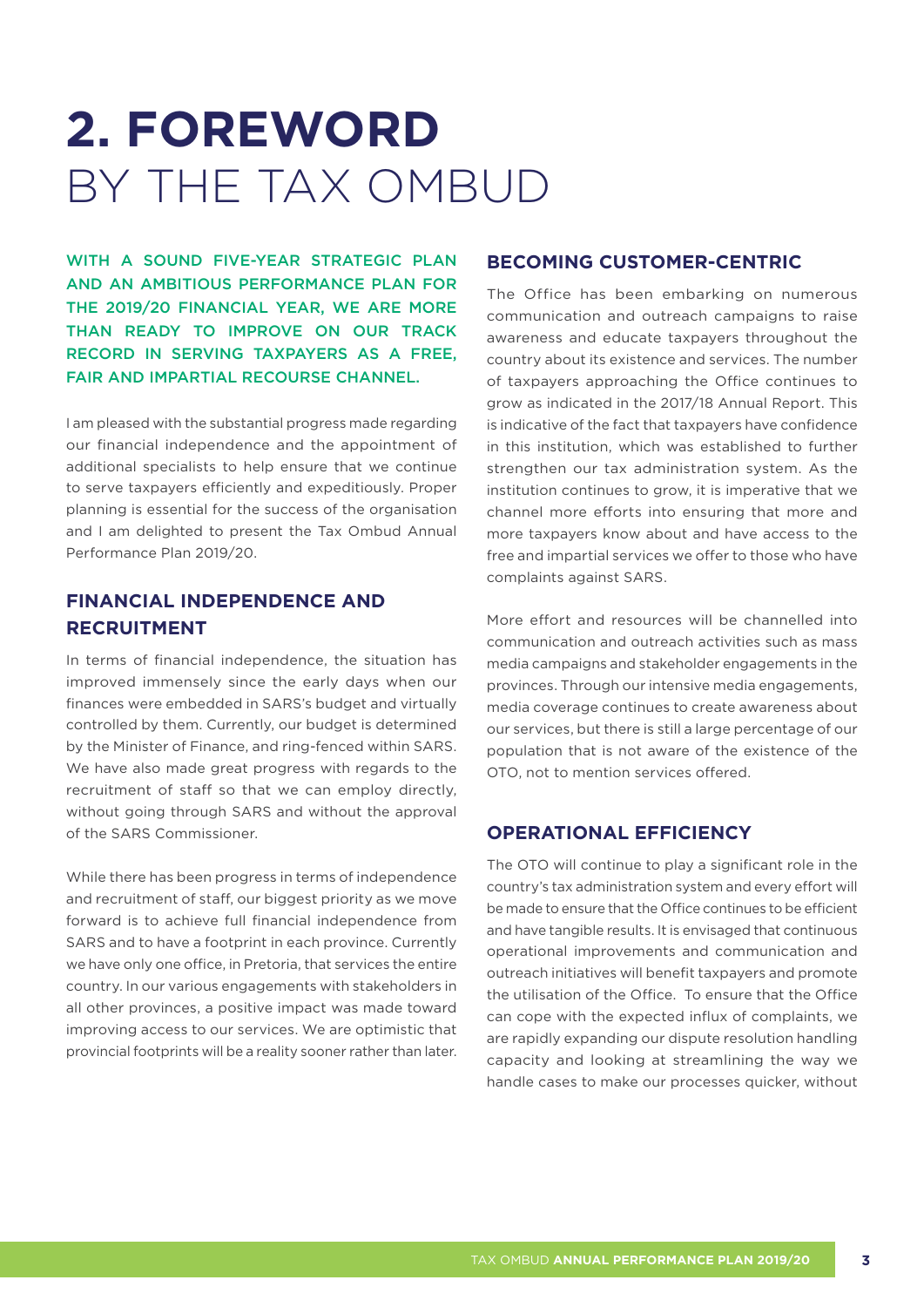*"More effort and resources will be channelled into communication and outreach activities."*

compromising the standards of service and quality. We continue to be an innovative institution, always looking for a smarter and more expeditious way to resolve tax complaints. The Office of the Tax Ombud will strive to further strengthen taxpayers' trust and confidence in tax administration by providing an impartial mechanism for dispute resolution. The Office will also intensify its endeavours to deal with taxpayers' complaints as expeditiously as possible. We strive for excellence in carrying out our mandate to ensure that taxpayers have confidence in our work, and feel that their complaints are being addressed timeously and efficiently.

#### **WAY FORWARD**

Moving forward we remain committed to developing a reputable institution that stakeholders trust. We want to provide taxpayers with the highest quality standard of service for resolving their disputes fairly and impartially. I am fortunate to have an exceptionally strong senior management team, led by the CEO, Advocate Hanyana Eric Mkhawane. I am also impressed with the talent and commitment of our employees at all levels and their determination to deliver the best possible service when dealing with taxpayers' complaints. I value the working relationship with Recognised Controlling Bodies and other strategic partners; they too have the best interests of the taxpayer at heart in supporting the mandate of the Office of the Tax Ombud.

Duypp

**JUDGE BERNARD MAKGABO NGOEPE**  TAX OMBUD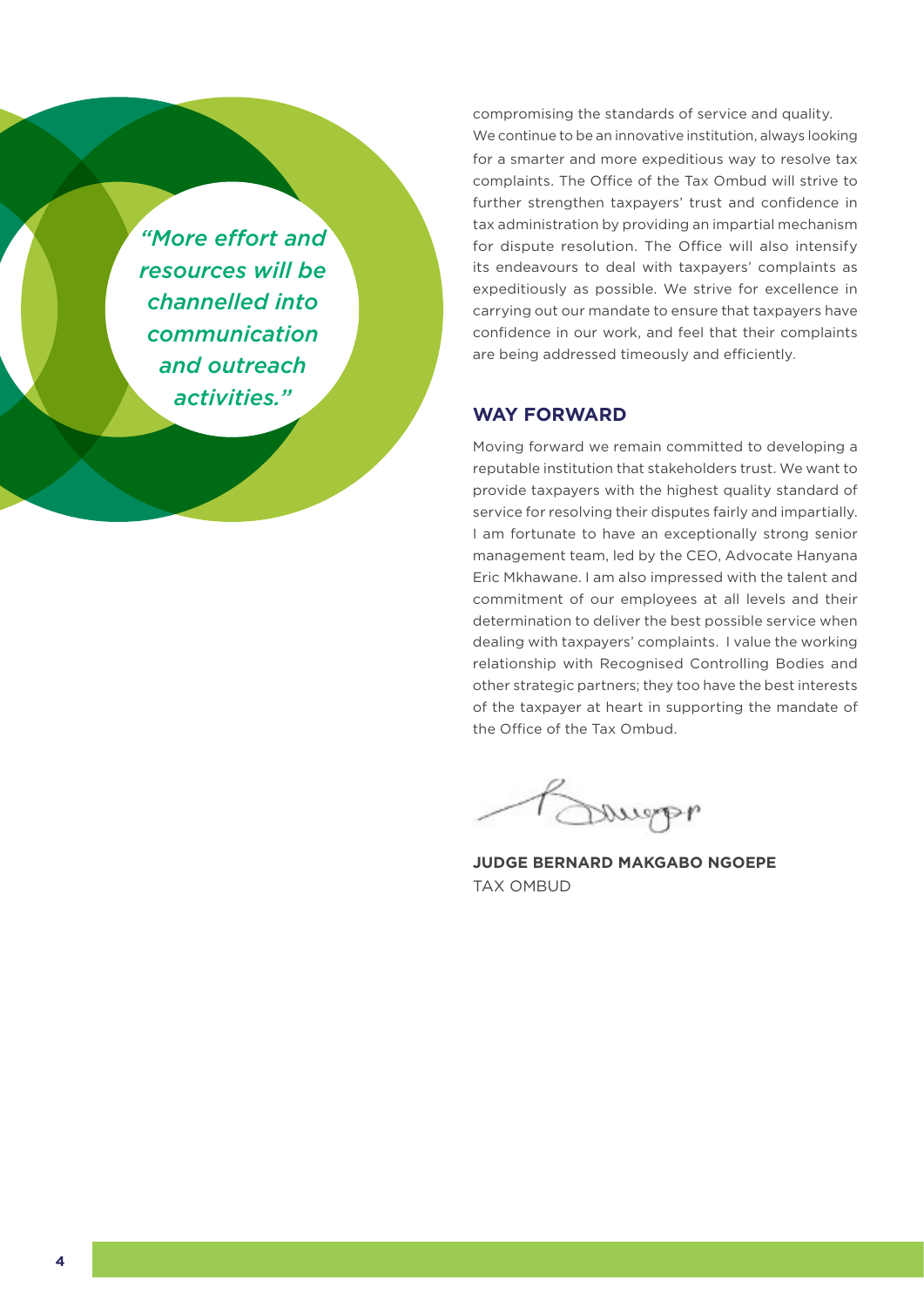

### **OVERVIEW BY THE**  CHIEF EXECUTIVE OFFICER

**ADVOCATE HANYANA ERIC MKHAWANE**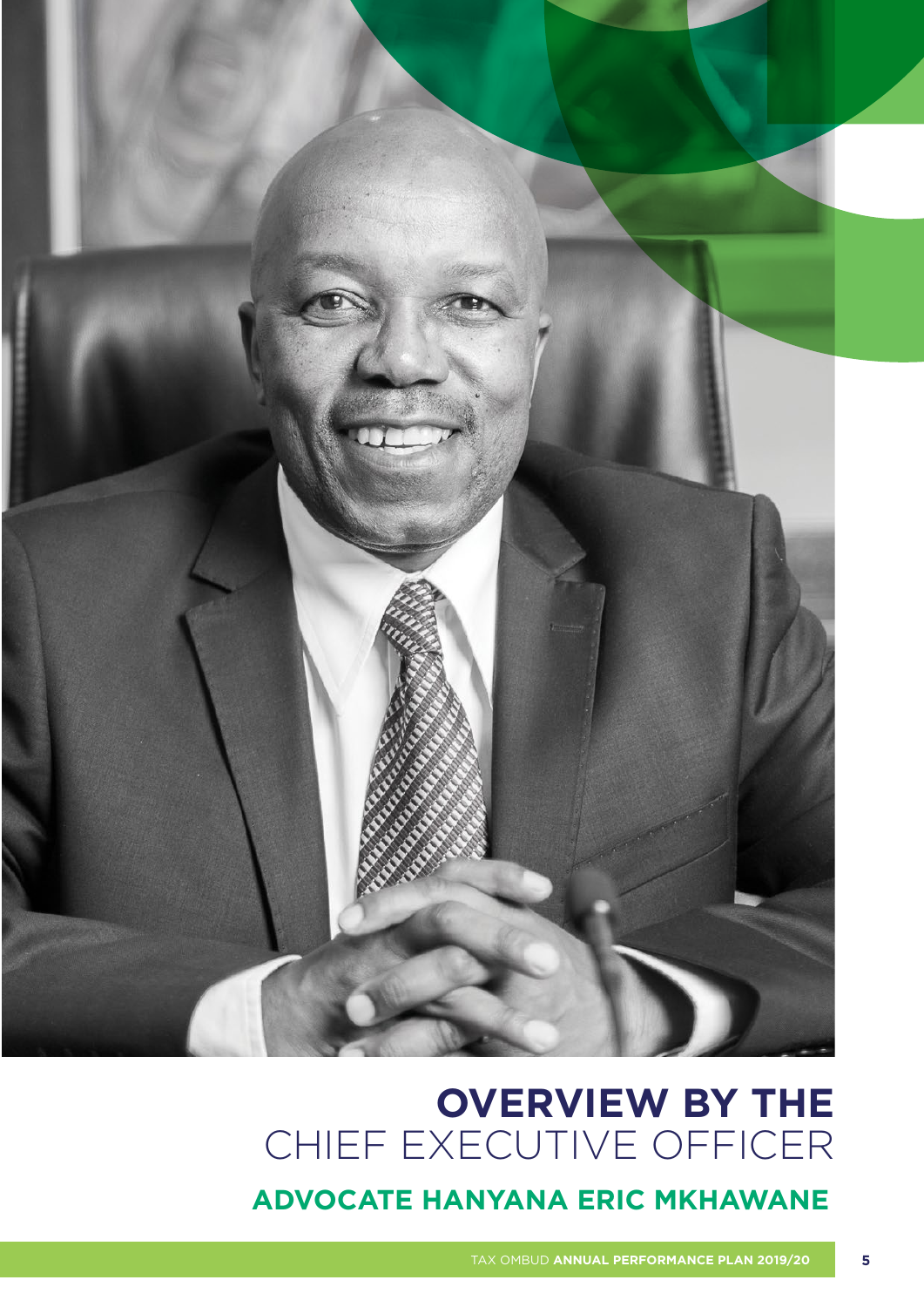## **3. OVERVIEW BY THE** CHIEF EXECUTIVE OFFICER

THIS ANNUAL PERFORMANCE PLAN STRIVES TO PROMOTE ACCOUNTABILITY AND COMMITMENT TO SERVICE DELIVERY AND EXCELLENCE WITHIN THE ORGANISATION, WHICH EXISTS TO ENSURE THAT TAXPAYERS HAVE RECOURSE TO A FAIR AND IMPARTIAL MECHANISM FOR DISPUTE RESOLUTION.

Just a few months ago we celebrated "Five Years of Fairness", marking the first five years of our existence as an institution, a period synonymous with the relentless pursuit of excellence in the execution of our duties and bringing much-needed fairness to the South African tax administration system, and specifically to the way SARS treats taxpayers. This Annual Performance Plan (APP) 2019/20 marks a new era for the organisation, focused on transforming it into a more agile institution. This shift is being driven by an APP containing ambitious targets and objectives aimed at promoting and protecting the rights of taxpayers and also promoting tax compliance.

#### **PRIORITISATION**

For the year 2019/20, and the following four years, our focus will be on prioritising and improving accessibility to our office, as well as on introducing measures, such as policy and technology, to galvanise efficiency and agility. It is important to note that a national footprint has always been our objective but the financial constraints facing our country have delayed this. Nevertheless, we are still confident that sooner rather than later we will have a physical presence outside Pretoria, the only city where we currently have an office.

Another area we are prioritising is introducing simplicity and more efficiency in the value chain of the complaints process. We are looking at technology to help address this and have made some proposals, one being the introduction of an interactive, paperless complaints platform for capturing and processing taxpayers' complaints. There is also room to shorten and improve the current complaints process and we are committed to finding a quicker and simpler way of enabling taxpayers to lodge complaints, along with better ways of expeditiously resolving taxpayers' complaints.

#### **IMPROVING TRUST WITH STAKEHOLDERS**

Another focus is on improving trust between the Office and taxpayers. One way of doing this is to diligently and expeditiously attend to taxpayers' complaints while providing sound and easy-to-understand reasons for decisions taken regarding their complaints. We have always been transparent in how we deal with both SARS and taxpayers (transparency being one of our core values) and we will continue to work on measures to improve this. There is still a perception in some quarters of our population that our institution is dependent on SARS but rest assured that the decisions we make and the way we attend to and resolve taxpayers' complaints is completely independent and free of any influence from the revenue collector.

#### **LEGALLY SOUND RECOMMENDATIONS**

It is also important to note that although our recommendations are not binding, they are taken seriously by SARS and have important consequences for all our stakeholders, including taxpayers, tax practitioners and SARS, to mention a few, not to mention the country and its economy. These are some of the reasons why we continue to be committed to diligently investigating each complaint and providing legally sound and detailed recommendations to the revenue collector on how complaints should be resolved.

For the past five years, we have invested immensely in capacitating our people with the expertise required to deal with the sometimes complex tax issues that taxpayers complain about. Going forward, we will continue to make the necessary support available to our employees to ensure that they help the organisation provide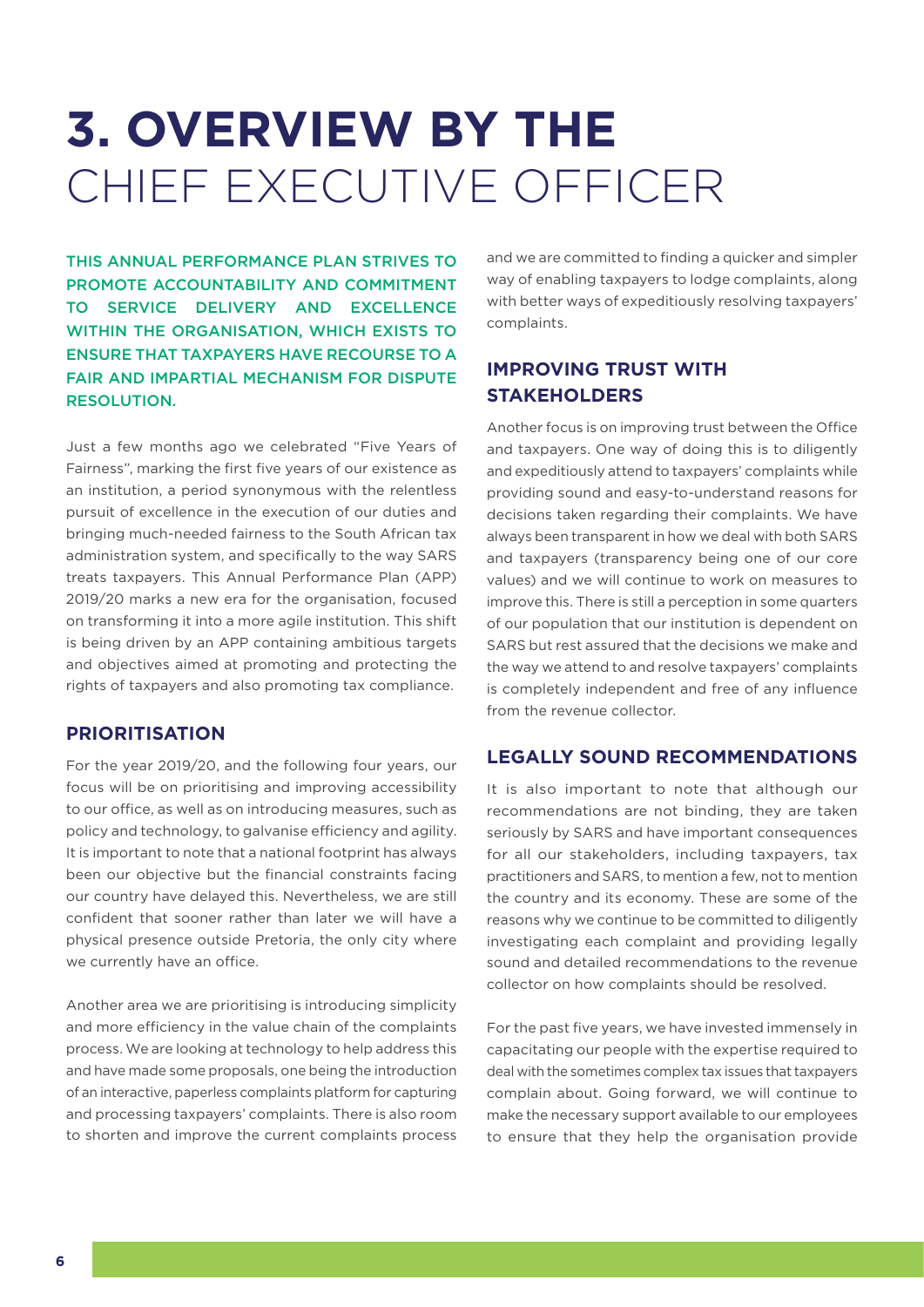an excellent service to taxpayers and consequently to the country. We continue to recruit highly skilled and experienced individuals to help us grow as an organisation and to bring new and fresh ideas. We are also looking at bringing in several experts to help the organisation navigate the ever-changing environment in which we operate.

#### **COLLABORATIVE ACHIEVEMENT**

The OTO is cognisant that without the support of our stakeholders, our achievements in the past five years would have been impossible. As we take on the challenges of our sixth year in operation, we are reasonably optimistic about receiving the support of our stakeholders, including the South African government, Recognised Controlling Bodies and taxpayers. We will continue sharing information with all stakeholders and appealing for their input on many aspects of our organisation. After all, many of our stakeholders have been in the tax environment for much longer than the five years we have been operating. As the OTO, we will do our part to ensure that 2019/20 is a resounding success and surpasses what we have done in the past. With this APP as our guide, we are well equipped not only do what we are mandated to do but also go beyond and ensure that we have an organisation that keeps up with the demands of a changing world.

#### **CONCLUSION**

I would like to thank Judge Bernard Makgabo Ngoepe, the Tax Ombud, for his unstinting support and wise guidance. Sincere gratitude is also extended to the leadership of the OTO and the staff for their continuous commitment and dedication in ensuring that taxpayers receive efficient, impartial and independent redress. Finally, I wish to thank all our external stakeholders who have supported our endeavours and offered their input. We would not be able to do our work without them.

**ADVOCATE HANYANA ERIC MKHAWANE** CHIEF EXECUTIVE OFFICER

*"Our focus will be on prioritising and improving accessibility to our office."*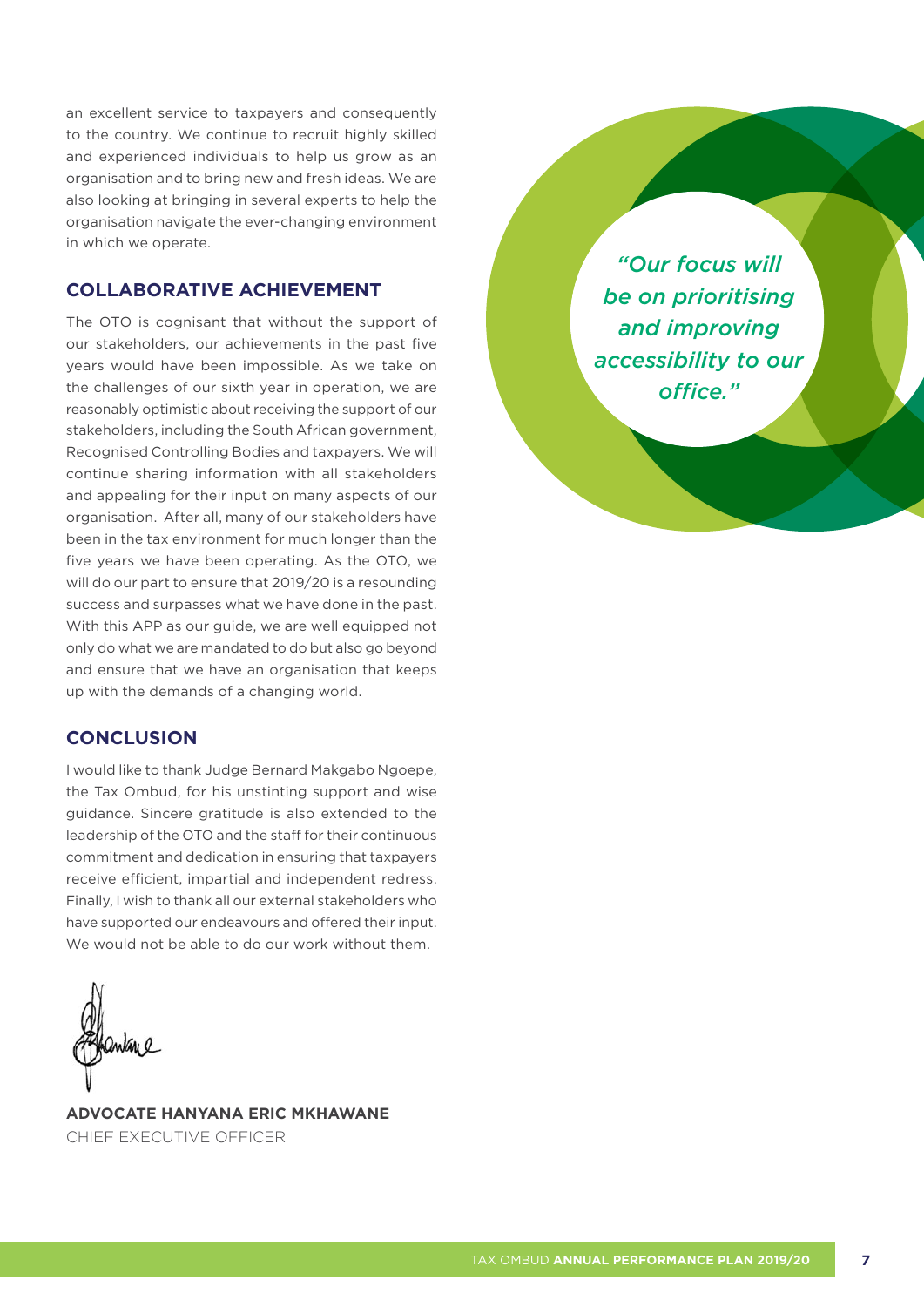## **4. OFFICIAL**  SIGN-OFF

#### **It is hereby certified that this Annual Performance Plan:**

- was developed by the management of the Office of the Tax Ombud under the guidance of the Minister  $\bigcap$ of Finance
	- takes into account all the relevant policies, legislation and other mandates for which the Office of the Tax Ombud is responsible
	- accurately reflects the strategic outcome-oriented goals and objectives which the Office of the Tax Ombud will endeavour to achieve in the period 2019/20.

 $\rightarrow$ r

**JUDGE BERNARD MAKGABO NGOEPE**  TAX OMBUD

**ADVOCATE HANYANA ERIC MKHAWANE** CHIEF EXECUTIVE OFFICER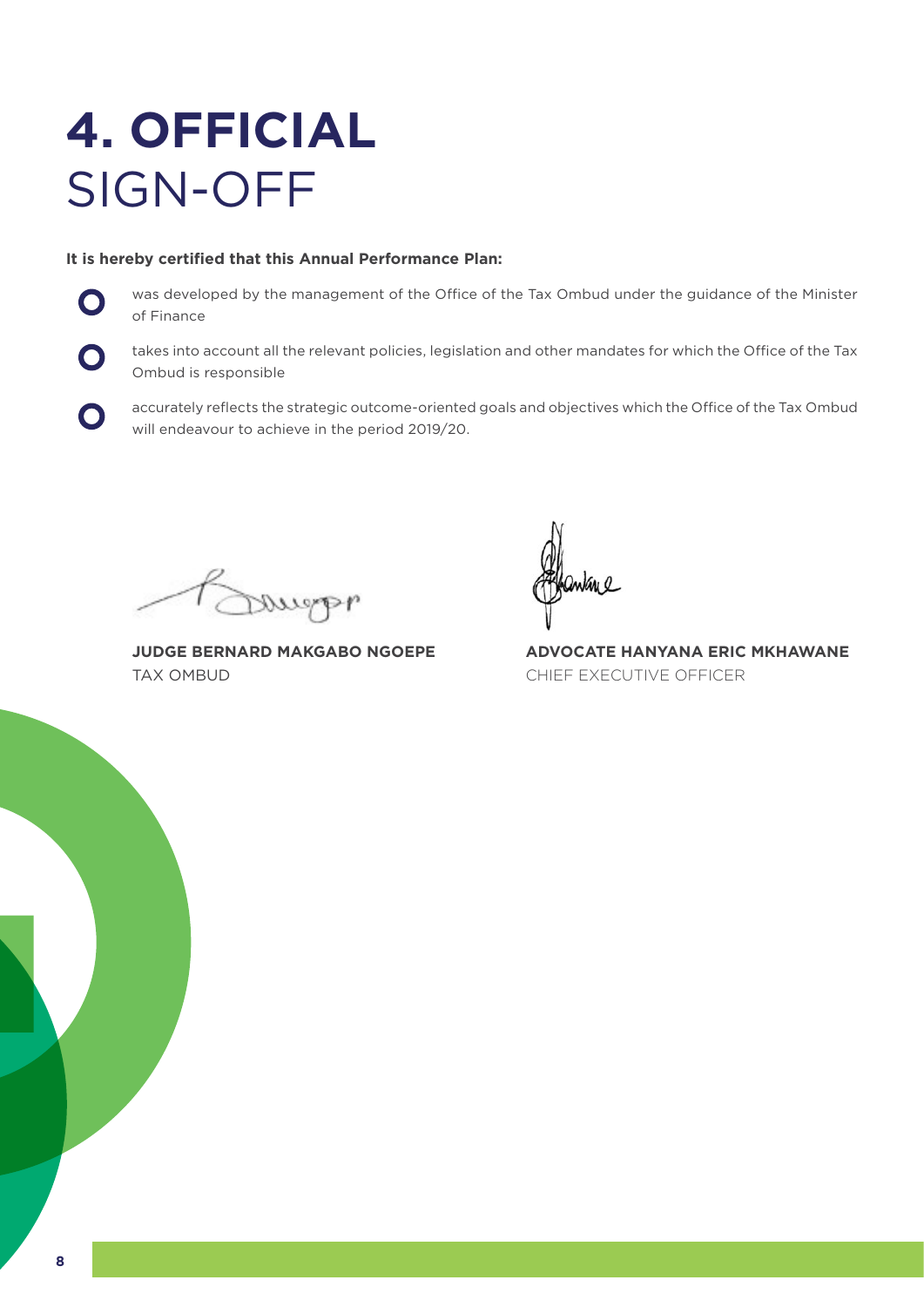## **PART A** STRATEGIC OVERVIEW

### **MISSION VISION**

To be an efficient, independent, impartial and fair redress channel for taxpayers.

To strengthen taxpayers' trust and confidence in tax administration.





#### **ACCOUNTABILITY**

Taxpayers are entitled to a rational and fair reason for decisions and actions taken.



#### **INDEPENDENCE**

In dealing with taxpayers' complaints, the Tax Ombud operates independently of SARS.



#### **EFFICIENCY**

The Office of the Tax Ombud ensures that all taxpayers' complaints are resolved promptly and efficiently.



#### **FAIRNESS**

The Tax Ombud acts in fairness at all times.

#### **CONFIDENTIALITY**

The Office of the Tax Ombud holds all communications with taxpayers in strict confidence unless authorised otherwise by the taxpayer.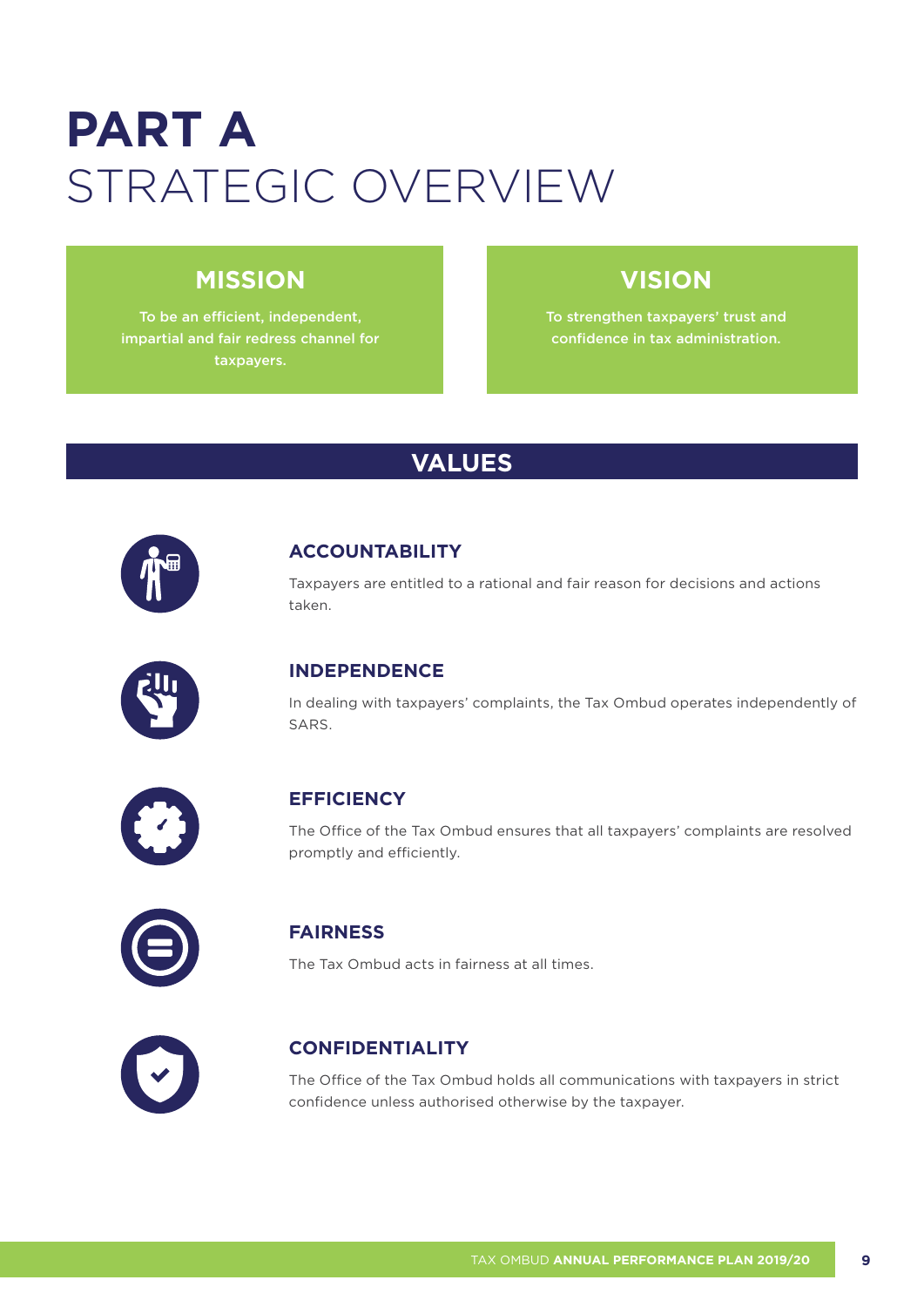## **LEGISLATIVE AND** OTHER MANDATES

### **THE OFFICE OF THE TAX OMBUD OPERATES UNDER A LEGISLATIVE AND CONSTITUTIONAL MANDATE.**

Constitutional mandate: In terms of s195 of the Constitution of the Republic Act 108 of 1996, public administration must be governed by the democratic values and principles enshrined in the Constitution, including a high standard of professional ethics; efficient, economic and effective use of resources; provision of impartial, fair and equitable

service; transparency and accountability. As an agent of public administration, the South African Revenue Service (SARS), the subject of the OTO's oversight, is bound by this Constitutional Mandate. The Office of the Tax Ombud is equally bound by the Constitutional Mandate.

#### **LEGISLATIVE MANDATE: TAX ADMINISTRATION ACT, 28 OF 2011**

The Office of the Tax Ombud was established in terms of sections 14 and 15 of the Tax Administration Act, 28 of 2011 (Tax Administration Act). The Office was established in October 2013 and launched by the Minister of Finance in April 2014. The Tax Ombud reports to the Minister

of Finance as the executive authority. In terms of the relevant legislation, the Tax Ombud submits the Strategic Plan, Annual Performance Plan and Annual Report to the Minister, who must table these in the National Assembly.

#### **Section 16(1) of the act spells out the Ombuds mandate as being to:**

- a) Review and address any complaint by a taxpayer regarding a service matter or a procedural or administrative matter arising from the application of the provisions of a tax Act by SARS; and
- b) Review, at the request of the Minister or at the initiative of the Tax Ombud with the approval of the Minister, any systemic and emerging issue related to a service matter or the application of the provisions of this Act or procedural or administrative provisions of a tax Act.

#### **Section 16(2):**

#### **In discharging his or her mandate, the Tax Ombud must:**

- $\bullet$  Review a complaint and, if necessary, resolve it through mediation or conciliation;
- $\bigcap$  Act independently in resolving a complaint;
- **O** Follow informal, fair and cost-effective procedures in resolving a complaint;
- **O** Provide information to a taxpayer about the mandate of the Tax Ombud and the procedure for pursuing a complaint;
- **O** Facilitate access by taxpayers to complaint resolution mechanisms within SARS to address complaints; and
- **O** Identify and review systemic and emerging issues related to service matters or the application of the provisions of this Act or procedural or administrative provisions of a tax Act that impact negatively on taxpayers.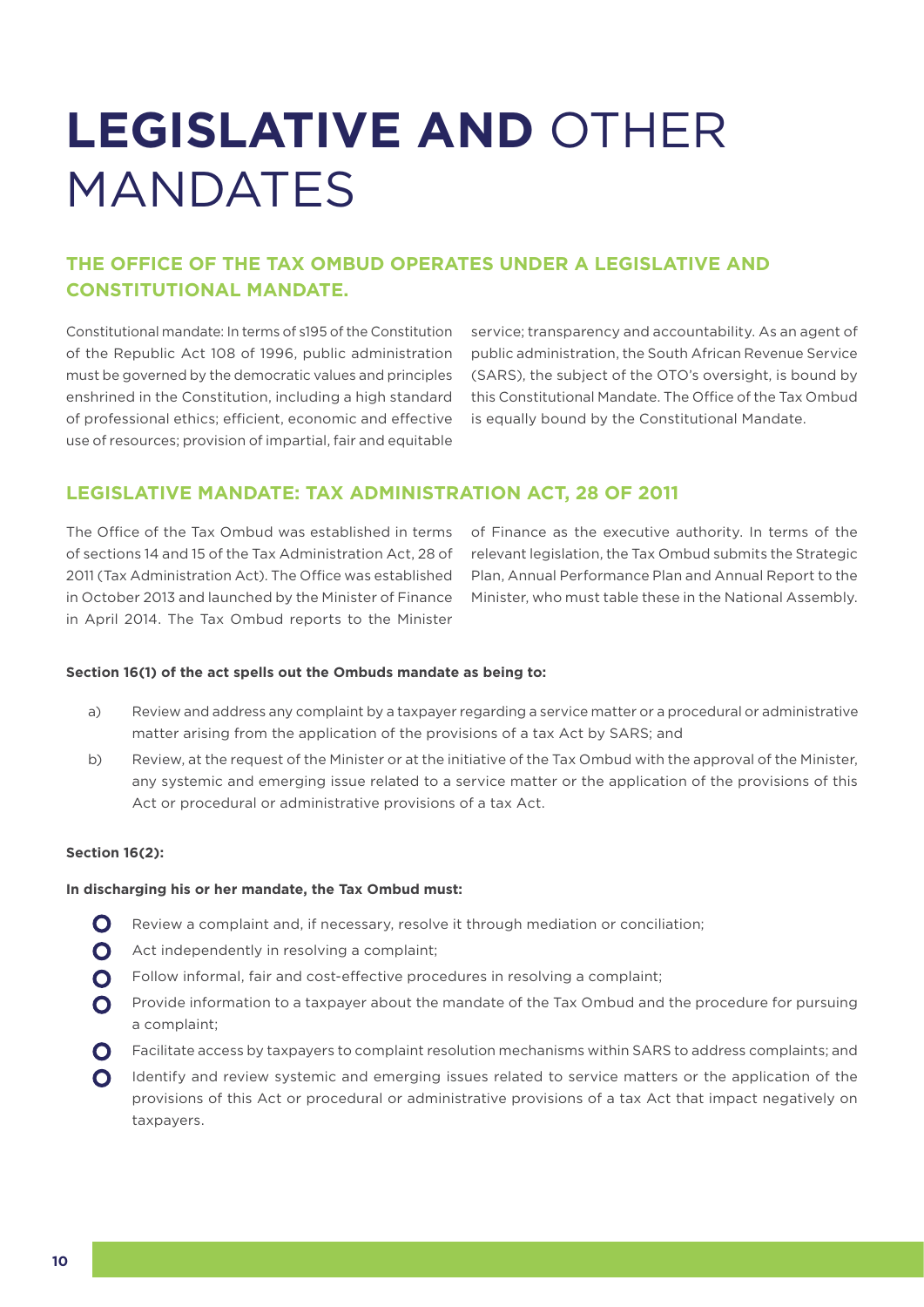#### **REVIEW OF A COMPLAINT**

In terms of section 18 of the Tax Administration Act, the Tax Ombud may review any issue within the Tax Ombud's mandate on receipt of a request from a taxpayer.

#### **The Tax Ombud may—**

- a) Determine how a review is to be conducted; and
- b) Determine whether a review should be terminated before completion.

#### **In exercising the discretion set out in subsection 2, the Tax Ombud must consider such factors as:**

- a) The age of the request or issue;
- b) The length of time that has elapsed since the requester became aware of the issue;
- c) The nature and seriousness of the issue;
- d) The question of whether the request was made in good faith; and
- e) The findings of other redress mechanisms with respect to the request.

The Tax Ombud may only review a request if the requester has exhausted the available complaints resolution mechanisms in SARS, unless there are compelling circumstances for not doing so.

#### **To determine whether there are compelling circumstances, the Tax Ombud must consider factors such as whether:**

- a) The request raises systemic issues;
- b) Exhausting the complaints resolution mechanisms will cause undue hardship to the requester; or
- c) Exhausting the complaints resolution mechanisms is unlikely to produce a result within a period of time that the Tax Ombud considers reasonable.

The Tax Ombud must inform the requester of the results of the review or any action taken in response to the request, but at the time and in the manner chosen by the Tax Ombud.

#### **LIMITATIONS ON AUTHORITY**

#### **In terms of section 17 of the Tax Administration Act, the Tax Ombud may not review the following:**

- a) Legislation or tax policy;
- b) SARS policy or practice generally prevailing, other than to the extent that it relates to a service matter or a procedural or administrative matter arising from the application of the provisions of a tax Act by SARS;
- c) A matter subject to objection and appeal under a tax Act, except for an administrative matter relating to such objection and appeal; and
- d) A decision of, proceeding in or matter before the tax court.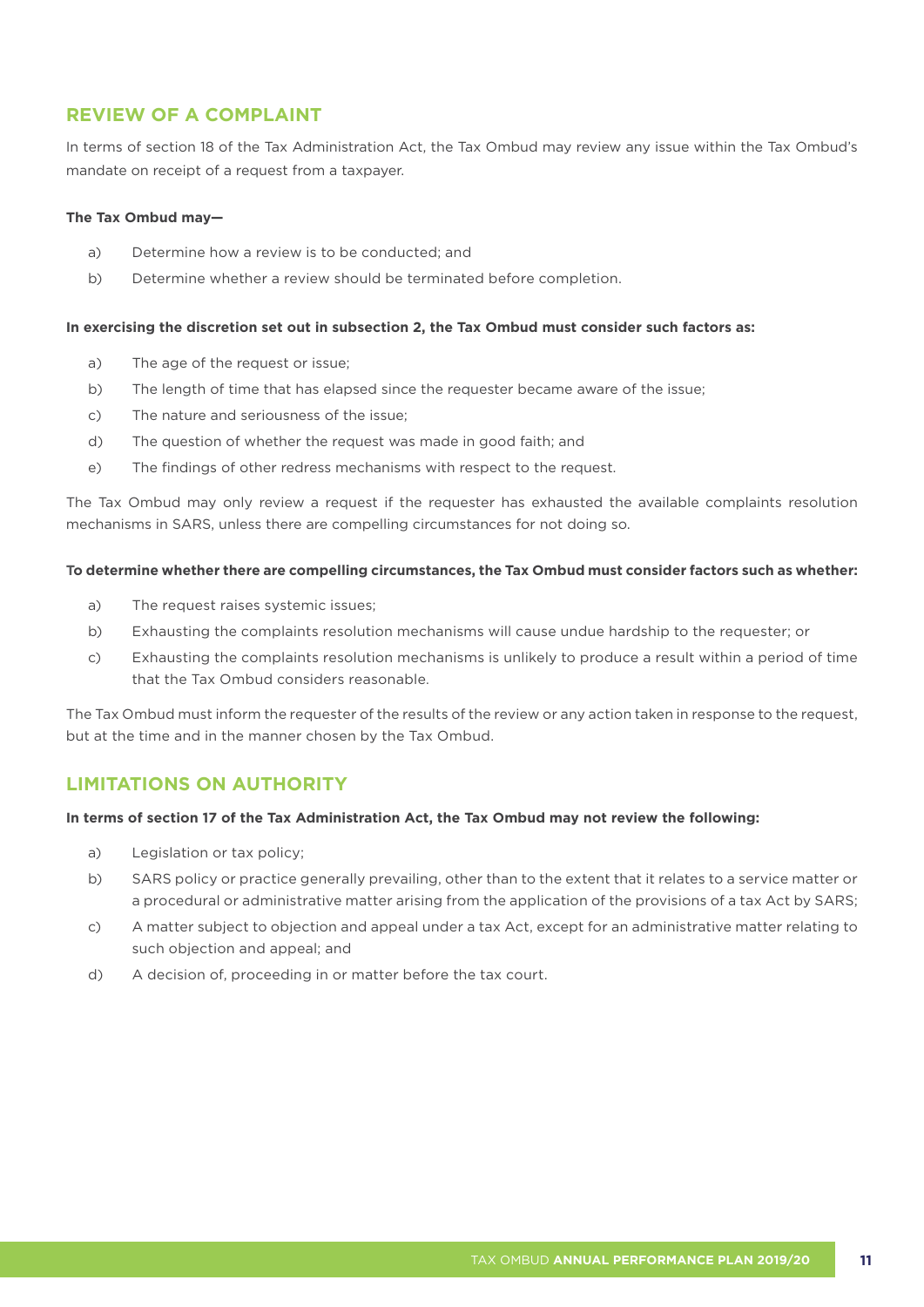#### **RESOLUTIONS AND RECOMMENDATIONS**

#### **Section 20 of the Tax Administration Act sets out how the resolutions and recommendations of the Tax Ombud are dealt with:**

- 1. The Tax Ombud must attempt to resolve all issues within the Tax Ombud's mandate at the level at which they can most efficiently and effectively be resolved and must, in so doing, communicate with SARS officials identified by SARS.
- 2. The Tax Ombud's recommendations are not binding on taxpayers or SARS, but if not accepted by a taxpayer or SARS, reasons for such a decision must be provided to the Tax Ombud within 30 days of notification of the recommendations and may be included by the Tax Ombud in a report to the Minister or Commissioner under section 19.

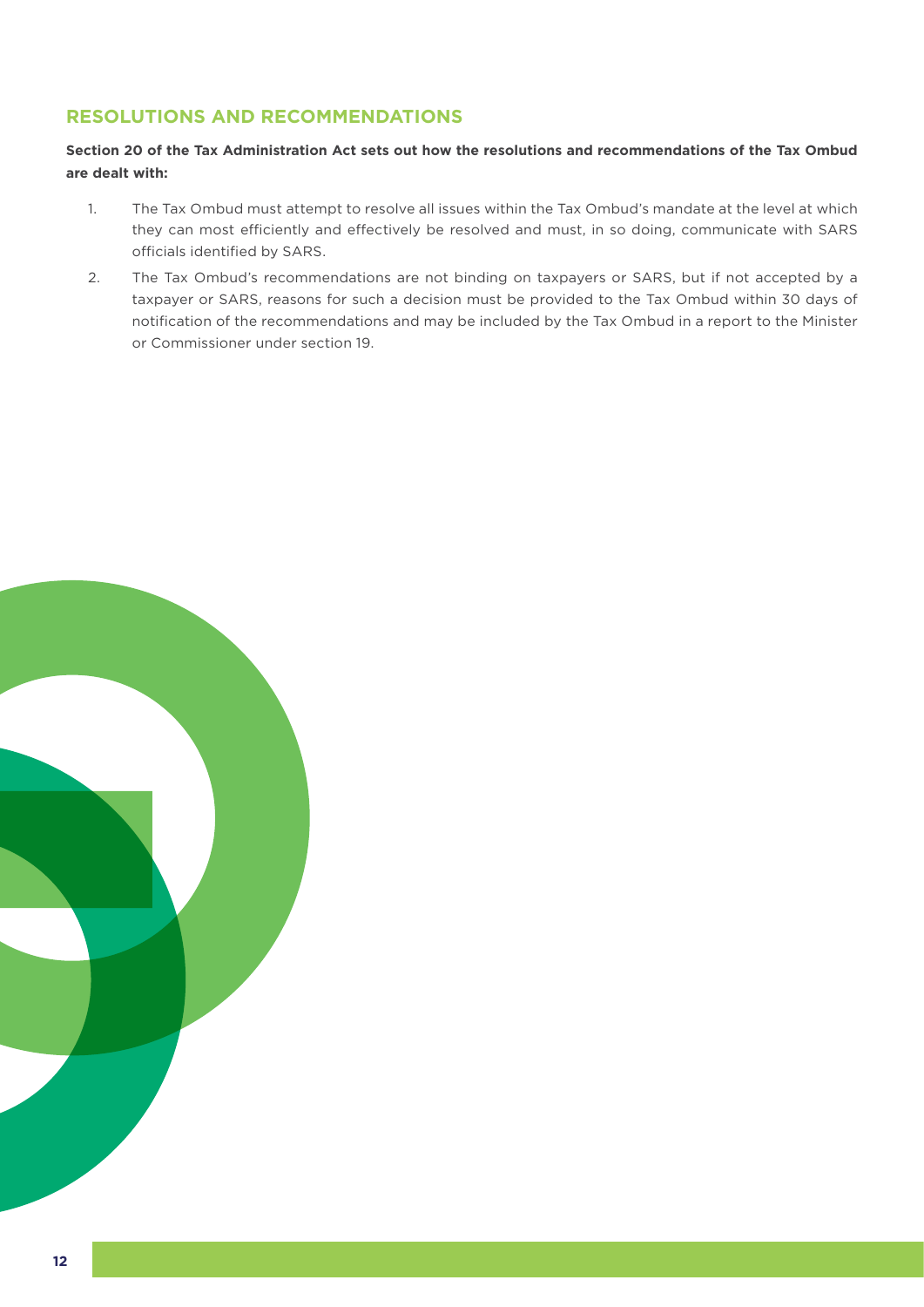# **SITUATIONAL** ANALYSIS

#### **OUR CORE PROCESSES**

To deliver against the legislative and other mandates, we follow a simple process with clearly defined operational targets. This consists of the following process steps:

#### **1. ACKNOWLEDGE COMPLAINT**

We undertake to acknowledge receipt of a complaint within two days of receiving it.

#### **2. INVESTIGATE AND REVIEW A COMPLAINT**

We undertake to complete an investigation and review a complaint within eight days from the date of acknowledgement of receipt:

- For accepted cases we send recommendations to SARS for consideration and notify the complainant accordingly.
- For rejected and terminated cases we provide an outcome of the investigation to the complainant.

#### **3. CLOSE-OUT REPORT RECEIVED**

SARS considers our recommendations and responds with a close-out report. This step of the process is not within our control and the time scales may vary.

#### **4. CLOSE-OUT REPORT ACTIONED**

Within four days of receiving the close-out report, we verify the actions agreed to in the report and communicate with the taxpayer about the outcome of the complaint.



Acknowledge complaint within 2 days



Review complaint within 8 days



Send recommendation to SARS and/or send response to taxpayers



Close-out report received from SARS...



...and actioned within 4 days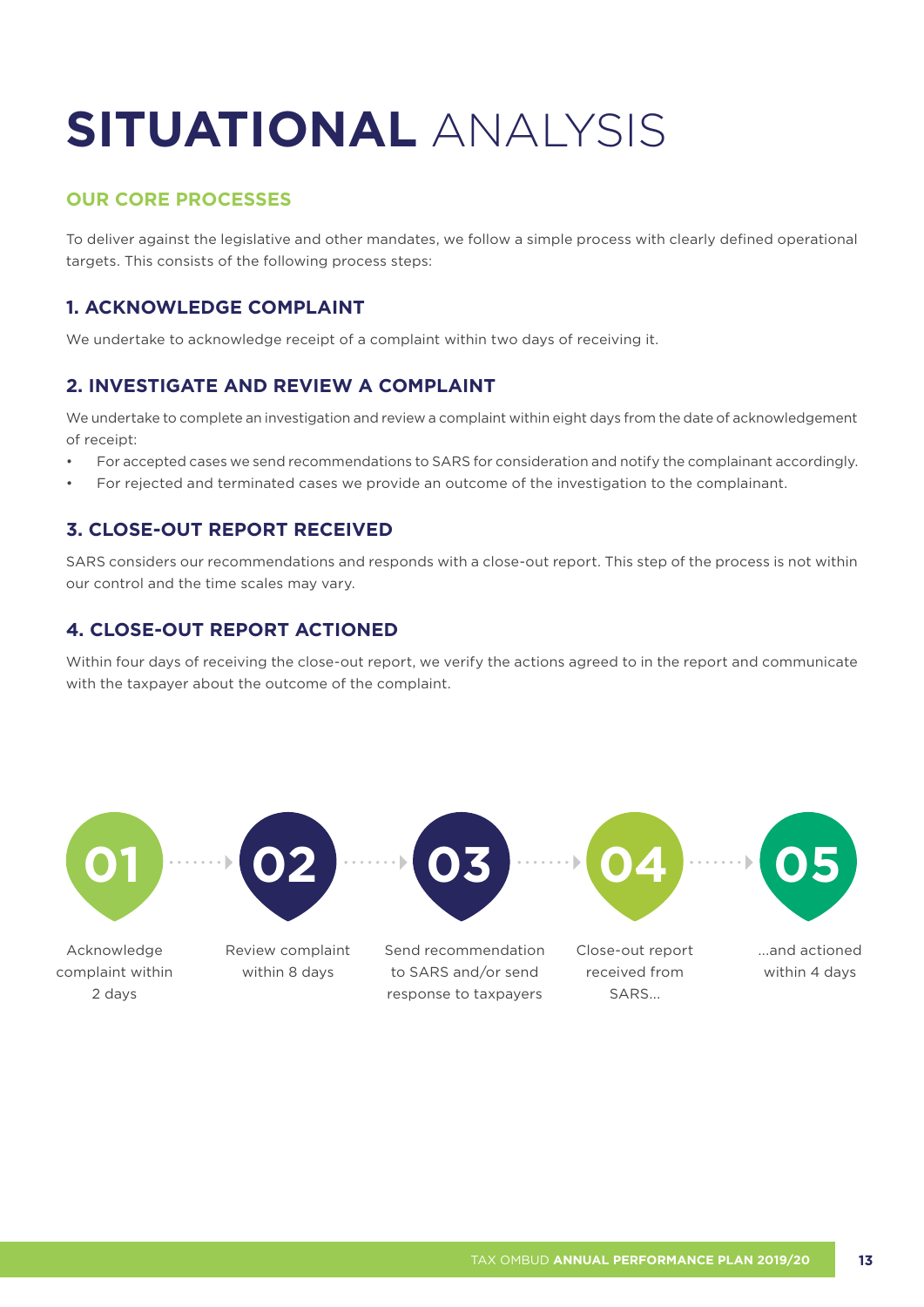#### **PERFORMANCE ENVIRONMENT**

The Office updated the environmental scan, using the Political, Economic, Social, Technological, Environmental and Legal (PESTEL) framework, which included an analysis of Strengths, Weaknesses, Opportunities and Threats (SWOT). This updated scan highlighted the dynamic nature of the environment in which the OTO operates, the many challenges that need to be overcome and the opportunities that can be seized in order to fulfil its vision of building trust and confidence in the tax administration system.

The following internal and external factors were among the considerations taken into account in developing the PESTEL and SWOT analyses:

- **O** An ongoing increase in the number of complaints the Office receives,
- A significant number of complaints that are rejected year-on-year,
- **O** Delays by SARS in implementing the recommendations of the Tax Ombud, and
- $\bigcirc$  Lack of understanding of the mandate of the Tax Ombud among taxpayers.

The scan revealed continuing themes in the political and economic environment, with taxpayers seeking more accountability in terms of government spending and the impact of the fiscal climate on the growth of the economy.

Politically and economically, the public and taxpayers are expecting increasing levels of transparency and corporate governance. Governance arrangements must take cognisance of the likelihood that tightening fiscal conditions will increase the demand for the OTO's services, and that the Office must nevertheless maintain the highest levels of efficiency.

The social and technological dimensions of the Office's operating environment have shown an interesting convergence, with increased national communications connectivity and the resulting uptake in digital technology providing opportunities to increase awareness and accessibility through social media and eChannels. On the other hand, this has also created risks that need to be managed, including social media brand perception and the evolving threat of cyber-crime in relation to the confidentiality of information and communications.

From a legislative perspective, the opportunity for mandate amendments to deliver structural independence from SARS is seen as having the potential to improve taxpayers' perception of the OTO's independence, which would in turn help build trust and confidence in the tax administration system.

#### **POLITICAL FACTORS**

- **O** Changes in leadership and/or tax policy may change the authorities' approach to tax recoveries. A more "aggressive" approach, as is evident in the current fiscal climate, is likely to result in higher demand for the OTO's services.
- **O** Increasing strength of oversight institutions and pressure from civil society will demand increasing levels of tax administration transparency, accountability and governance. This requires the OTO to be impartial and independent at all times, and to exhibit the highest levels of corporate governance.
- **O** With recent changes in the political environment, it is important that support is obtained from the Executive and Minister of Finance, if the OTO is to be positioned to achieve its mandate.
- **O** With citizens being aware of corruption through multiple commissions of inquiries, it is important that the OTO actively demonstrates ethical leadership.

#### **ECONOMIC FACTORS**

Taxpayers are being challenged by significant levels of inflation, low levels of economic growth and policy uncertainty. This will impact on the OTO in a number of ways:

- **O** Increasing public interest in tax administration and public expenditure, requiring the OTO to maintain exceptional transparency and corporate governance,
- A high probability of dispute volumes increasing as taxpayers and businesses seek to minimise their tax burden, or SARS becoming more "aggressive" with tax collections, and
- **O** The prevalence of certain reported practices, such as holding back tax refunds, may increase the likelihood of businesses requiring the OTO to support them.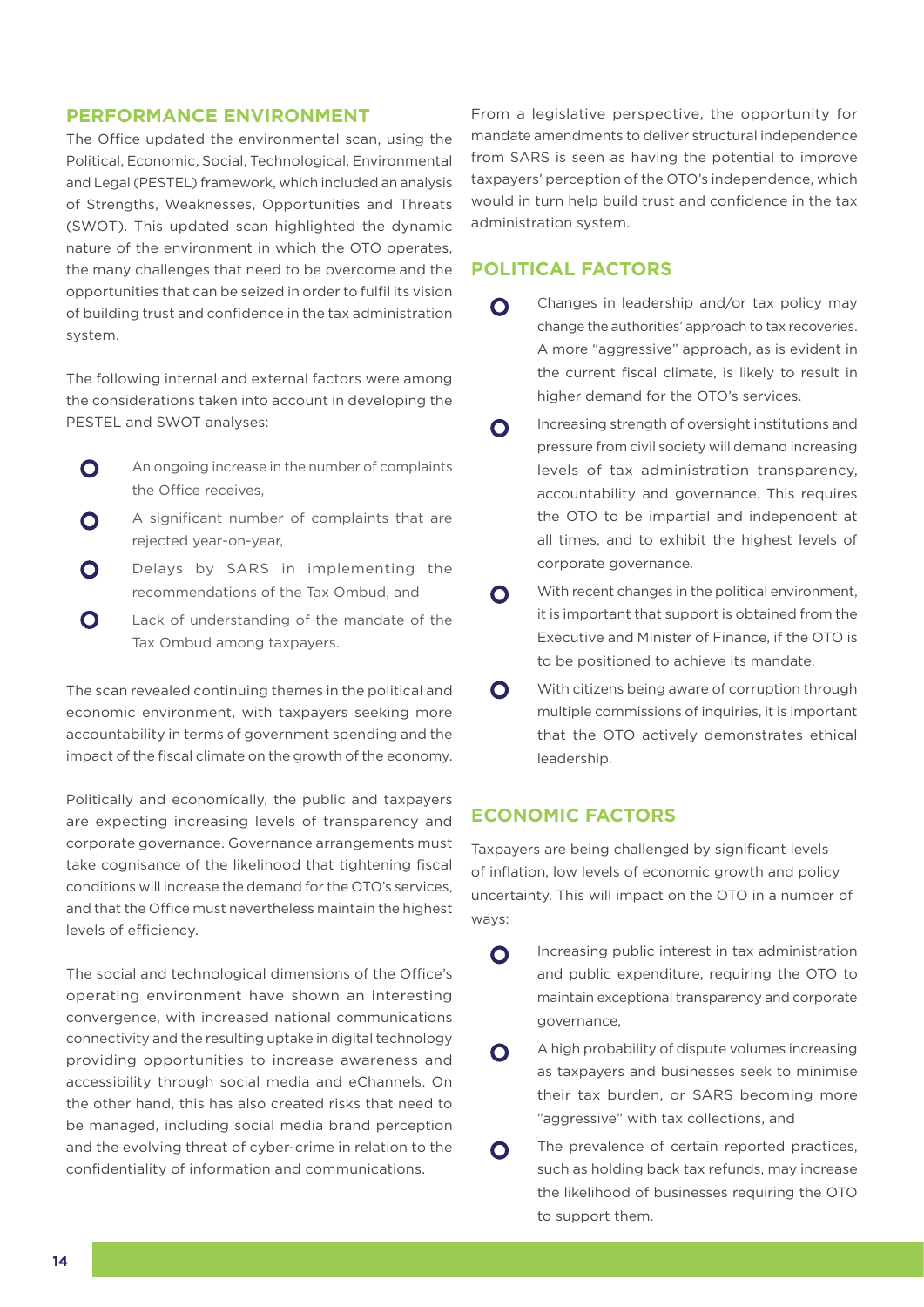The public and private sectors seek to grow the South African economy significantly through entrepreneurship and small business development. Many new entrants to the formal economy may have a limited understanding of the tax administration system, which may result in dispute volumes increasing.

Increasing strain on the South African fiscus also means financial resources will continue to be constrained. As such the operations of the OTO will require ongoing optimisation to ensure maximum efficiency.

#### **SOCIAL FACTORS**

Taxpayers are expecting easier accessibility when dealing with government and its associated administrative agencies. They are demanding a customer-centric approach that includes:

- **O** Easy access via the web, either through a portal or applications,
- Simple processes that require minimal information, all accessible online,
- Continuous and instantaneous feedback on process status,
- $\bigcap$  An ability to engage with knowledgeable agents who can resolve queries at the first point of contact, and
- **Q** Quick turnaround times, with promises consistently met.

The demand from millennials is increasing, requiring OTO to adapt its service offering to meet their expectations, which include eChannels, simplification and speed.

When developing channels of engagement, the OTO will continue to recognise that accessibility to online services is not as widespread in rural areas and will adapt its approach in line with its mandate. This means providing the appropriate mix of online and physical services.

Also, recognising the complexity and unfamiliarity of tax administration for many requires a personal approach that will help build understanding and trust, and in turn confidence in the tax administration system.

#### **TECHNOLOGY**

- **O** Taxpayers are becoming increasingly comfortable engaging electronically, via multiple channels, which creates opportunities to extend access via eChannels.
- **O** Social media is allowing consumers to report poor service immediately, and bad brand publicity can go viral almost instantly. The OTO will need to be equipped to maximise the impact of social media and have strategies in place to manage negative publicity.
- **O** The growing use of eChannels is also increasing the opportunities for cyber-crime and will require the OTO to respond by ensuring appropriate levels of electronic security.
- **O** Cloud-based computing, Voice over Internet Protocol (VOIP) and video communication services such as Skype will also provide opportunities for improved accessibility to taxpayers, and potentially allow for innovative working practices among staff. Such services would allow for increased flexibility such as home working, extended operating hours or face-to-face services via eChannels.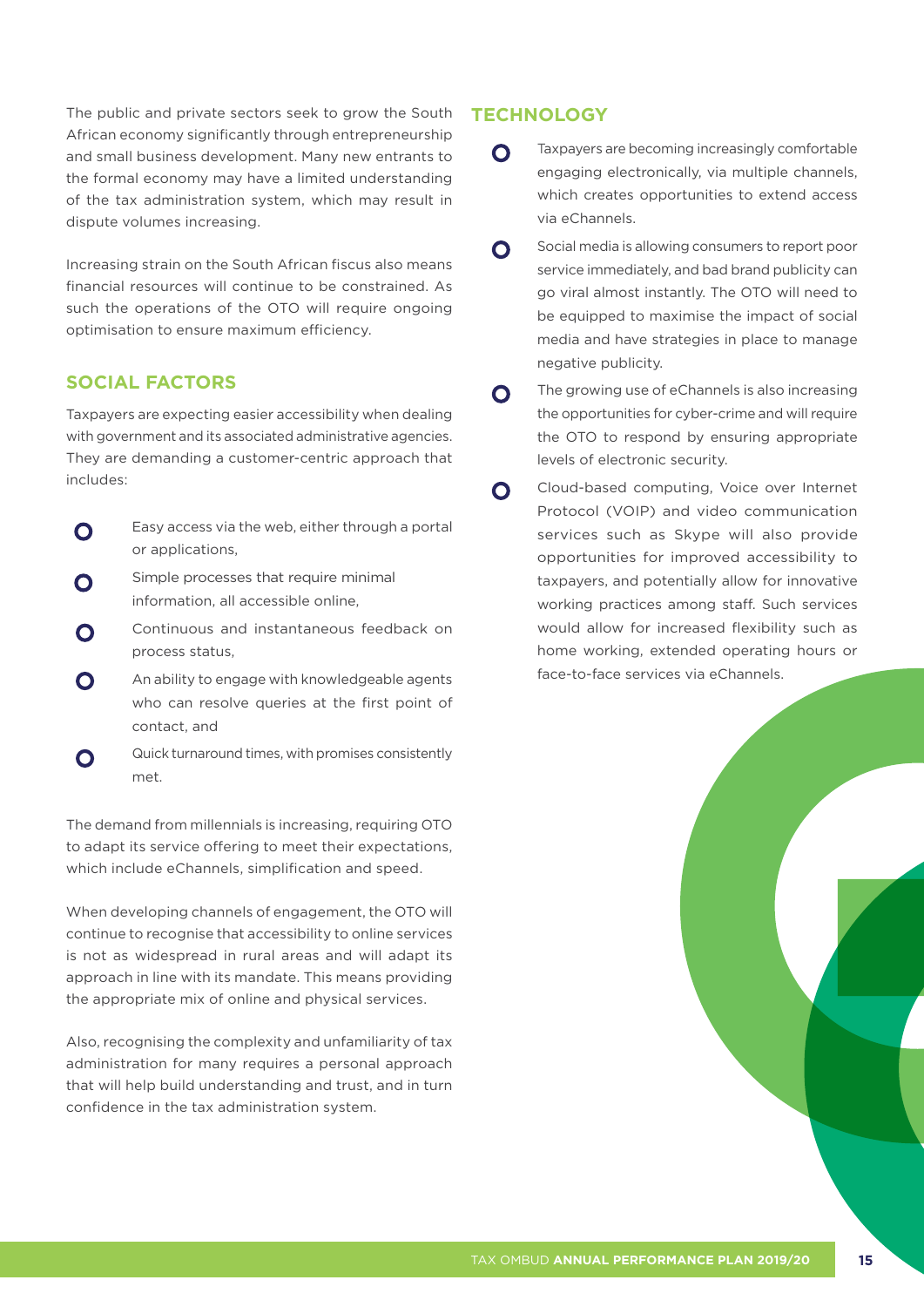#### **ENVIRONMENTAL FACTORS**

Owing to many of the factors listed above, taxpayers are increasingly using tax practitioners to resolve tax disputes. In general, these practitioners are highly trained specialists, frequently from a tax administration background. Accordingly, tax practitioners are an important customer segment that requires the same customercentric approach, but will be even more demanding of technical excellence and speed of response.

#### **LEGAL**

It is possible that a change in legislation may favour the structural independence of the OTO and in due course improved accountability on the part of SARS. As it currently stands, the OTO is unable to enter into contractual agreements on its own, and is dependent on SARS.

Increasing public interest in law-making provides an opportunity for the OTO to promote independence and, in turn, trust in the tax administration system.

#### **EXTERNAL THREATS**

In addition to the factors and trends described above, a number of specific external threats are noteworthy as they are outside the direct control and influence of the OTO, and could have a material impact on building trust and confidence in the tax administration system:

- **O** Delays by SARS in finalising taxpayer complaints from the OTO within a stipulated time frame materially diminish taxpayers' confidence in the system.
- **O** Lack of awareness and understanding among taxpayers about SARS's complaints process

and procedures leads to taxpayers submitting complaints prematurely to the OTO, creating unnecessary work for the Office and delaying the resolution of genuine complaints; frequently, this results in taxpayer frustration and the perception of an unresponsive Ombud.

- $\bigcap$  The growing prevalence of social media is dramatically increasing the risk of wrong or inaccurate perceptions being created about the OTO through social media platforms, again undermining trust and confidence.
- $\bigcap$  The rapidly evolving threat of cyber-crime will mean that the OTO will regularly require assurance that its systems, processes and policies are suitably configured to minimise the risk of confidentiality breaches. Funding will be needed to address identified weaknesses. A single breach may destroy the reputation of the OTO.
- **O** With increasing public awareness, tightening fiscal conditions and the improved reputation of the OTO, complaints volumes are likely to increase dramatically over the coming years. Fiscal constraints may hamper the growth of the Office and the execution of the mandate of the Tax Ombud.
- **O** Perceived and alleged corruption, as well as the misuse of public funds, may reduce taxpayer confidence and compliance. This may lead to more aggressive tax collection measures by SARS and an increase in the number of complaints to the Office of the Tax Ombud.
- **O** Fiscal constraints may hamper the growth of the Office and the execution of the mandate of the Tax Ombud.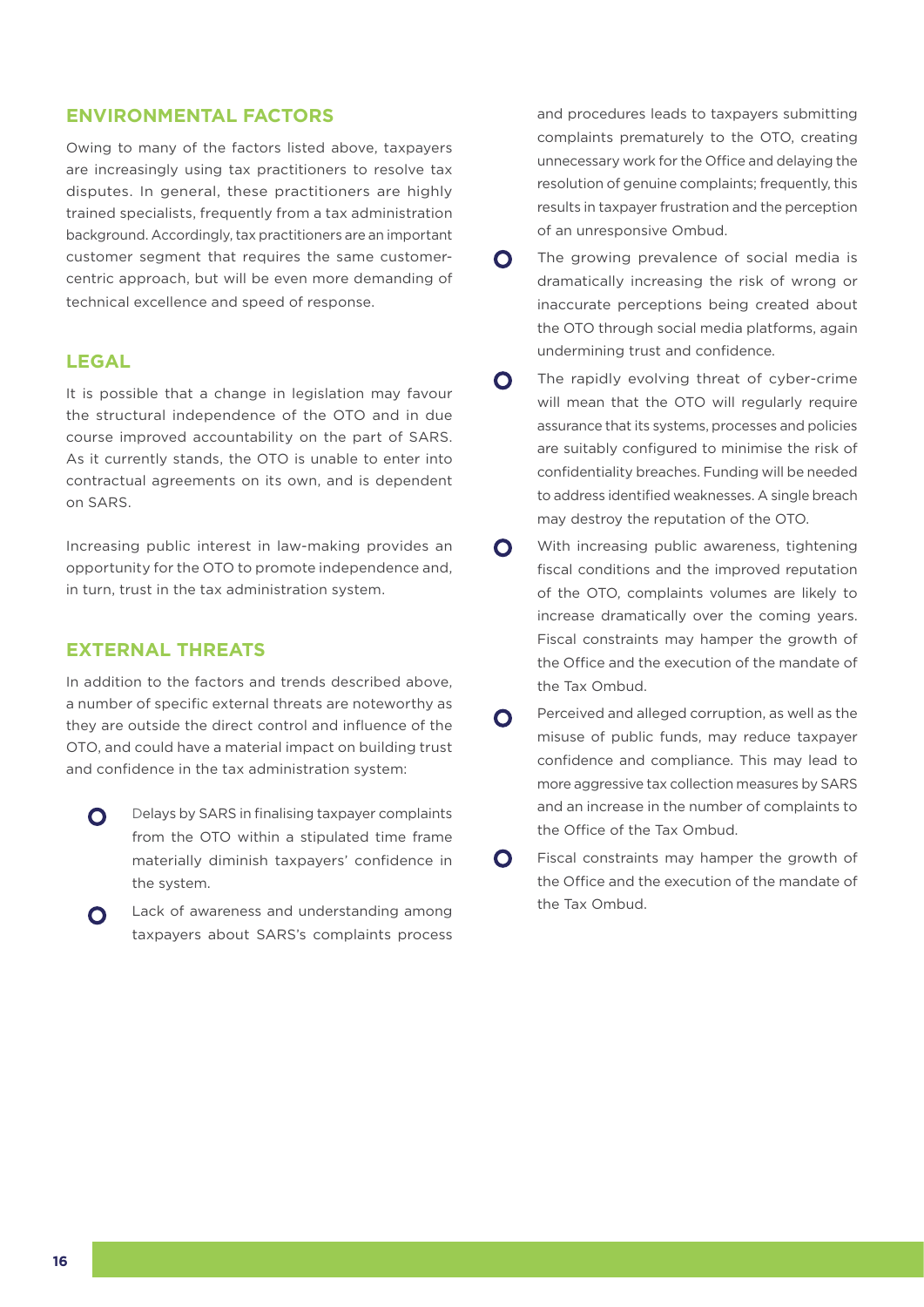## **ORGANISATIONAL**  ENVIRONMENT

### **THE INSTITUTIONAL CAPACITY OF THE OTO IS CURRENTLY STRONG, WITH CONTINUED FOCUS ON INCREASING PRODUCTIVITY AND CLIENT SERVICE. SPECIFIC HIGHLIGHTS INCLUDE:**

- A young workforce, with an average age of 39, indicating sustainability of skills in the coming years.
- Respected leadership.
- Service-oriented organisation that provides efficient service, with improvements on service indicators based on a study that was conducted in the 2018/2019 financial year on customer satisfaction and staff engagement showing:
	- Productivity up by 17%.
	- Complaints resolution up 24%.
	- Absenteeism down 12%.
- A strong brand presence for the OTO, with major attributes identified by respondents in a recent independent survey being:
	- Seen as knowledgeable (68%).
	- Having competent, skilled and professional staff (65%).
	- Seen as sincere, honest and truthful (65%).
	- Having a good reputation and being respected (64%).
- Ability to assist taxpayers in understanding their rights and meeting their tax obligations.
- Good relationships and collaboration with major stakeholders, including public and private sector groups, and SARS.
- Strong internal processes, systems and infrastructure, effectively utilising SARS support services when appropriate.
- Strong IT system supported by SARS.

However, to successfully build trust and confidence in the tax administration system, several internal challenges need to be addressed in the near term.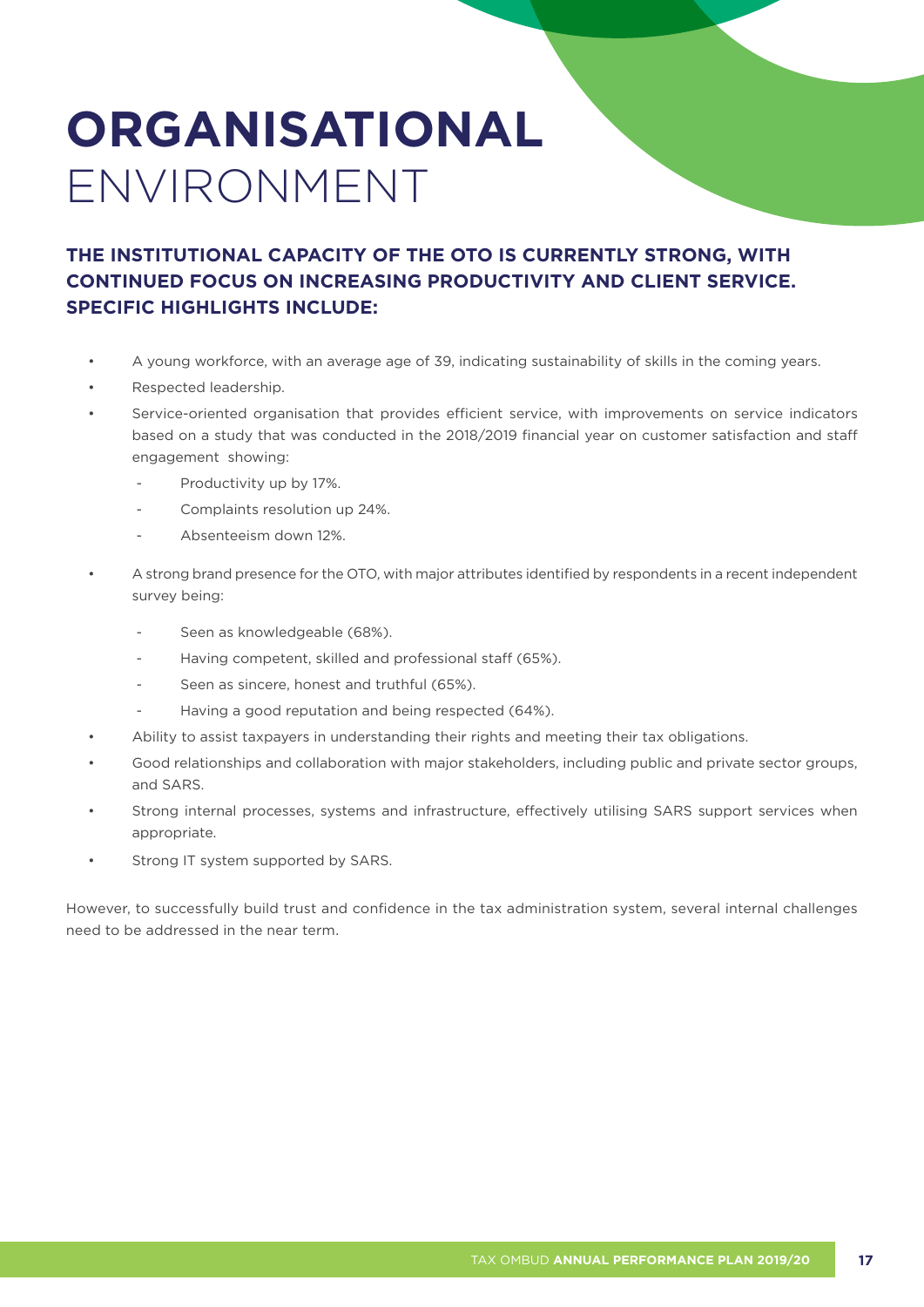- **O** The Net Promoter Score, the rating system the OTO uses to measure customer satisfaction, from people who had made use of the OTO service, was at -3. This indicates the need for further improvement in becoming more taxpayer-centric, through improved turnaround times and simpler processes.
- Institutional independence (operational and structural) is required for the OTO to be seen as truly independent, and to support the building of trust and confidence in the OTO and in turn the tax administration system.
- **O** The organisational mandate may need to be extended. A study should be conducted to determine whether the mandate of the Ombud should, for instance, be extended to assist taxpayers in distress with the revenue authority or provide redress to taxpayers as a result of poor service. This would be in line with practice in other jurisdictions.
- **O** Commensurate with all the above, sufficient funding is required to deal with the increased complaints volumes that will arise as more taxpayers and tax professionals become aware of the OTO and have increasing confidence that their complaints will be addressed impartially and quickly.
- **O** The employee engagement requires greater focus, as indicated by the Employee Net Promoter Score (ENPS) of -28. While career growth and the work environment were ranked highly, the survey showed that greater focus is required on team engagement, collaboration and autonomy.
- **O** The information technology support systems must be strengthened to improve efficiency and accessibility.
- $\Omega$  The culture of professionalism and excellence should continue to be reinforced.

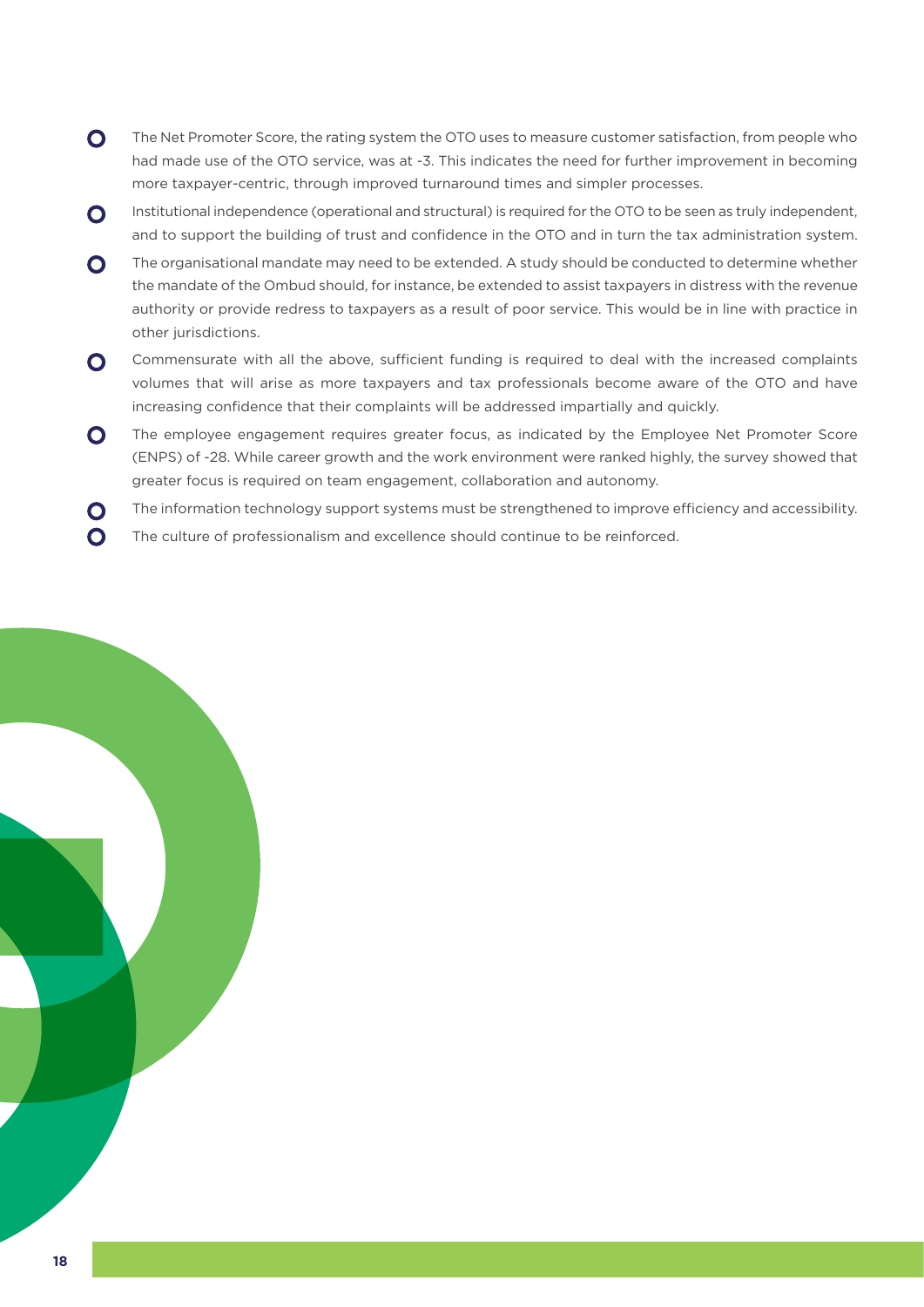## **STRATEGIC OUTCOME-**ORIENTED GOALS

The vision of the Office of the Tax Ombud is to strengthen taxpayers' trust and confidence in tax administration by providing an impartial mechanism for dispute resolution. In order to achieve trust and confidence, four strategic goals have been identified.



#### **ACCOUNTABILITY**

*Rational and fair application of the tax administration process* It is important to continuously provide rational and fair reasons for recommendations and action taken, while also ensuring that complainants understand the rationale and feel that the process has provided sufficient opportunity for their case to be reviewed fairly and impartially.



#### **INDEPENDENCE**

#### *Structurally independent Tax Ombud*

By becoming truly independent, structurally and operationally, it will be possible to limit the risk of perceived bias.



### **EFFICACY**

#### *Prompt and efficient resolution of complaints*

The objective is to become truly taxpayer-centric by providing a consistently high-quality service at no cost to the taxpayer, with specific attention to:

- Consistently achieving a taxpayer service promise;
- Meeting the specific needs of taxpayer segments (practitioners, individuals, businesses, corporates);
- Enabling taxpayers to access services through the channel of their choice;
- Engaging taxpayers through easy-to-understand, simple, transparent and quick processes;
- Ensuring all complainants (whether their complaints are valid or not) trust the tax administration system;
- Ensuring staff are customer orientated, technically proficient and professional; and
- Adopting technologies that make processes easy and convenient for taxpayers and staff.

#### **SECURITY AND CONFIDENTIALITY**

*All information is secure and treated in strict confidence* It is vital to continuously address the evolving threats associated with ensuring all information, data and communications remain confidential.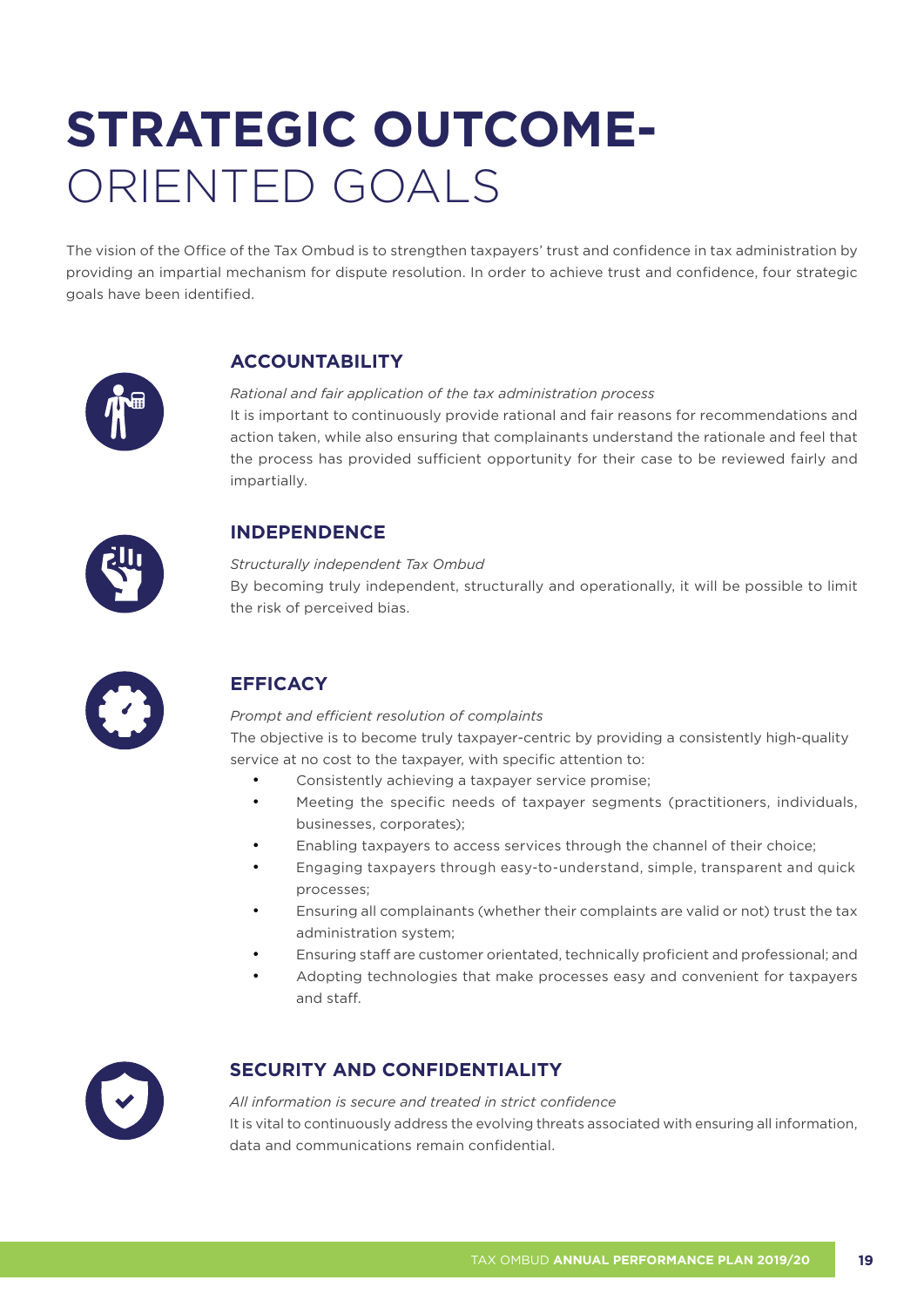## **PART B** STRATEGIC OBJECTIVES

The following strategic objectives have been identified to achieve the four strategic goals. These objectives are structured within a matrix, allowing for alignment to the OTO's simplified value chain.

|                                               | <b>STRATEGIC GOALS</b>                                                                                                                                                                                                                                                                                          | <b>AWARENESS AND</b><br><b>EDUCATION</b>                                                      | <b>ACCESSIBILITY</b>                                                                                                               |  |
|-----------------------------------------------|-----------------------------------------------------------------------------------------------------------------------------------------------------------------------------------------------------------------------------------------------------------------------------------------------------------------|-----------------------------------------------------------------------------------------------|------------------------------------------------------------------------------------------------------------------------------------|--|
| <b>ACCOUNTABILITY</b>                         | Continuously ensure rational<br>and fair reasons are given<br>for recommendations and<br>action taken; while also<br>ensuring that complainants<br>understand the rationale,<br>and feel that the process<br>has provided sufficient<br>opportunity for their case<br>to be reviewed fairly and<br>impartially. | Continuously improve<br>taxpayers' awareness<br>of the services of the<br>OTO.                | Ensure taxpayers<br>understand the rationale for<br>the recommendations made.                                                      |  |
| <b>INDEPENDENCE</b>                           | To become truly independent<br>in order to limit the risk of<br>perceived bias.                                                                                                                                                                                                                                 | Ensure taxpayers<br>perceive the OTO to be<br>independent.                                    | Investigate all complaints<br>independently from SARS<br>and taxpayers and make<br>recommendations that are<br>fair and impartial. |  |
| <b>EFFICACY</b>                               | To become truly taxpayer<br>centric, by providing a<br>consistently high-quality<br>service at minimal cost.                                                                                                                                                                                                    | Ensure taxpayers<br>understand how to<br>lodge a complaint.<br>Positive brand<br>recognition. | Achieve targeted<br>complainant satisfaction<br>index scores.                                                                      |  |
| <b>SECURITY AND</b><br><b>CONFIDENTIALITY</b> | To continuously address the<br>evolving threats associated<br>with ensuring all information,<br>data and communications<br>remain confidential.                                                                                                                                                                 |                                                                                               | Ensure no security or confidentiality breaches.                                                                                    |  |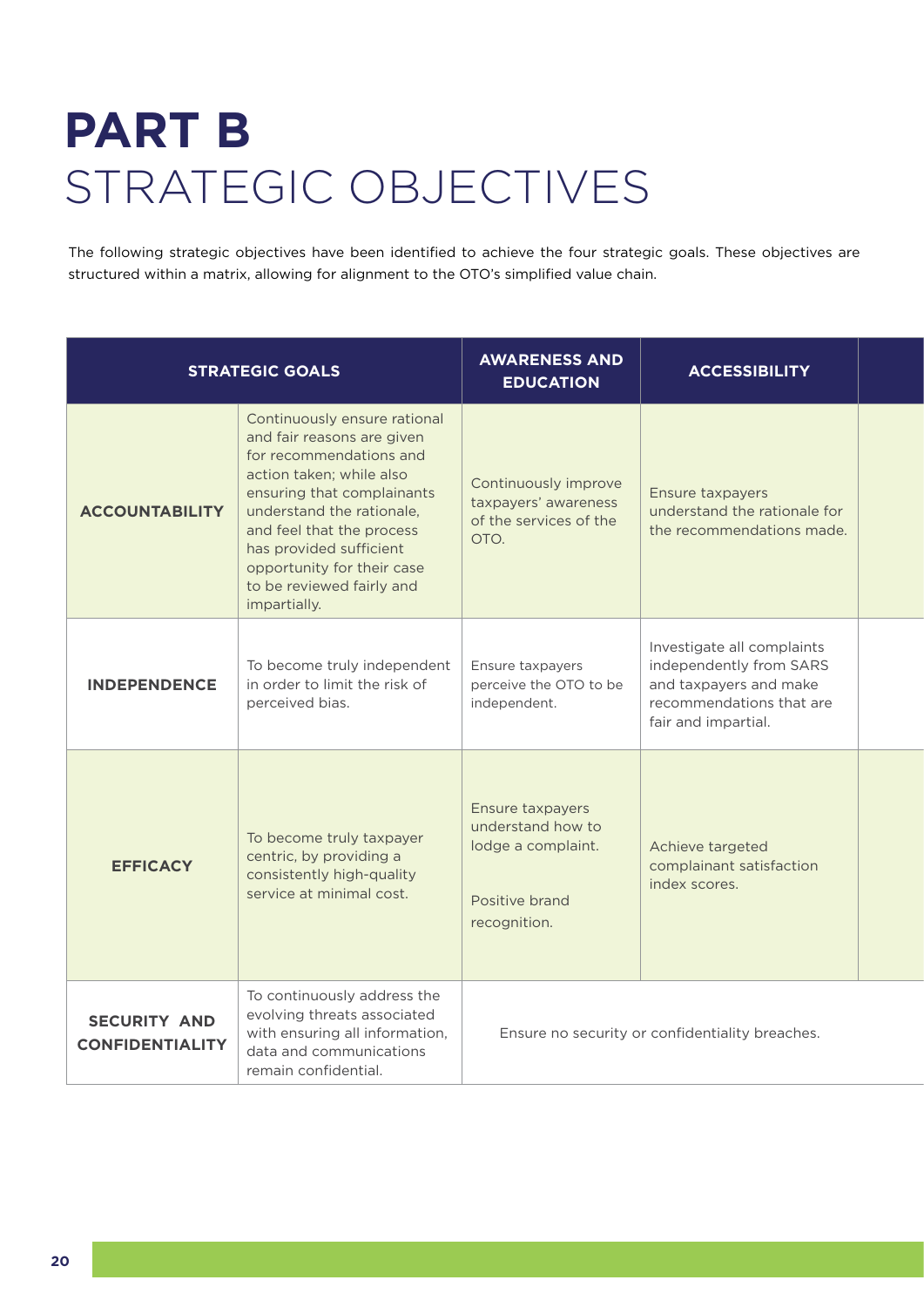| <b>OPERATIONS</b>                                                                                                                                                                                                          | <b>LEGAL AND SUPPORT</b>                                                                                                                                  | <b>SYSTEMIC INVESTIGATION</b>                                                                                                                                                             |
|----------------------------------------------------------------------------------------------------------------------------------------------------------------------------------------------------------------------------|-----------------------------------------------------------------------------------------------------------------------------------------------------------|-------------------------------------------------------------------------------------------------------------------------------------------------------------------------------------------|
| Ensure all recommendations<br>are perceived as fair and<br>impartial.                                                                                                                                                      | Ensure the highest levels of corporate<br>governance.                                                                                                     |                                                                                                                                                                                           |
|                                                                                                                                                                                                                            | Achieve relevant legislative changes<br>to achieve independence from SARS<br>accountability<br>Achieve structural independence as an<br>entity from SARS. | Identify and investigate systemic<br>issues from complaints received.<br>Provide reports on systemic<br>investigations requested by the<br>Minister and/or initiated by the Tax<br>Ombud. |
| Create an agile organisation<br>able to efficiently scale to<br>meet demand.<br>Ensure the highest level of<br>technical professionalism.<br>Establish governance and<br>processes with SARS to<br>support responsiveness. | Ensure performance management<br>throughout the organisation.<br>Build a culture of professionalism and<br>excellence.                                    |                                                                                                                                                                                           |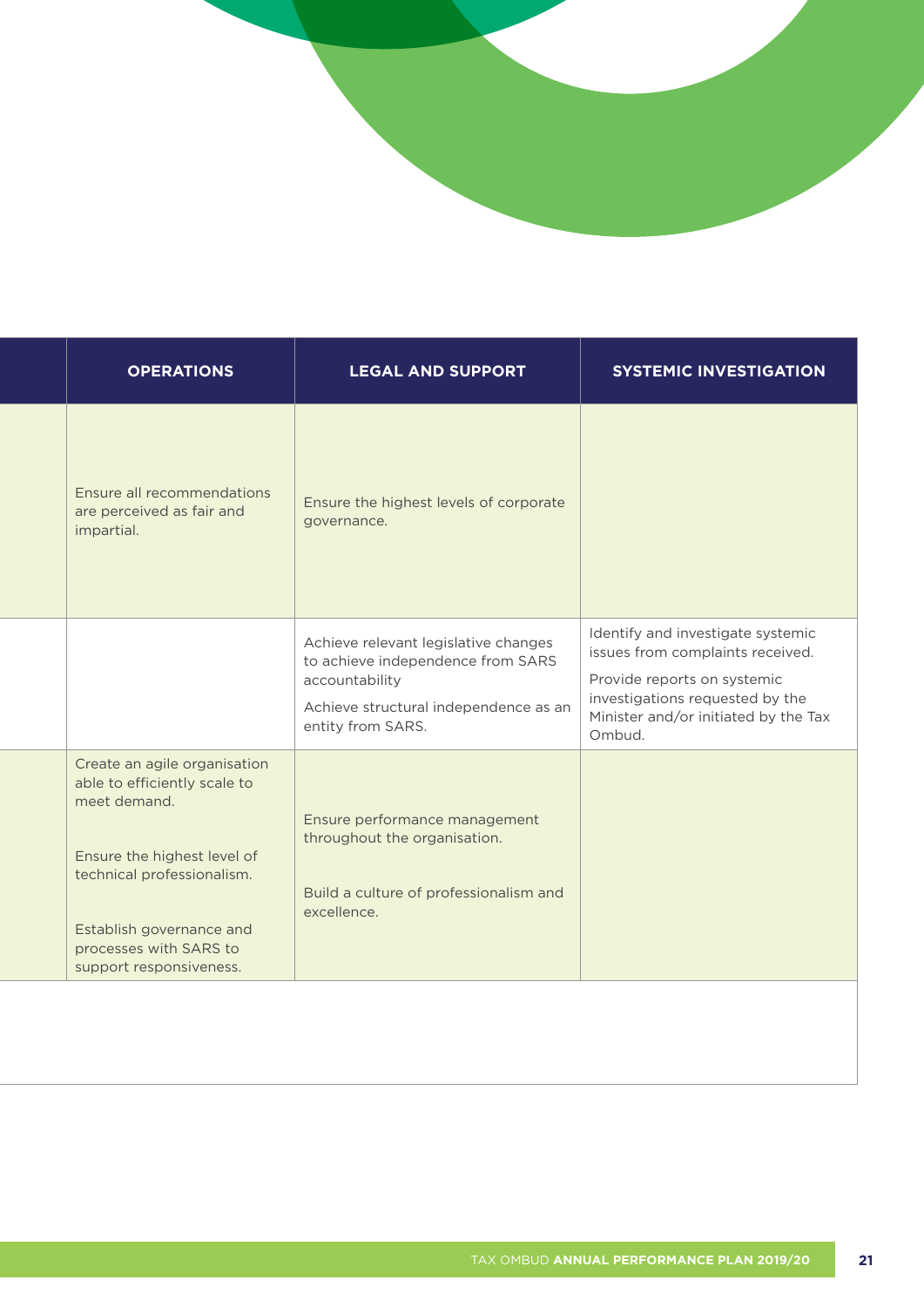### **1. PROGRAMME: ACCESSIBILITY AND OPERATIONS**

**PROGRAMME PURPOSE:** To review and address complaints in a fair, efficient and impartial manner.

**1.1. Programme performance indicators and targets for 2019/20 - 2021/22**

| <b>STRATEGIC</b><br><b>OBJECTIVES</b>                                                                      |                                                                                                                       |                          | <b>PAST PERFORMANCE</b>  |                          | <b>ESTIMATED</b><br><b>PERFORMANCE</b> |         | <b>MEDIUM-TERM TARGETS</b> |         |
|------------------------------------------------------------------------------------------------------------|-----------------------------------------------------------------------------------------------------------------------|--------------------------|--------------------------|--------------------------|----------------------------------------|---------|----------------------------|---------|
|                                                                                                            | <b>INDICATORS</b>                                                                                                     | 2015/16                  | 2016/17                  | 2017/18                  | 2018/19                                | 2019/20 | 2020/21                    | 2021/22 |
|                                                                                                            | % of taxpayer<br>complaints<br>acknowledged<br>within 2 business<br>days of receipt.                                  | Target<br>not<br>planned | Target<br>not<br>planned | Target<br>not<br>planned | Target not<br>planned                  | 80%     | 90%                        | 90%     |
| Create<br>an agile<br>organisation<br>able to                                                              | % of complaints<br>reviewed within 8<br>business days of<br>acknowledgement<br>of receipt.                            | Target<br>not<br>planned | Target<br>not<br>planned | Target<br>not<br>planned | Target not<br>planned                  | 80%     | 90%                        | 90%     |
| efficiently<br>scale to<br>meet<br>demand.                                                                 | % of close-out<br>reports received<br>from SARS and<br>actioned within 4<br>business days of<br>receipt.              | Target<br>not<br>planned | Target<br>not<br>planned | Target<br>not<br>planned | Target not<br>planned                  | 90%     | 92%                        | 95%     |
|                                                                                                            | % of<br>recommendations<br>implemented by<br>SARS.                                                                    | Target<br>not<br>planned | Target<br>not<br>planned | Target<br>not<br>planned | Target not<br>planned                  | 90%     | 95%                        | 98%     |
| Provide and<br>maintain<br>a high<br>standard<br>of service<br>in our<br>interaction<br>with<br>taxpayers. | % of customers<br>satisfied about the<br>OTO complaints<br>resolution process<br>based on taxpayer<br>survey results. | Target<br>not<br>planned | Target<br>not<br>planned | 0%                       | 60%                                    | 80%     | 85%                        | 90%     |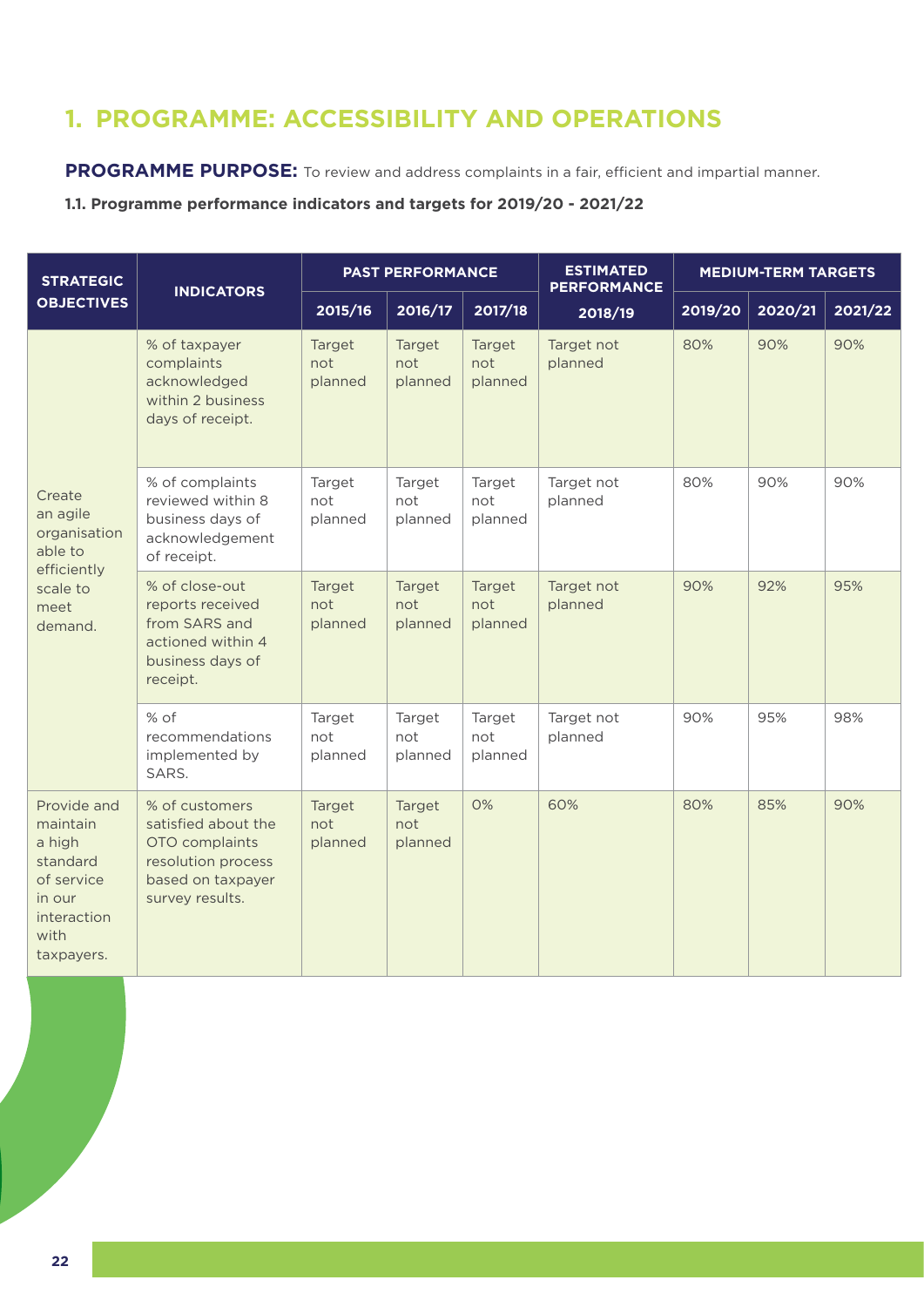| <b>STRATEGIC</b><br><b>OBJECTIVES</b>                                                                      | <b>INDICATORS</b>                                                                                                     | REPORTING<br>PERIOD | <b>ANNUAL</b><br><b>TARGET</b><br>2019/20 | <b>QUARTER</b><br>1 | <b>QUARTER</b><br>2 <sup>1</sup> | <b>QUARTER</b><br>$\overline{3}$ | <b>QUARTER</b><br>4 |
|------------------------------------------------------------------------------------------------------------|-----------------------------------------------------------------------------------------------------------------------|---------------------|-------------------------------------------|---------------------|----------------------------------|----------------------------------|---------------------|
| Create<br>an agile<br>organisation<br>able to<br>efficiently<br>scale to<br>meet<br>demand.                | % of taxpayer<br>complaints<br>acknowledged<br>within 2 business<br>days of receipt.                                  | Quarterly           | 80%                                       | 80%                 | 80%                              | 80%                              | 80%                 |
|                                                                                                            | % of complaints<br>reviewed within<br>8 days of<br>acknowledgement<br>of receipt.                                     | Quarterly           | 80%                                       | 80%                 | 80%                              | 80%                              | 80%                 |
|                                                                                                            | % of close-out<br>reports received<br>from SARS and<br>actioned within 4<br>days of receipt.                          | Quarterly           | 90%                                       | 90%                 | 90%                              | 90%                              | 90%                 |
|                                                                                                            | % of<br>recommendations<br>implemented by<br>SARS.                                                                    | Quarterly           | 90%                                       | 90%                 | 90%                              | 90%                              | 90%                 |
| Provide and<br>maintain<br>a high<br>standard<br>of service<br>in our<br>interaction<br>with<br>taxpayers. | % of customers<br>satisfied about the<br>OTO complaints<br>resolution process<br>based on taxpayer<br>survey results. | Quarterly           | 80%                                       | 80%                 | 80%                              | 80%                              | 80%                 |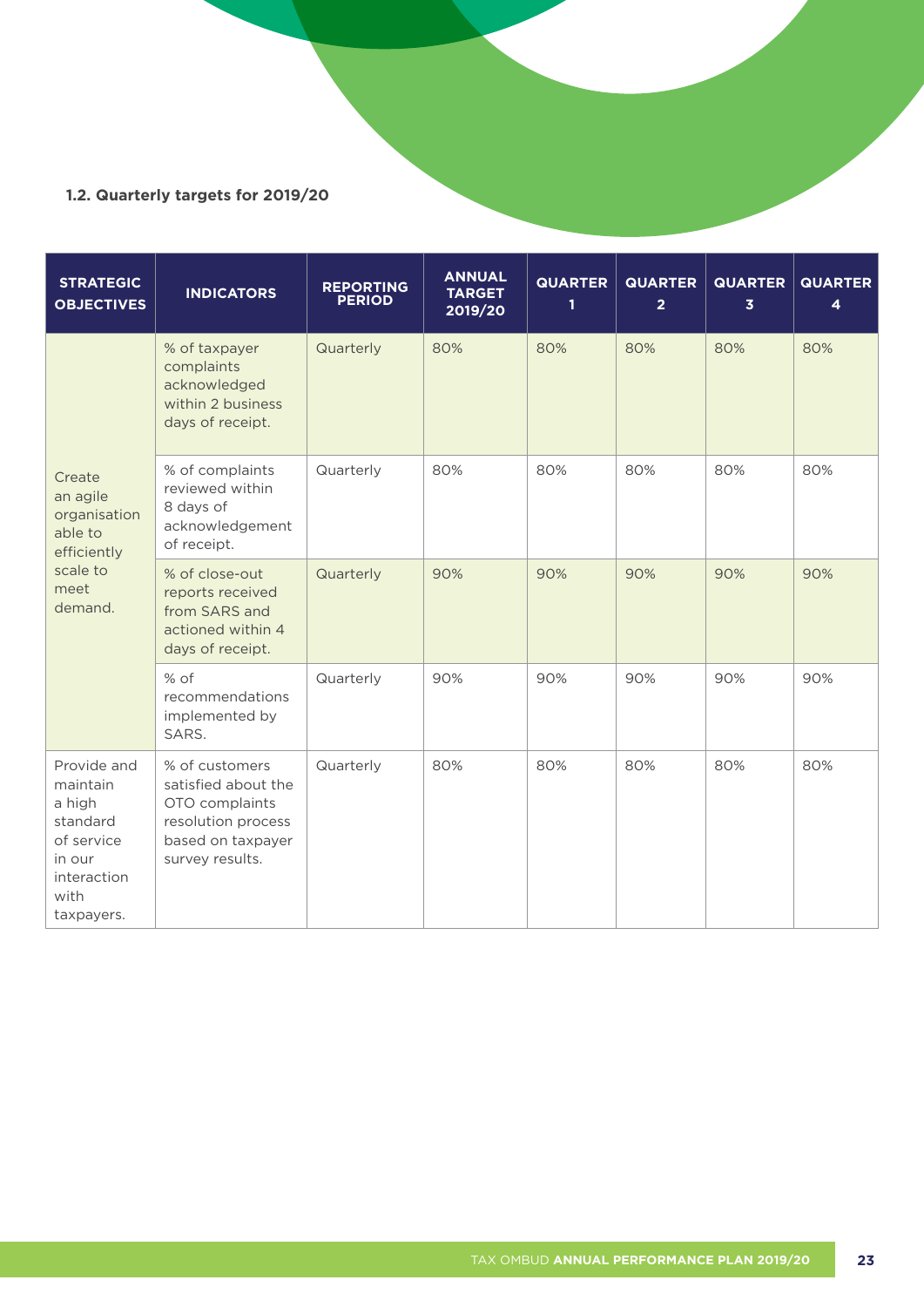### **2. PROGRAMME: SYSTEMIC INVESTIGATION**

PROGRAMME PURPOSE: To identify and review systemic and emerging issues related to service matters or the application of the provisions of the Tax Administration Act or procedural or administrative provisions of a tax Act that impact negatively on taxpayers.

#### **2.1. Programme performance indicators and targets for 2019/20 - 2021/22**

| <b>STRATEGIC</b><br><b>OBJECTIVES</b>                                                                                               | <b>INDICATORS</b>                                                                                                                 | <b>PAST PERFORMANCE</b>         |                          |                                 | <b>ESTIMATED</b><br><b>PERFORMANCE</b> | <b>MEDIUM-TERM TARGETS</b> |         |         |
|-------------------------------------------------------------------------------------------------------------------------------------|-----------------------------------------------------------------------------------------------------------------------------------|---------------------------------|--------------------------|---------------------------------|----------------------------------------|----------------------------|---------|---------|
|                                                                                                                                     |                                                                                                                                   | 2015/16                         | 2016/17                  | 2017/18                         | 2018/19                                | 2019/20                    | 2020/21 | 2021/22 |
| Provide<br>reports on<br>systemic<br>investigations<br>requested<br>by the<br>Minister and/<br>or initiated<br>by the Tax<br>Ombud. | % of systemic<br>investigations<br>approved by<br>the Minister<br>of Finance<br>completed<br>within an agreed<br>turnaround time. | <b>Target</b><br>not<br>planned | Target<br>not<br>planned | <b>Target</b><br>not<br>planned | 100%                                   | 100%                       | 100%    | 100%    |
| Identify and<br>investigate<br>systemic<br>issues from<br>complaints<br>received.                                                   | % of systemic<br>issues identified<br>and investigated<br>within 3 months.                                                        | Target<br>not<br>planned        | Target<br>not<br>planned | Target<br>not<br>planned        | 100%                                   | 100%                       | 100%    | 100%    |

| <b>STRATEGIC</b><br><b>OBJECTIVES</b>                                                                                        | <b>INDICATORS</b>                                                                                                                 | <b>REPORTING</b><br><b>PERIOD</b> | <b>ANNUAL</b><br><b>TARGET</b><br>2019/20 | <b>QUARTER</b><br>1   | <b>QUARTER</b><br>$\overline{2}$ | <b>QUARTER</b><br>$\overline{\mathbf{3}}$ | <b>QUARTER</b><br>4 |
|------------------------------------------------------------------------------------------------------------------------------|-----------------------------------------------------------------------------------------------------------------------------------|-----------------------------------|-------------------------------------------|-----------------------|----------------------------------|-------------------------------------------|---------------------|
| Provide reports<br>on systemic<br>investigations<br>requested by<br>the Minister<br>and/or initiated<br>by the Tax<br>Ombud. | % of systemic<br>investigations<br>approved by<br>the Minister<br>of Finance<br>completed<br>within an agreed<br>turnaround time. | Annually                          | 100%                                      | Progress<br>reporting | <b>Progress</b><br>reporting     | Progress<br>reporting                     | 100%                |
| Identify and<br>investigate<br>systemic<br>issues from<br>complaints<br>received.                                            | % of systemic<br>issues identified<br>and investigated<br>within 3 months.                                                        | Quarterly                         | 100%                                      | 100%                  | 100%                             | 100%                                      | 100%                |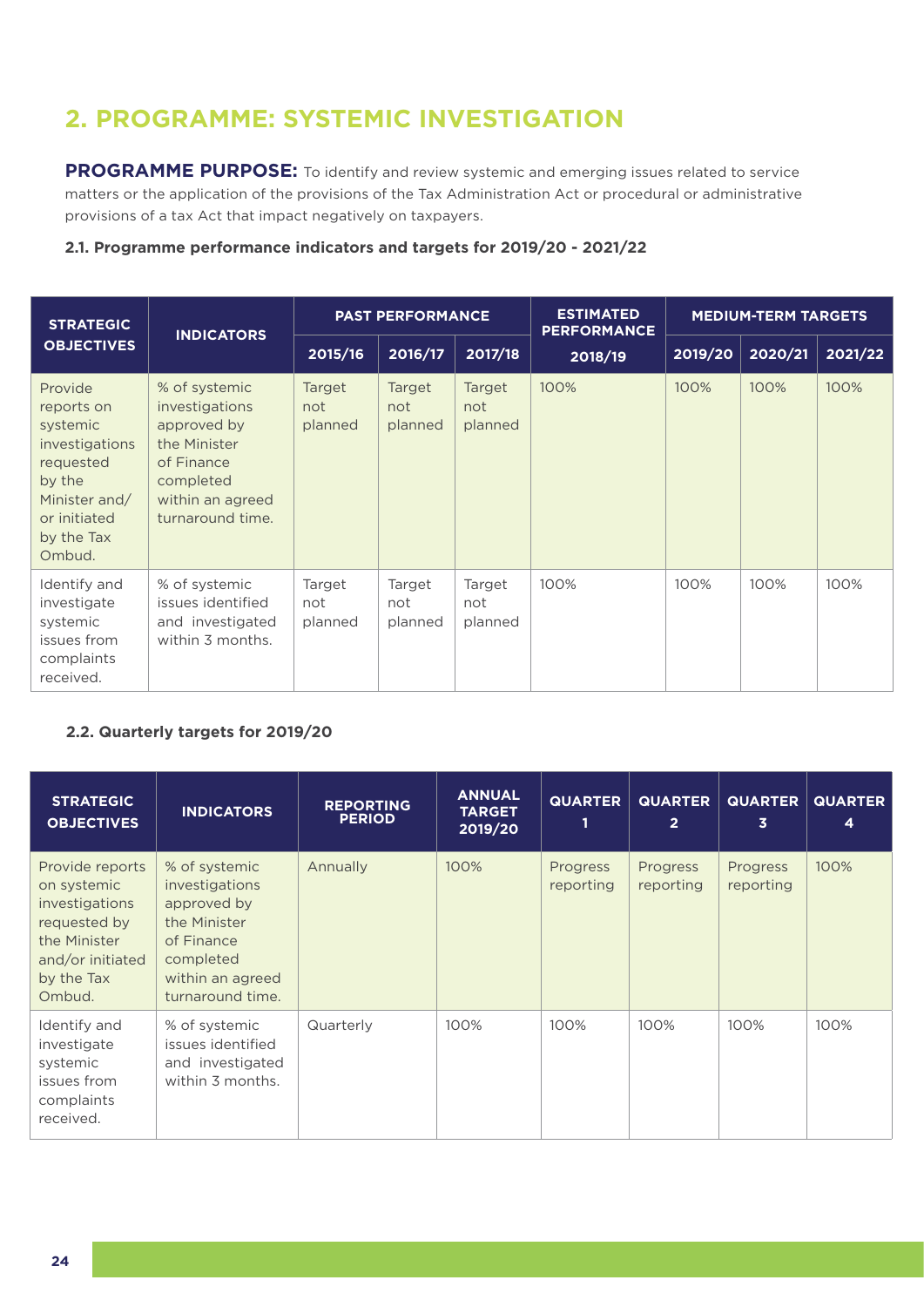### **3. PROGRAMME: AWARENESS AND EDUCATION**

PROGRAMME PURPOSE: To promote awareness about the services of the Office of the Tax Ombud.

**3.1. Programme performance indicators and targets for 2019/20 - 2021/22**

| <b>STRATEGIC</b>                                                     | <b>INDICATORS</b>                                                                                                                         | <b>PAST PERFORMANCE</b>  |                          |                          | <b>ESTIMATED</b><br><b>PERFORMANCE</b> | <b>MEDIUM-TERM TARGETS</b> |                |                |
|----------------------------------------------------------------------|-------------------------------------------------------------------------------------------------------------------------------------------|--------------------------|--------------------------|--------------------------|----------------------------------------|----------------------------|----------------|----------------|
| <b>OBJECTIVES</b>                                                    |                                                                                                                                           | 2015/16                  | 2016/17                  | 2017/18                  | 2018/19                                | 2019/20                    | 2020/21        | 2021/22        |
| Improve<br>taxpayers'<br>awareness of<br>the services<br>of the OTO. | Number of<br>educational<br>outreach<br>campaigns and<br>stakeholder<br>engagements,<br>media<br>engagements<br>advertising<br>conducted. | 70                       | 139                      | 194                      | 160                                    | 160                        | 190            | 220            |
|                                                                      | Number<br>of external<br>newsletters<br>published.                                                                                        | Target<br>not<br>planned | Target<br>not<br>planned | Target<br>not<br>planned | Target not<br>planned                  | $\overline{4}$             | $\overline{4}$ | $\overline{4}$ |
| Positive brand<br>recognition.                                       | Net promoter<br>score in<br>taxpayers' brand<br>awareness survey.                                                                         | Target<br>not<br>planned | Target<br>not<br>planned | Target<br>not<br>planned | Target not<br>planned                  | Target<br>not<br>planned   | $+1$           | $\circ$        |

| <b>STRATEGIC</b><br><b>OBJECTIVES</b> | <b>INDICATORS</b>                                                                 | <b>REPORTING</b><br><b>PERIOD</b> | <b>ANNUAL</b><br><b>TARGET</b><br>2019/20 | <b>QUARTER</b><br>1 | <b>QUARTER</b><br>$\overline{2}$ | <b>QUARTER</b><br>$\overline{\mathbf{3}}$ | <b>QUARTER</b><br>4 |
|---------------------------------------|-----------------------------------------------------------------------------------|-----------------------------------|-------------------------------------------|---------------------|----------------------------------|-------------------------------------------|---------------------|
| Improve                               | Number of<br>educational<br>outreach campaigns<br>and stakeholder<br>engagements. | Quarterly                         | 160                                       | 18                  | 20                               | 18                                        | 18                  |
| taxpayers'<br>awareness of            | Number of advertising<br>campaigns conducted.                                     |                                   |                                           | 10                  | 25                               | 20                                        | 5                   |
| the services of<br>the OTO.           | Number of media<br>engagements<br>conducted.                                      |                                   |                                           | 5                   | 11                               | 5                                         | 5                   |
|                                       | Number of external<br>newsletters<br>published.                                   | Quarterly                         | $\overline{4}$                            |                     |                                  |                                           | 1                   |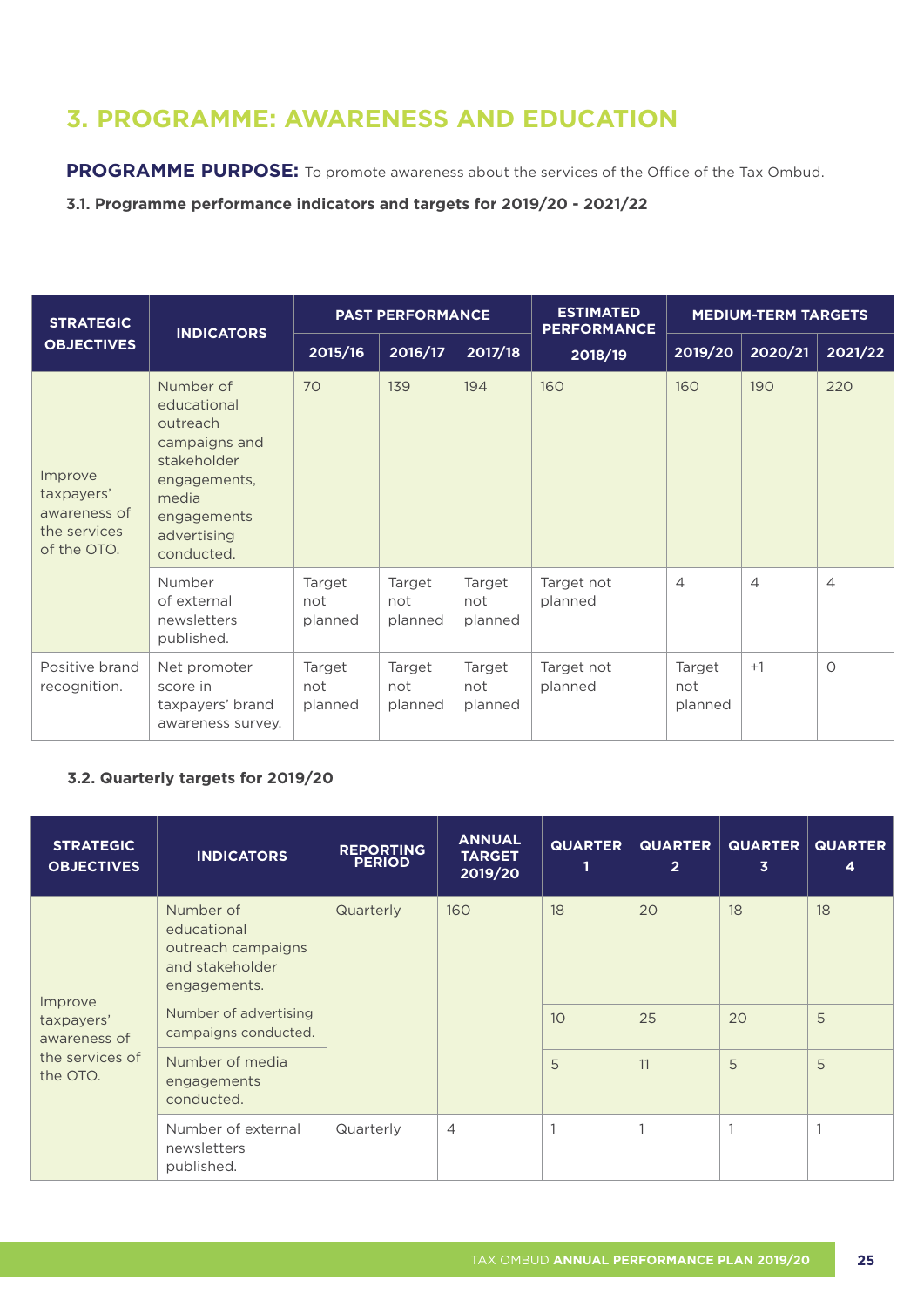### **4. PROGRAMME: LEGAL AND SUPPORT SERVICES**

**PROGRAMME PURPOSE:** In support of the strategic goals, legal and support services will ensure the highest level of corporate governance, including financial management, strive for the relevant legislative and structural changes for independence, ensure performance management throughout the organisation and build a culture of professionalism and excellence.

#### **4.1. Programme performance indicators and targets for 2019/20 - 2021/22**

| <b>STRATEGIC</b>                                                                                                           |                                                                                                       |                          | <b>PAST PERFORMANCE</b>  |                          | <b>ESTIMATED</b><br><b>PERFORMANCE</b> |                          | <b>MEDIUM-TERM TARGETS</b> |                          |
|----------------------------------------------------------------------------------------------------------------------------|-------------------------------------------------------------------------------------------------------|--------------------------|--------------------------|--------------------------|----------------------------------------|--------------------------|----------------------------|--------------------------|
| <b>OBJECTIVES</b>                                                                                                          | <b>INDICATORS</b>                                                                                     | 2015/16                  | 2016/17                  | 2017/18                  | 2018/19                                | 2019/20                  | 2020/21                    | 2021/22                  |
| Ensure that<br>an MOU exists<br>between the<br>OTO and SARS<br>to formalise the<br>relationship.                           | MOU signed<br>off by both<br>parties.                                                                 | Target<br>not<br>planned | Target<br>not<br>planned | $\circ$                  | $\mathbf{1}$                           | Target<br>not<br>planned | Target<br>not<br>planned   | Target<br>not<br>planned |
| Provide<br>effective,<br>good-quality<br>recommen-<br>dations on<br>complaints<br>presented to<br>the review<br>committee. | Number of<br>committee<br>review<br>decisions<br>overturned<br>by the OTO's<br>appeals'<br>committee. | Target<br>not<br>planned | Target<br>not<br>planned | Target<br>not<br>planned | Target not<br>planned                  | 8                        | 5                          | $\overline{2}$           |
|                                                                                                                            | Percentage<br>of disabled<br>persons<br>employed by<br>the OTO.                                       | Target<br>not<br>planned | Target<br>not<br>planned | Target<br>not<br>planned | 2%                                     | 2%                       | 2%                         | 2%                       |
| Develop OTO<br>Employment<br>Equity numerical<br>targets (EE,<br>gender and<br>disability).                                | Percentage<br>of female<br>employees<br>employed by<br>the OTO.                                       | Target<br>not<br>planned | Target<br>not<br>planned | Target<br>not<br>planned | 51%                                    | 51%                      | 51%                        | 51%                      |
|                                                                                                                            | Percentage<br>of black<br>employees<br>employed by<br>the OTO.                                        | Target<br>not<br>planned | Target<br>not<br>planned | Target<br>not<br>planned | 75%                                    | 90%                      | 90%                        | 90%                      |
| Effectively and<br>economically<br>reduce the cost<br>of reviewing<br>and addressing<br>complaints.                        | Average cost<br>reduction per<br>complaint, year<br>on year.                                          | Target<br>not<br>planned | Target<br>not<br>planned | $-100%$                  | 0%                                     | 1%                       | 1%                         | 1%                       |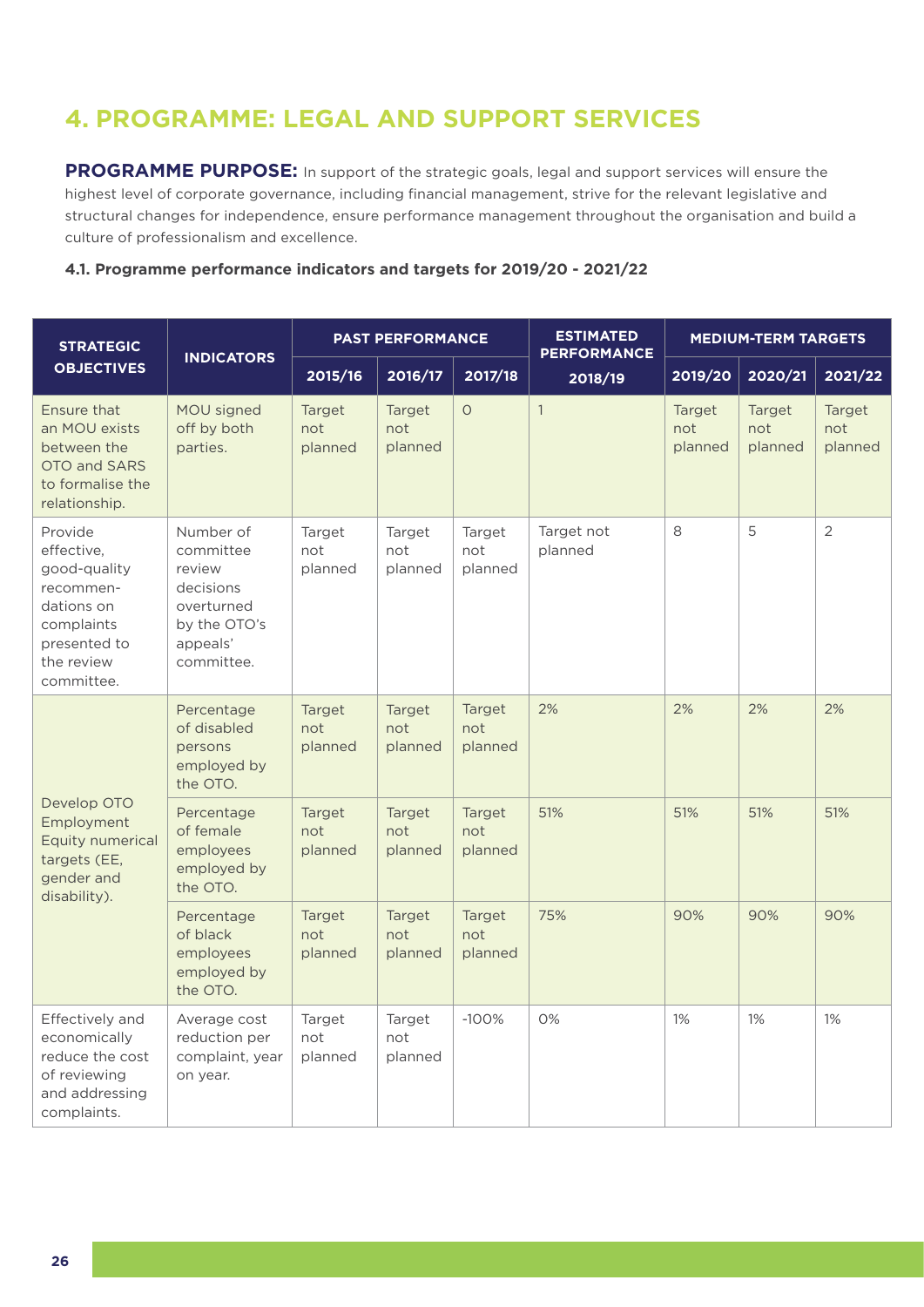

| <b>STRATEGIC</b><br><b>OBJECTIVES</b>                                                                              | <b>INDICATORS</b>                                                                                     | REPORTING<br>PERIOD | <b>ANNUAL</b><br><b>TARGET</b><br>2019/20 | <b>QUARTER</b><br>1   | <b>QUARTER</b><br>$\overline{2}$ | <b>QUARTER</b><br>$\overline{\mathbf{3}}$ | <b>QUARTER</b><br>4 |
|--------------------------------------------------------------------------------------------------------------------|-------------------------------------------------------------------------------------------------------|---------------------|-------------------------------------------|-----------------------|----------------------------------|-------------------------------------------|---------------------|
| Provide effective,<br>good-quality<br>recommendations<br>on complaints<br>presented to<br>the review<br>committee. | Number of<br>committee<br>review<br>decisions<br>overturned<br>by the OTO's<br>appeals'<br>committee. | Quarterly           | 8                                         | $\overline{2}$        | $\overline{2}$                   | $\overline{2}$                            | $\overline{2}$      |
|                                                                                                                    | Percentage<br>of disabled<br>persons<br>employed by<br>the OTO.                                       | Annual              | 2%                                        | Progress<br>reporting | Progress<br>reporting            | Progress<br>reporting                     | 2%                  |
| Develop OTO<br>Employment<br>Equity numerical<br>targets (EE,<br>gender and<br>disability).                        | Percentage<br>of female<br>employees<br>employed by<br>the OTO.                                       | Annual              | 51%                                       | Progress<br>reporting | Progress<br>reporting            | Progress<br>reporting                     | 51%                 |
|                                                                                                                    | Percentage<br>of black<br>employees<br>employed by<br>the OTO.                                        | Annual              | 90%                                       | Progress<br>reporting | Progress<br>reporting            | Progress<br>reporting                     | 90%                 |
| <b>Effectively and</b><br>economically<br>reduce the cost<br>of reviewing<br>and addressing<br>complaints.         | Average cost<br>reduction per<br>complaint, year<br>on year.                                          | Quarterly           | 1%                                        | 1%                    | 1%                               | 1%                                        | 1%                  |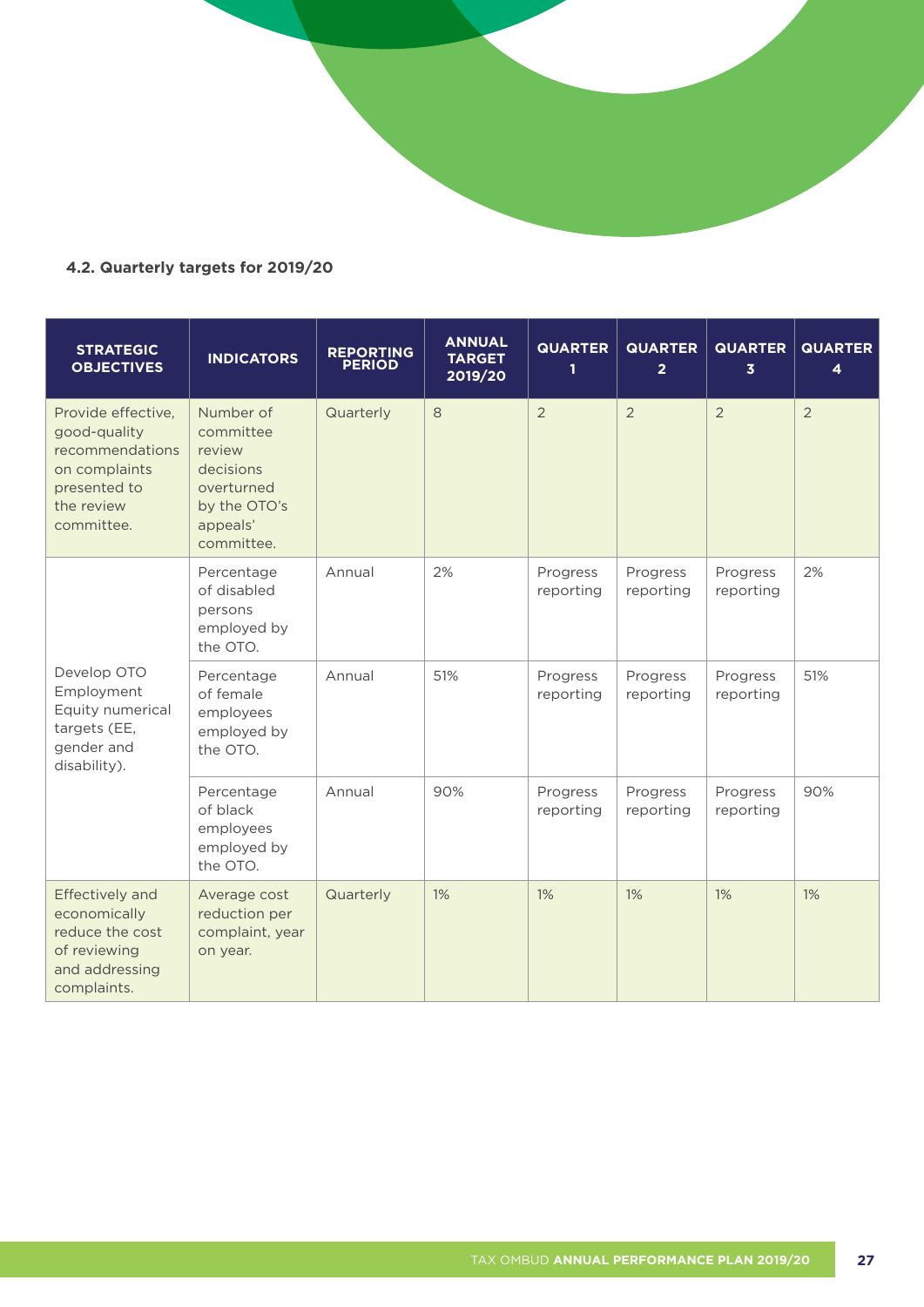## **7. RESOURCE CONSIDERATION** AND RISK MANAGEMENT

### **7.1 RESOURCE CONSIDERATION**

The current Estimate of National Expenditure (ENE) amounts allocated are R40.3 million, R42.5 million and R44.8 million for the 2019/20, 2020/21 and 2021/22 financial years, respectively. The funding is not sufficient for the Office to continue delivering on its mandate and meeting its strategic objectives. During the MTEF period, there will be a reduction of R1.2 million (-3%) in the baseline allocation for the 2019/20 financial year, then an increase of R2.2 million (6%) for the 2020/21 financial year and an increase of R2.3 million (5%) in the 2021/22 financial year. The Office requires additional employees to meet the demand for service and as per the approved organisational structure for the 2019/20 financial year but will defer the appointments to the next MTEF period due to a reduction of funding.

There are other overhead costs that are incurred by SARS on behalf of OTO; those costs include building expenses such as rental, water, electricity, security services, cleaning services and protection services. The expenditure relating to those items is estimated at R6.4 million in the 2019/20 financial year, R6.9 million in 2020/21 and R7.4 million in 2021/22. The Office will continue to rely on SARS to assist in financing those overhead costs.

#### **PERSONNEL EXPENDITURE**

Currently, employee cost remains one of the main cost drivers and represent 84% of the total budget. The Office increased headcount during the 2018/19 financial year.

During the MTEF period, 85% of the budget allocation (including expenditure incurred by SARS on behalf of the OTO) will be spent on personnel cost and a small portion of the budget will be utilised on operational expenditure. The Office is required to contribute towards a cost-cutting and cost-saving approach as a result of reductions in funding. The allocation on the MTEF will only address the remuneration obligations.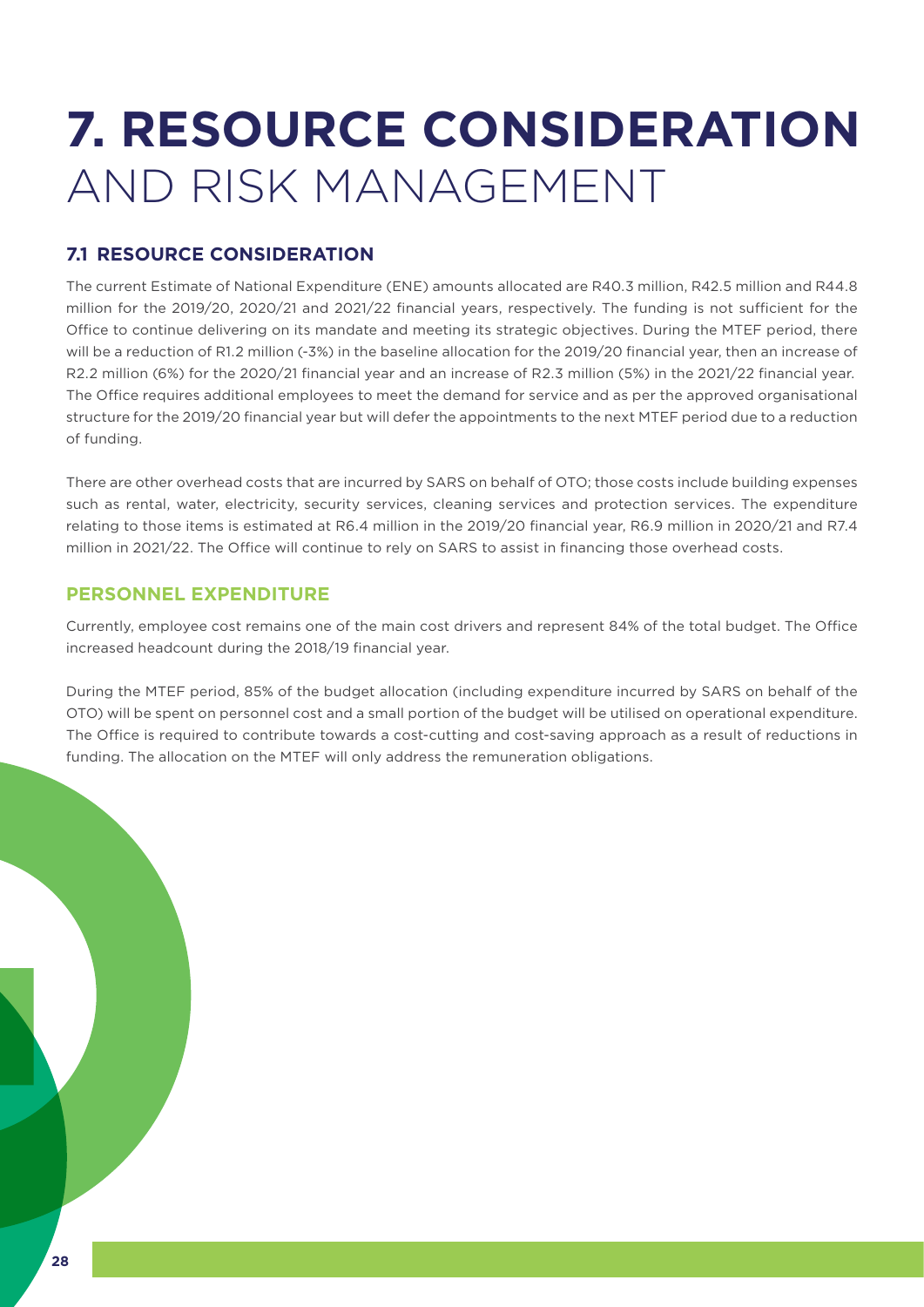### **EXPENDITURE ESTIMATES**

| <b>COST ELEMENT</b>                                    | <b>AUDITED OUTCOMES</b> |         |         | <b>CURRENT</b><br><b>ESTIMATES</b> |         | <b>ESTIMATES OF NATIONAL</b><br><b>EXPENDITURE</b> |                 |        |
|--------------------------------------------------------|-------------------------|---------|---------|------------------------------------|---------|----------------------------------------------------|-----------------|--------|
| <b>R</b> Thousand                                      | 2014/15                 | 2015/16 | 2016/17 | 2017/18                            | 2018/19 | 2019/20                                            | 2020/21 2021/22 |        |
| Personnel<br>Expenditure                               | 8 116                   | 18 672  | 23 698  | 28 4 6 2                           | 39 0 20 | 39 715                                             | 42 235          | 44 431 |
| Administrative<br>Expenditure                          | 682                     | 1169    | 991     | 1159                               | 1435    | 132                                                | 110             | 116    |
| Inventory and<br>Printing                              | 139                     | 656     | 400     | 487                                | 534     | 131                                                | 50              | 180    |
| Professional and<br><b>Special Services</b>            | 187                     | 5 5 6 9 | 4 1 4 3 | 6 1 0 5                            | 4 0 6 7 | 172                                                | 60              | 63     |
| Land and Buildings                                     | 1837                    | 715     | 254     | 4 3 1 6                            | 780     | 128                                                | 50              | 53     |
| Capex                                                  | 1400                    | 3942    | 269     | 395                                | 607     | 30                                                 | 20              | 21     |
| <b>TOTAL</b><br><b>OPERATIONAL</b><br><b>AND CAPEX</b> | 12 3 61                 | 30 723  | 29 755  | 40 924                             | 46 443  | 40 308                                             | 42 525          | 44 864 |

| <b>COSTS INCURRED BY SARS ON BEHALF OF OTO</b> |           |           |           |  |
|------------------------------------------------|-----------|-----------|-----------|--|
| <b>DESCRIPTION</b>                             | 2019/20   | 2020/21   | 2021/22   |  |
| <b>Building Rent</b>                           | 2 690 497 | 2 905 737 | 3 138 196 |  |
| <b>Operating Cost</b>                          | 578 329   | 624 595   | 674 563   |  |
| <b>Water and Electricity</b>                   | 734 192   | 844 379   | 911 929   |  |
| Rates and Taxes                                | 403 663   | 431919    | 466 473   |  |
| Cleaning                                       | 367 513   | 393 239   | 424 698   |  |
| Refuse                                         | 9769      | 10 453    | 11 2 8 9  |  |
| Security                                       | 808 199   | 880 937   | 951 412   |  |
| <b>Protection Services</b>                     | 813 263   | 871818    | 919 768   |  |
| <b>TOTAL</b>                                   | 6405425   | 6963078   | 7 498 328 |  |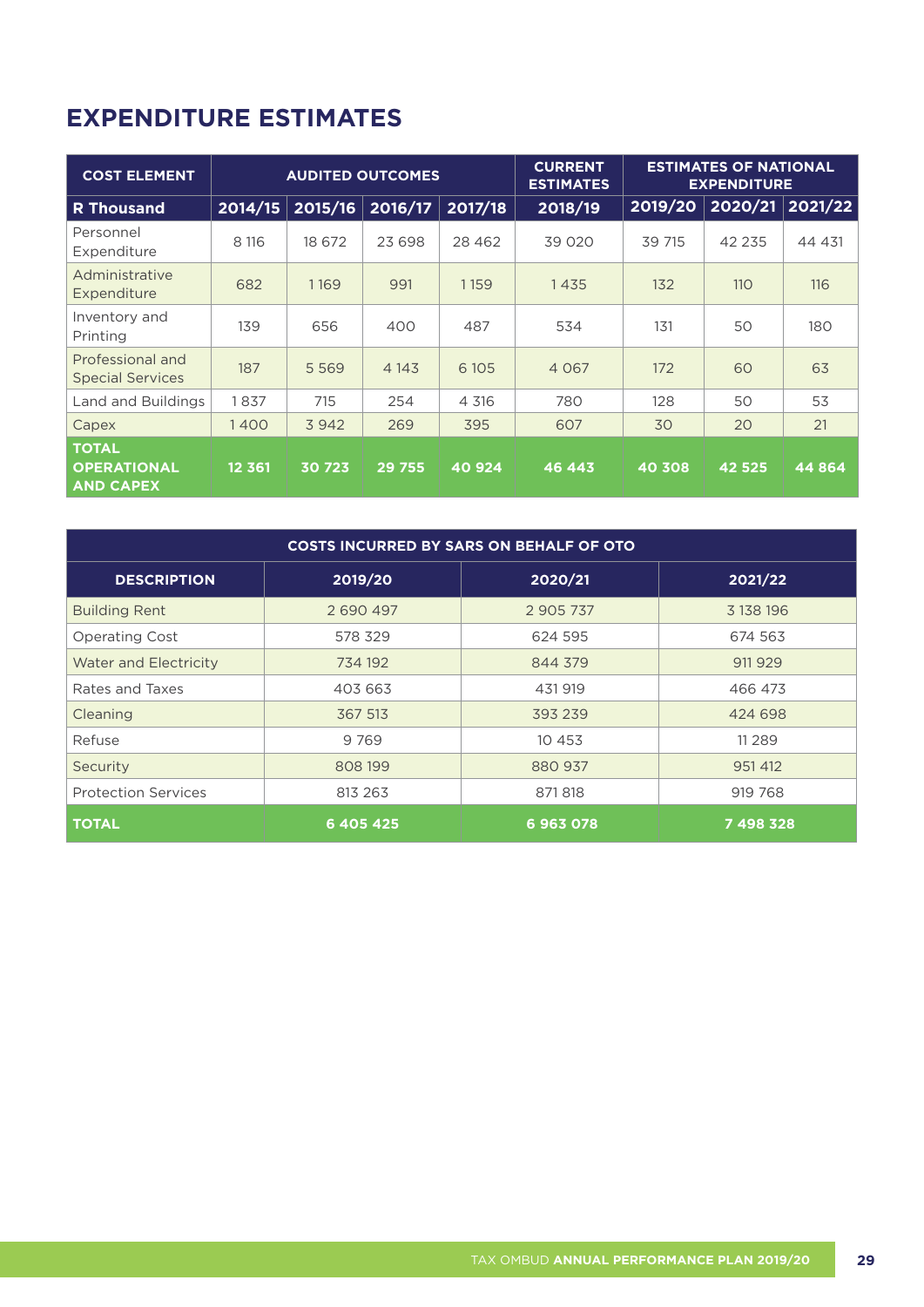#### **7.2 RISK REGISTER**

During the strategic planning process, risk management was a key element considered. The management of the OTO then embarked on the process of identifying risks that could negatively affect the realisation of strategic goals and objectives. Mitigating strategies have been put in place to counter the identified risks.

| <b>RISK TITLE</b>                                                                                                                                         | <b>RISK DESCRIPTION</b>                                                                                                                                                                                                                                         | <b>INHERENT</b><br><b>RISK</b><br><b>RATINGS</b> | <b>RESIDUAL</b><br><b>RISK</b><br><b>RATINGS</b> | <b>CONTRIBUTING</b><br><b>FACTOR TITLE</b>                   | <b>ACTION PLAN</b><br><b>TITLE</b>                                                                                                                                                                 |
|-----------------------------------------------------------------------------------------------------------------------------------------------------------|-----------------------------------------------------------------------------------------------------------------------------------------------------------------------------------------------------------------------------------------------------------------|--------------------------------------------------|--------------------------------------------------|--------------------------------------------------------------|----------------------------------------------------------------------------------------------------------------------------------------------------------------------------------------------------|
| Lack of financial<br>and support service<br>independence from<br>SARS.                                                                                    | Although the budget<br>is determined by the<br>Minister and ring-<br>fenced, in terms<br>of the PFMA the<br>Commissioner of<br><b>SARS</b> remains the<br>Accounting Authority.<br>Reliance on SARS for<br>administrative (IT, HR,<br>Facilities, etc) support. | 25                                               | 20                                               | Deficiency in the<br>TAA.                                    | MOU with<br><b>SARS to ensure</b><br>financial and<br>support service<br>autonomy.<br><b>Business case</b><br>to strengthen<br>independence.<br>SLA with other<br>support divisions<br>of SARS.    |
| Lack of<br>understanding of<br>the OTO mandate<br>and general<br>tax matters<br>by taxpayers,<br>creating unrealistic<br>expectations<br>among taxpayers. | Taxpayers see the<br>OTO as their last<br>resort and may have<br>expectations of having<br>their complaints<br>resolved in their favour<br>irrespective of the<br>OTO mandate.                                                                                  | 20                                               | 16                                               | Taxpayers do not<br>understand the<br>mandate of the<br>OTO. | Continuous<br>communication<br>through taxpayer<br>engagement<br>and educational<br>activities through<br>media and other<br>channels.<br>Yearly surveys to<br>be performed.                       |
| Failure by SARS<br>to finalise OTO<br>recommendations<br>timeously, which<br>impacts on the<br>reputation of the<br>OTO.                                  | The TAA states that<br>the Tax Ombud's<br>recommendations<br>are not binding on a<br>taxpayer or SARS.                                                                                                                                                          | 25                                               | 16                                               | Deficiency in the<br>TAA.                                    | MOU/ SLA with<br><b>SARS to resolve</b><br>turnaround<br>times.<br>To continue<br>holding monthly<br>operational<br>governance<br>meetings with<br>the SARS<br>Complaints<br>Management<br>Office. |
| Lack of legal<br>capacity to enter<br>into contracts for<br>organisational<br>independence.                                                               | Perceived lack of<br>independence,<br>possible undue level of<br>influence by<br>SARS.<br>The Tax Ombud<br>cannot be an employer<br>or engage in other<br>contracts.                                                                                            | 20                                               | 20                                               | Deficiency in the<br>TAA.                                    | MOU with SARS<br>to strengthen<br>autonomy.<br>Business case<br>to strengthen<br>independence.                                                                                                     |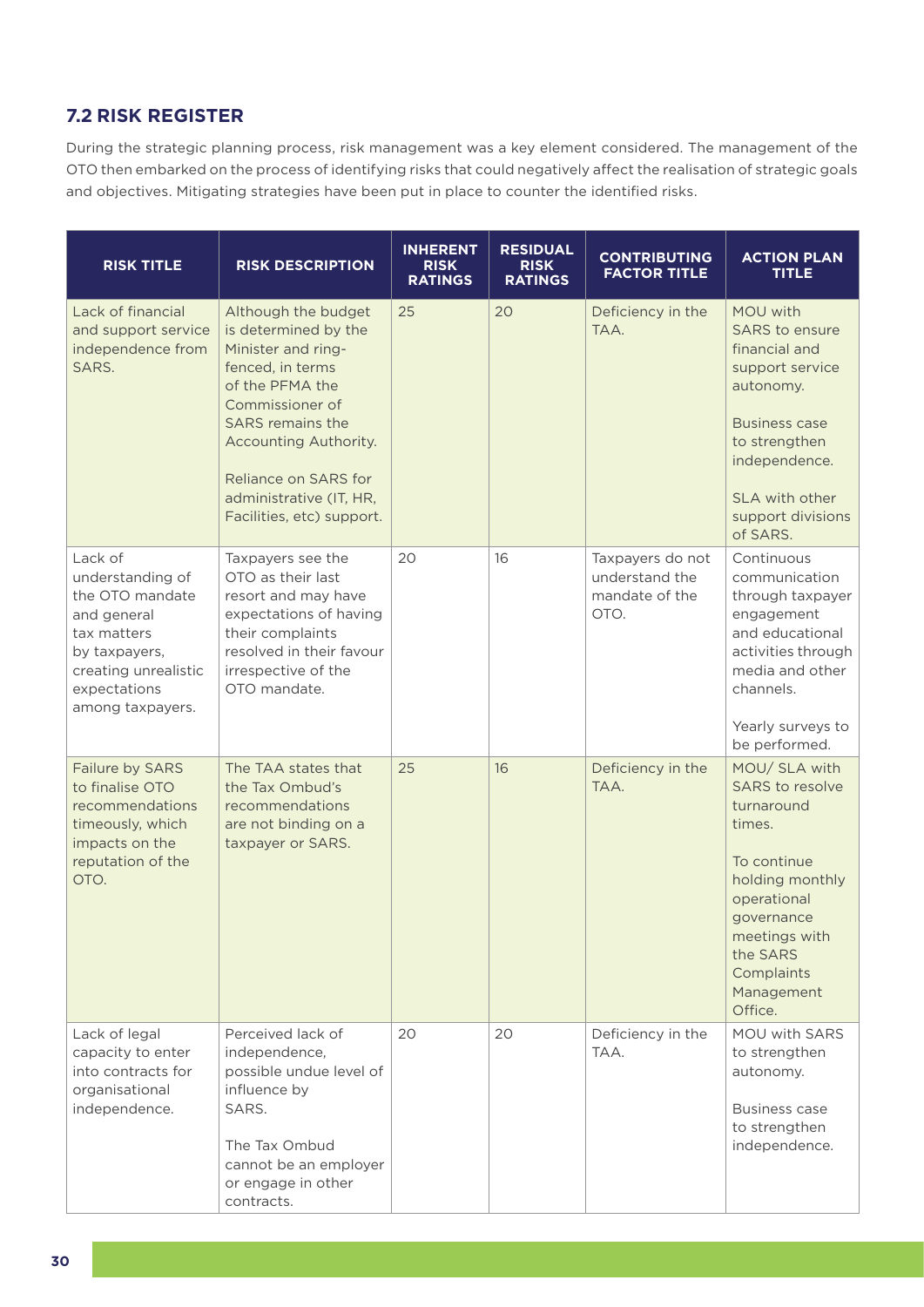## **8. TECHNICAL INDICATOR**  DESCRIPTIONS (TIDS)

#### **TID NO: 1**

| <b>REQUIRED FIELDS</b>    | <b>DESCRIPTION</b>                                                                                                                                                     |
|---------------------------|------------------------------------------------------------------------------------------------------------------------------------------------------------------------|
| Indicator title           | % of taxpayer complaints acknowledged within two business days from the date of<br>receipt.                                                                            |
| Short definition          | The Office acknowledges complaints received within two days after each complaint<br>has been checked for completeness and registered on the system.                    |
| Purpose/importance        | The indicator is aimed at informing the taxpayer that the Office has received their<br>complaints and to communicate any missing information from the complaints form. |
| Source/collection of data | Service Manager system generates letters of acknowledgement for dispatching to<br>taxpayers who lodge complaints.                                                      |
| Method of calculation     | Total complaints acknowledged within two days divided by total complaints<br>received and acknowledged multiply by 100.                                                |
| Data limitations          | None                                                                                                                                                                   |
| Type of indicator         | Efficiency and inputs.                                                                                                                                                 |
| Calculation type          | Non-cumulative.                                                                                                                                                        |
| Reporting cycle           | Quarterly and annually.                                                                                                                                                |
| New indicator             | Newly added indicator on the APP.                                                                                                                                      |
| Desired performance       | Capture all complaints within two days of receipt.                                                                                                                     |
| Indicator responsibility  | Senior Manager Office Enablement.                                                                                                                                      |

**A complaint is received when all required or necessary documents are submitted by the taxpayer (complainant).**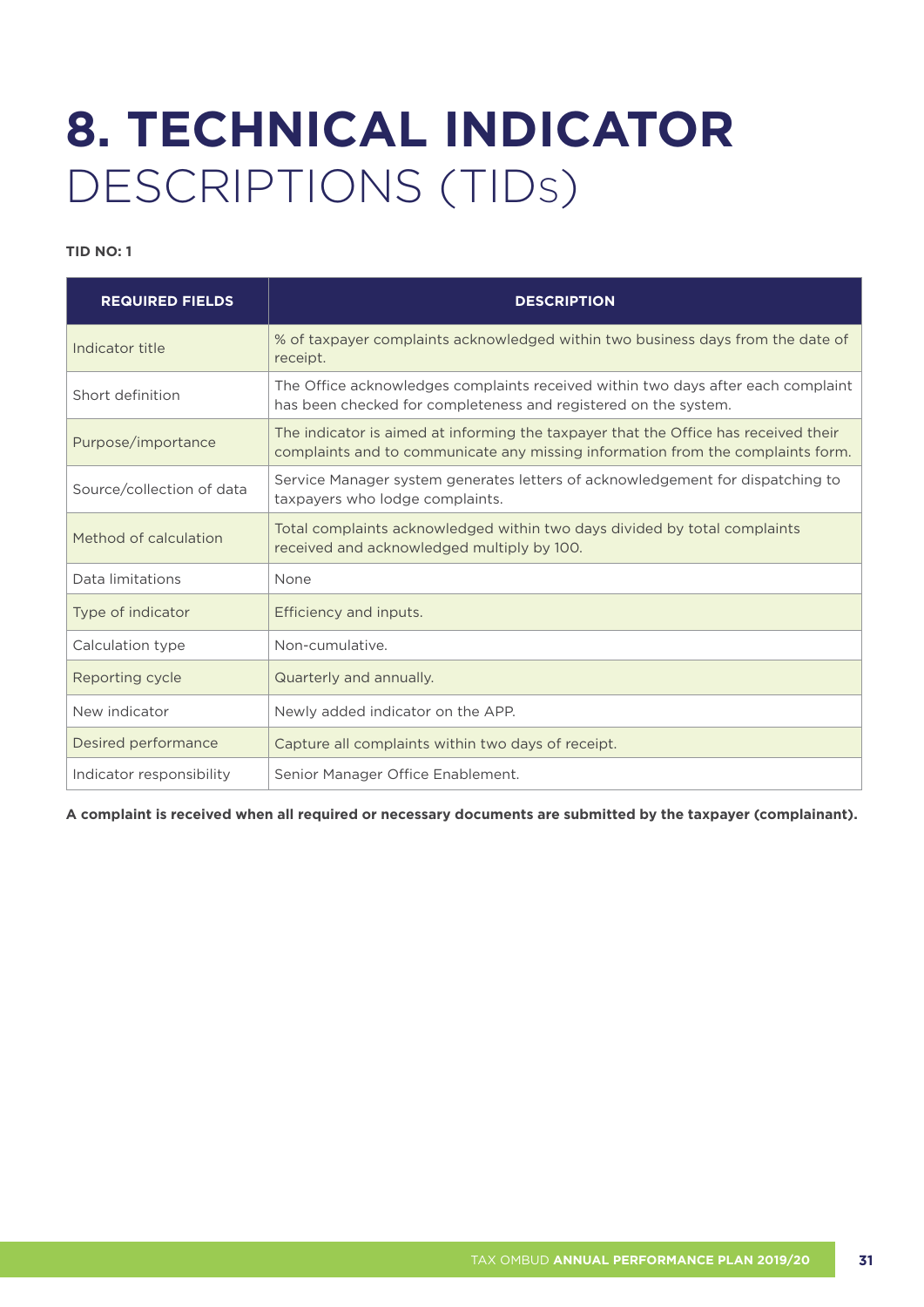| <b>REQUIRED FIELDS</b>    | <b>DESCRIPTION</b>                                                                                                                                                                                     |
|---------------------------|--------------------------------------------------------------------------------------------------------------------------------------------------------------------------------------------------------|
| Indicator title           | % of complaints reviewed within eight business days of receipt.                                                                                                                                        |
| Short definition          | The indicator measures the period it takes to capture, investigate and review<br>accepted complaints that are sent to SARS and/or outcome to the complainant<br>(including rejection and termination). |
| Purpose/importance        | To become truly taxpayer-centric, providing a consistently high-quality service<br>at minimal cost by creating an agile organisation able to efficiently scale to meet<br>demand.                      |
| Source/collection of data | Service Manager System data.                                                                                                                                                                           |
| Method of calculation     | Total complaints sent to SARS within eight days of receipt of a complaint divided by<br>total complaints sent to SARS for the reporting period.                                                        |
| Data limitations          | High volume of receipt vs resources available to review.                                                                                                                                               |
| Type of indicator         | Efficiency and output.                                                                                                                                                                                 |
| Calculation type          | Non-cumulative.                                                                                                                                                                                        |
| Reporting cycle           | Quarterly and annually.                                                                                                                                                                                |
| New indicator             | Existing indicator from the previous APP.                                                                                                                                                              |
| Desired performance       | Desire to have higher number of complaints sent to SARS within eight days of<br>receipt of a complaint.                                                                                                |
| Indicator responsibility  | Senior Manager Operations.                                                                                                                                                                             |

| Indicator title           | % of close-out reports received from SARS and actioned within four business days<br>of receipt.                                                                                   |
|---------------------------|-----------------------------------------------------------------------------------------------------------------------------------------------------------------------------------|
| Short definition          | Finalisation of completed cases received from SARS.                                                                                                                               |
| Purpose/importance        | To become truly taxpayer-centric, providing a consistently high-quality service<br>at minimal cost by creating an agile organisation able to efficiently scale to meet<br>demand. |
| Source/collection of data | Service Manager reports.                                                                                                                                                          |
| Method of calculation     | Total number of close-out reports actioned within four days of receipt divided by<br>total number of close-out reports finalised/overruled within the reporting period.           |
| Data limitations          | Manual process to allocate close-out reports to operational specialists and delays<br>from taxpayers in responding.                                                               |
| Type of indicator         | Impact, efficiency and equity.                                                                                                                                                    |
| Calculation type          | Non-cumulative.                                                                                                                                                                   |
| Reporting cycle           | Quarterly and annually.                                                                                                                                                           |
| New indicator             | Newly added indicator on the APP.                                                                                                                                                 |
| Desired performance       | Higher performance of resolution time against set target of four days.                                                                                                            |
| Indicator responsibility  | Senior Manager Operations.                                                                                                                                                        |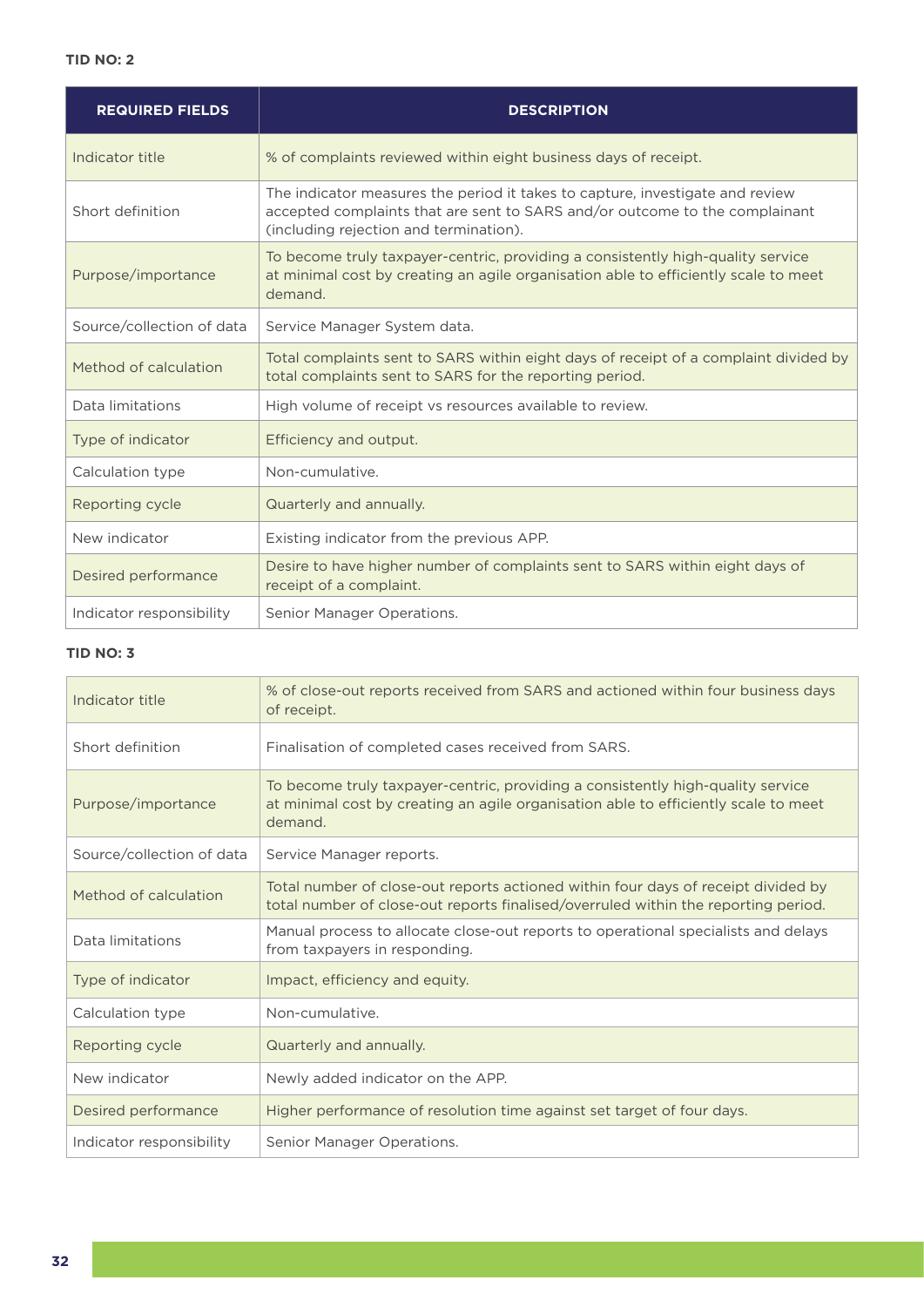| <b>REQUIRED FIELDS</b>     | <b>DESCRIPTION</b>                                                                                                                                          |
|----------------------------|-------------------------------------------------------------------------------------------------------------------------------------------------------------|
| Indicator title            | % of recommendations implemented by SARS.                                                                                                                   |
| Short definition           | The accepted complaints are reviewed and recommendations drafted and sent to<br>SARS to implement.                                                          |
| Purpose/importance         | Measures the quality of the work done by the Office; SARS implements or rejects a<br>complaint based on the recommendations made by the Office.             |
| Source/collection of data  | Service Manager System and close-out reports.                                                                                                               |
| Method of calculation      | Number of recommendations implemented by SARS divided by number of close-<br>out reports (recommendations implemented and not implemented) multiply by 100. |
| Data limitations           | The indicator only measures the accepted complaints sent to SARS for<br>implementation.                                                                     |
| Type of indicator          | Output.                                                                                                                                                     |
| Calculation type           | Non-cumulative.                                                                                                                                             |
| Reporting cycle            | Quarterly.                                                                                                                                                  |
| New indicator              | Newly added indicator on the APP.                                                                                                                           |
| <b>Desired performance</b> | All recommendations sent to SARS are implemented.                                                                                                           |
| Indicator responsibility   | Review committee.                                                                                                                                           |

| Indicator title           | % of customers satisfied with the OTO complaints resolution process based on<br>taxpayer survey results.                                                                                                                                                                            |
|---------------------------|-------------------------------------------------------------------------------------------------------------------------------------------------------------------------------------------------------------------------------------------------------------------------------------|
| Short definition          | Survey to taxpayers on the complaints resolution process.                                                                                                                                                                                                                           |
| Purpose/importance        | To continuously provide rational and fair reasons for recommendations and action<br>taken, while also ensuring that complainants understand the rationale and feel that<br>the process has provided sufficient opportunity for their case to be reviewed fairly<br>and impartially. |
| Source/collection of data | Survey results.                                                                                                                                                                                                                                                                     |
| Method of calculation     | Average score of survey results per quarter (The annual report will be a culmination<br>of all four quarters).                                                                                                                                                                      |
| Data limitations          | Non-participation by taxpayers or no responses received from taxpayers.                                                                                                                                                                                                             |
| Type of indicator         | Efficiency and impact.                                                                                                                                                                                                                                                              |
| Calculation type          | Non-cumulative.                                                                                                                                                                                                                                                                     |
| Reporting cycle           | Quarterly and annually.                                                                                                                                                                                                                                                             |
| New indicator             | Newly added indicator on the APP.                                                                                                                                                                                                                                                   |
| Desired performance       | Desire to have higher number or more taxpayers understanding our<br>recommendations.                                                                                                                                                                                                |
| Indicator responsibility  | Senior Manager Operations.                                                                                                                                                                                                                                                          |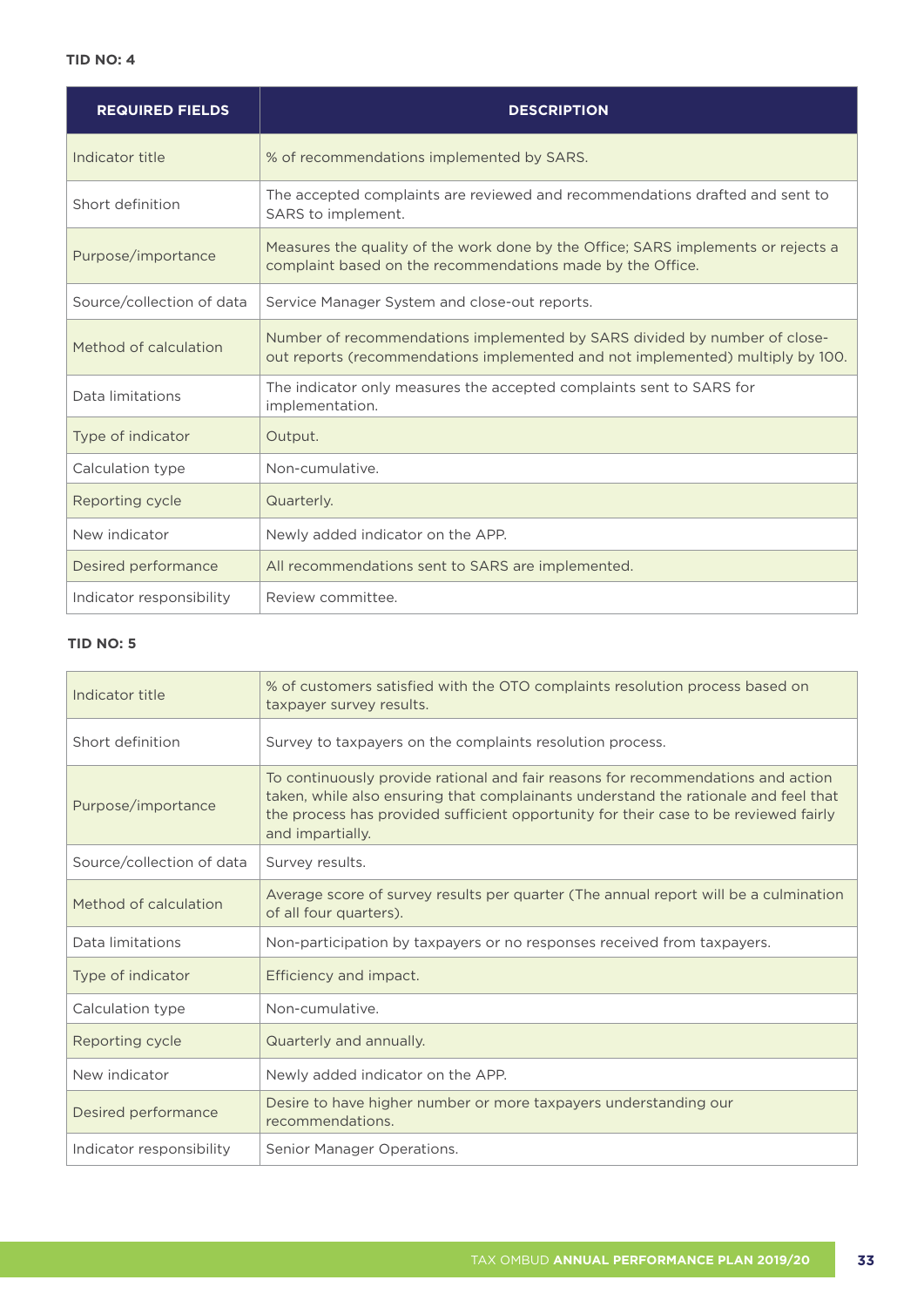| <b>REQUIRED FIELDS</b>    | <b>DESCRIPTION</b>                                                                                                                                                                                                                                                          |
|---------------------------|-----------------------------------------------------------------------------------------------------------------------------------------------------------------------------------------------------------------------------------------------------------------------------|
| Indicator title           | % of systemic investigations approved by the Minister of Finance completed within<br>an agreed upon turnaround time.                                                                                                                                                        |
| Short definition          | These are investigations conducted as a result of requests by the Minister of Finance<br>or initiated by the Tax Ombud with the permission of the Minister. The issues that<br>are investigated affect or might affect a number of taxpayers in the tax system.             |
| Purpose/importance        | To identify procedural, administrative or policy weakness within the tax<br>administration system as a result of a particular matter that can be regarded as an<br>underlying cause for a complaint that affects or will affect a number of taxpayers in<br>the tax system. |
| Source/collection of data | Progress report on investigation(s) / reports issued pertaining to the investigation.                                                                                                                                                                                       |
| Method of calculation     | Number of systemic investigations approved by the Minister completed divided by<br>number of systemic investigations approved by the Minister multiply by 100.                                                                                                              |
| Data limitations          | The commencement of the investigation is dependent on the Minister's approval.<br>The approach will be very subjective in estimating the percentage of investigation<br>completed of the final report.                                                                      |
| Type of indicator         | Output.                                                                                                                                                                                                                                                                     |
| Calculation type          | Non-cumulative.                                                                                                                                                                                                                                                             |
| Reporting cycle           | Annually.                                                                                                                                                                                                                                                                   |
| New indicator             | Existing indicator from the previous APP.                                                                                                                                                                                                                                   |
| Desired performance       | To investigate 100% of approved investigations. Actual performance that is higher<br>than targeted performance is desirable.                                                                                                                                                |
| Indicator responsibility  | Senior Manager Legal.                                                                                                                                                                                                                                                       |

| Indicator title           | % of systemic issues identified and investigated within three months.                                                                                                                                                                                                       |
|---------------------------|-----------------------------------------------------------------------------------------------------------------------------------------------------------------------------------------------------------------------------------------------------------------------------|
| Short definition          | These are issues identified from the complaints received and classified as systemic<br>in nature. The issues that are investigated affect or might affect a number of<br>taxpayers in the tax system.                                                                       |
| Purpose/importance        | To identify procedural, administrative or policy weakness within the tax<br>administration system as a result of a particular matter that can be regarded as the<br>underlying cause of a complaint that affects or will affect a number of taxpayers in<br>the tax system. |
| Source/collection of data | Systemic register-approved review committee template.                                                                                                                                                                                                                       |
| Method of calculation     | Number of approved systemic issues identified and investigated within three months<br>divided by the number of systemic issues identified and investigated.                                                                                                                 |
| Data limitations          | $n/a$ .                                                                                                                                                                                                                                                                     |
| Type of indicator         | Outputs.                                                                                                                                                                                                                                                                    |
| Calculation type          | Non-cumulative.                                                                                                                                                                                                                                                             |
| Reporting cycle           | Quarterly.                                                                                                                                                                                                                                                                  |
| New indicator             | Existing indicator from the previous APP.                                                                                                                                                                                                                                   |
| Desired performance       | To identify all systemic issues that affect or will affect a number of taxpayers. Actual<br>performance that is higher than targeted performance is desirable.                                                                                                              |
| Indicator responsibility  | Senior Manager Legal.                                                                                                                                                                                                                                                       |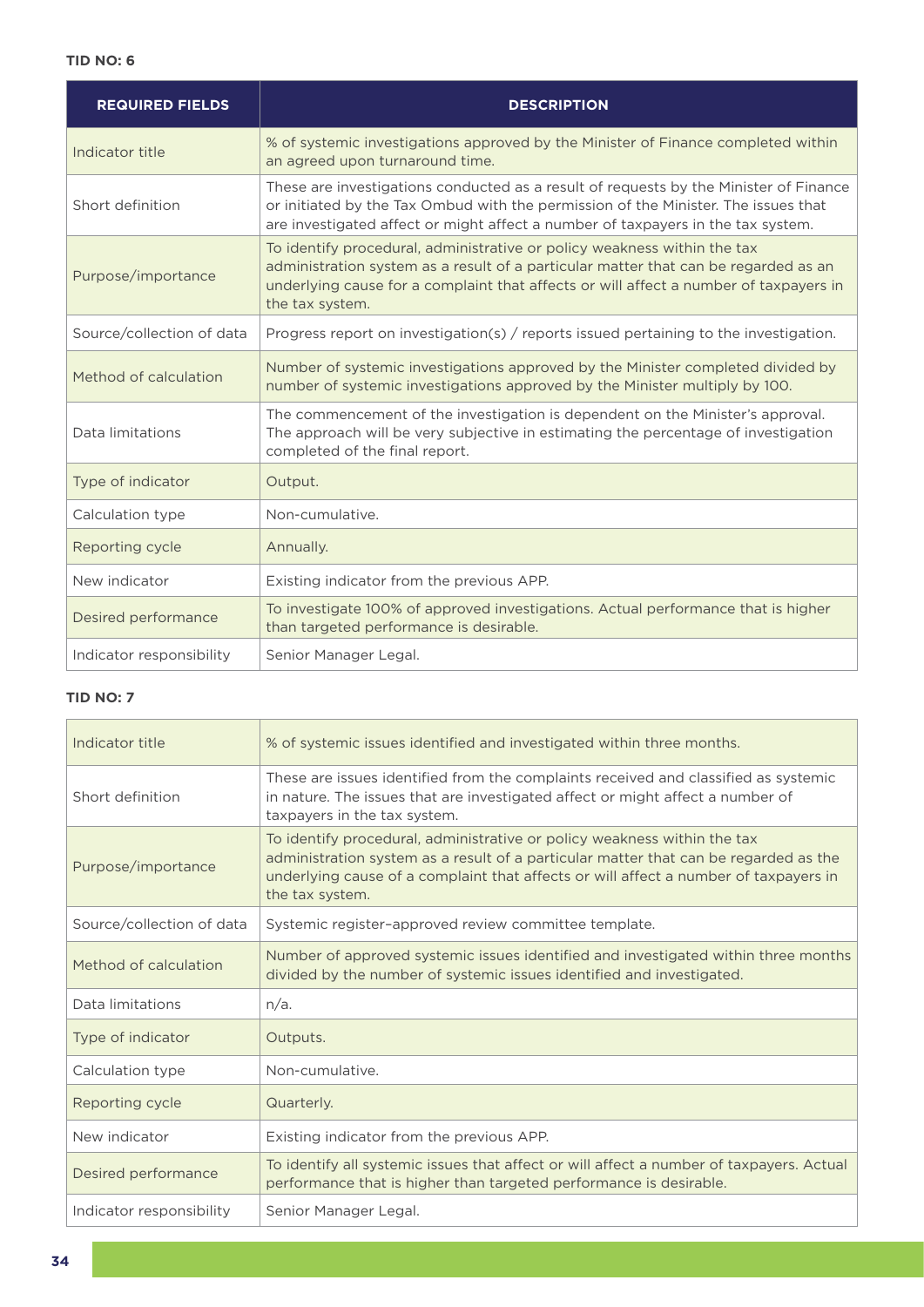| <b>REQUIRED FIELDS</b>    | <b>DESCRIPTION</b>                                                                                                              |
|---------------------------|---------------------------------------------------------------------------------------------------------------------------------|
| Indicator title           | Number of educational outreach campaigns and stakeholder engagements, media<br>engagements and advertising campaigns conducted. |
| Short definition          | Activities aimed at educating stakeholders about the OTO and services offered.                                                  |
| Purpose/importance        | Educate and create awareness about the existence of the OTO and services offered.                                               |
| Source/collection of data | Stakeholders, media houses and media buying agency.                                                                             |
| Method of calculation     | Simple count.                                                                                                                   |
| Data limitations          | The OTO will only count information at its disposal due to the unavailability of media<br>monitoring resources.                 |
| Type of indicator         | Output.                                                                                                                         |
| Calculation type          | Non-cumulative.                                                                                                                 |
| Reporting cycle           | Quarterly.                                                                                                                      |
| New indicator             | Existing indicator from the previous APP.                                                                                       |
| Desired performance       | Widespread awareness of the OTO and services offered.                                                                           |
| Indicator responsibility  | Senior Manager Communications and Outreach.                                                                                     |

| Indicator title            | Number of external newsletters published.                                                      |  |  |  |
|----------------------------|------------------------------------------------------------------------------------------------|--|--|--|
| Short definition           | Platform to engage and communicate with external stakeholders.                                 |  |  |  |
| Purpose/importance         | Keep stakeholders abreast of important developments in the OTO and the tax<br>recourse sphere. |  |  |  |
| Source/collection of data  | Business units and stakeholders.                                                               |  |  |  |
| Method of calculation      | Simple count.                                                                                  |  |  |  |
| Data limitations           | None.                                                                                          |  |  |  |
| Type of indicator          | Output.                                                                                        |  |  |  |
| Calculation type           | Non-cumulative.                                                                                |  |  |  |
| Reporting cycle            | Quarterly.                                                                                     |  |  |  |
| New indicator              | Newly added indicator on the APP.                                                              |  |  |  |
| <b>Desired performance</b> | Informed and engaging stakeholders.                                                            |  |  |  |
| Indicator responsibility   | Senior Manager Communications and Outreach.                                                    |  |  |  |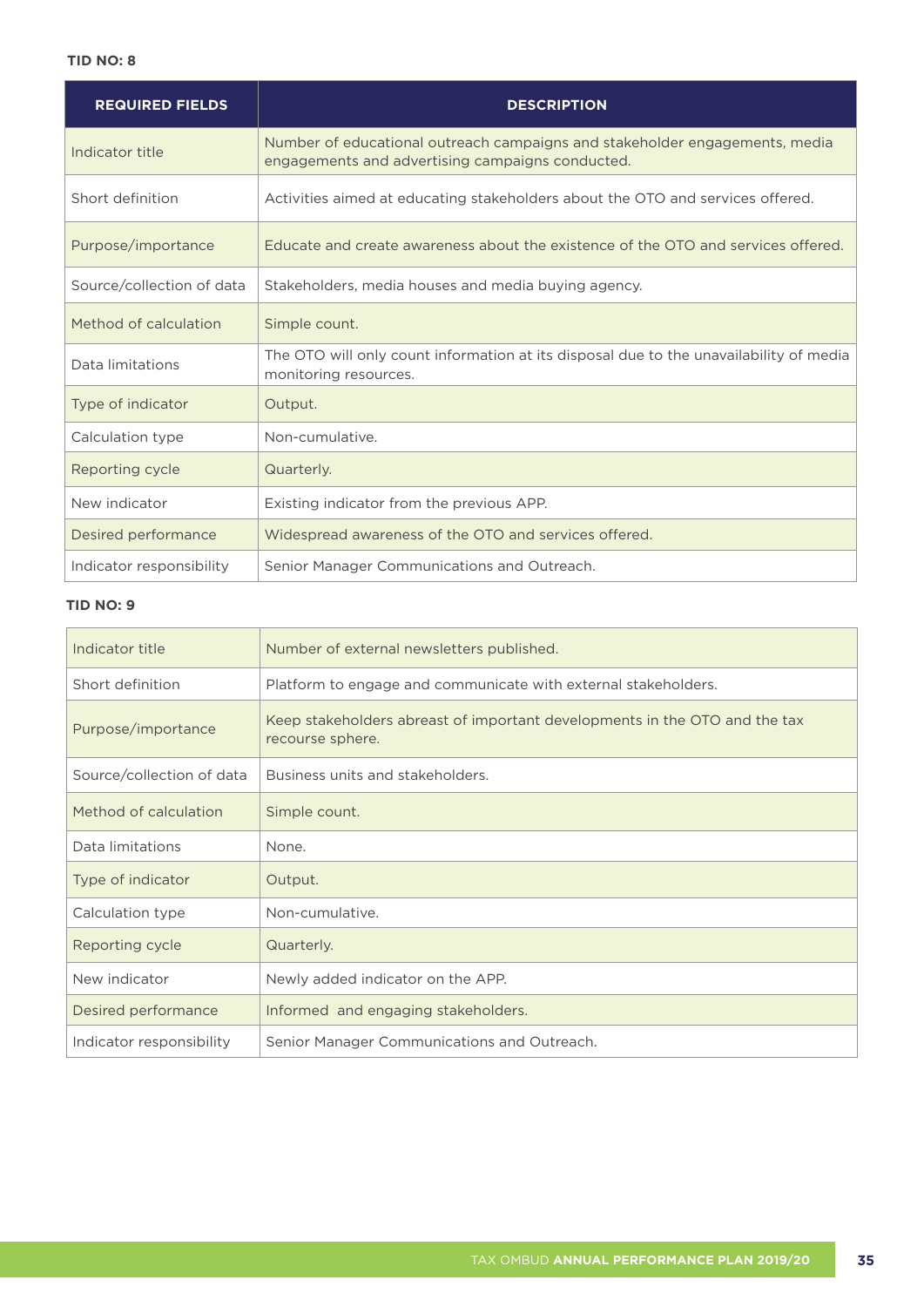| <b>REQUIRED FIELDS</b>    | <b>DESCRIPTION</b>                                                                                                                    |
|---------------------------|---------------------------------------------------------------------------------------------------------------------------------------|
| Indicator title           | Net Promoter Score in taxpayers' brand awareness survey.                                                                              |
| Short definition          | Fact-finding study to establish the level of public awareness about the organisation.                                                 |
| Purpose/importance        | Gain insight into stakeholder awareness about the OTO and services offered, and<br>utilise data collected to improve brand awareness. |
| Source/collection of data | Survey results.                                                                                                                       |
| Method of calculation     | Simple count.                                                                                                                         |
| Data limitations          | No limitations.                                                                                                                       |
| Type of indicator         | Output.                                                                                                                               |
| Calculation type          | Non-cumulative.                                                                                                                       |
| Reporting cycle           | Annual.                                                                                                                               |
| New indicator             | Existing indicator from the previous APP.                                                                                             |
| Desired performance       | Survey results/report.                                                                                                                |
| Indicator responsibility  | Senior Manager Communications and Outreach.                                                                                           |

| Indicator title           | Percentage of disabled employees employed by the OTO.                                                                                                                            |  |  |
|---------------------------|----------------------------------------------------------------------------------------------------------------------------------------------------------------------------------|--|--|
| Short definition          | The indicator measures the level of disabled employees employed by the Office in<br>terms of the Employment Equity requirements.                                                 |  |  |
| Purpose/importance        | Accelerate the employment opportunities for disabled employees across the<br>organisation.                                                                                       |  |  |
| Source/collection of data | Register of OTO employees. Use vacancies to drive recruitment of disabled<br>employees.                                                                                          |  |  |
| Method of calculation     | Use total staff headcount register (including graduate trainees):<br>Number of disabled employees (including graduate trainees) divided by total<br>employees multiplied by 100. |  |  |
| Data limitations          | Limited CVs from disabled candidates with relevant experience and qualifications                                                                                                 |  |  |
| Type of indicator         | Output.                                                                                                                                                                          |  |  |
| Calculation type          | Cumulative.                                                                                                                                                                      |  |  |
| Reporting cycle           | Annually.                                                                                                                                                                        |  |  |
| New indicator             | Existing indicator from the previous APP.                                                                                                                                        |  |  |
| Desired performance       | Desire to recruit people with disability who comply with job specifications.                                                                                                     |  |  |
| Indicator responsibility  | Senior Manager Office Enablement.                                                                                                                                                |  |  |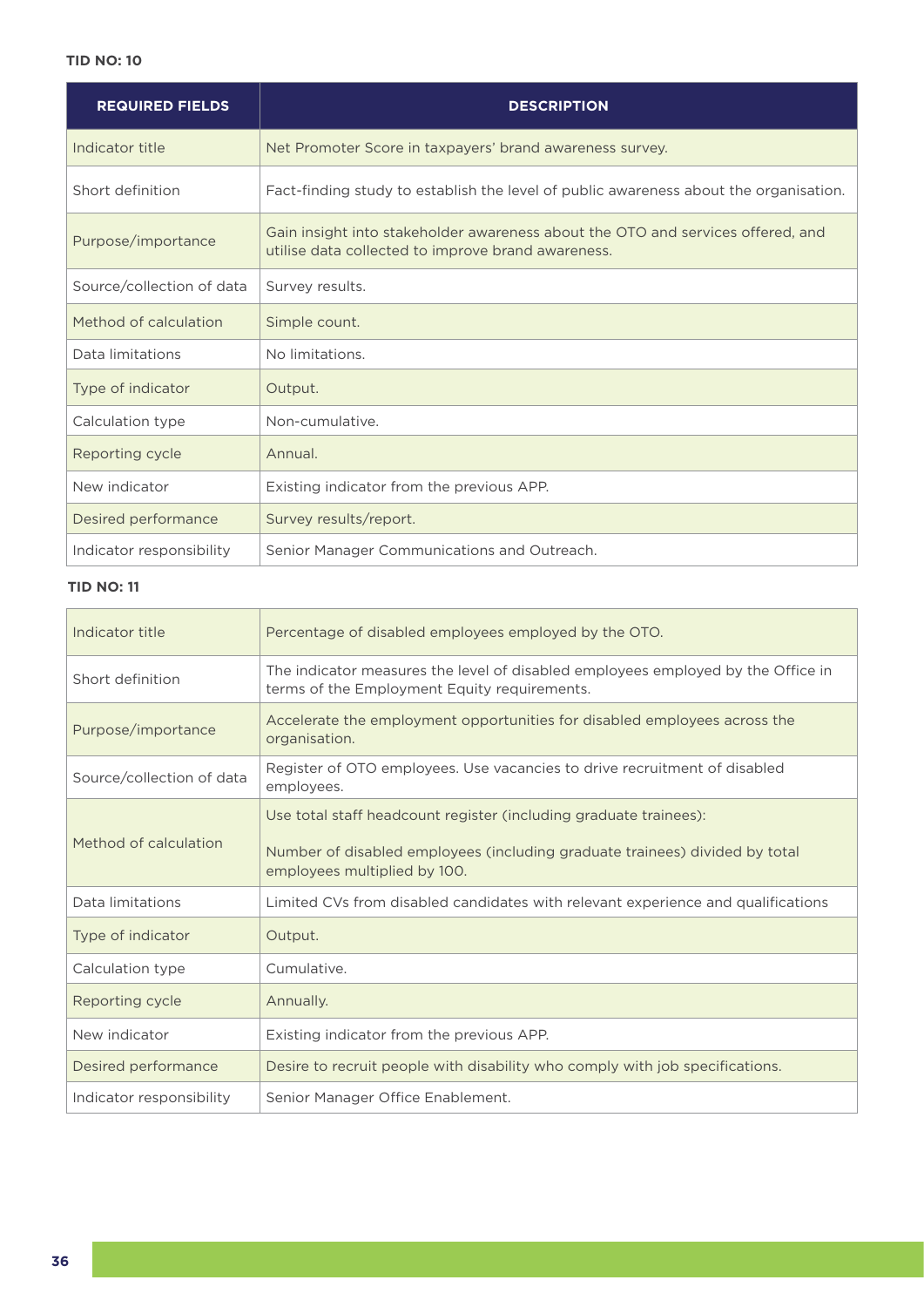| <b>REQUIRED FIELDS</b>     | <b>DESCRIPTION</b>                                                                                                                                                                     |  |
|----------------------------|----------------------------------------------------------------------------------------------------------------------------------------------------------------------------------------|--|
| Indicator title            | Percentage of females employed by the OTO.                                                                                                                                             |  |
| Short definition           | The indicator measures the level of female employees employed by the Office.                                                                                                           |  |
| Purpose/importance         | Accelerate the employment opportunities for female employees across the<br>organisation.                                                                                               |  |
| Source/collection of data  | Register of OTO employees. Use vacancies to drive recruitment of female<br>employees.                                                                                                  |  |
| Method of calculation      | Use total staff headcount register (including graduate trainees) by gender:<br>Number of female employees (including graduate trainees) divided by total<br>employees multiply by 100. |  |
| Data limitations           | Limited female CVs with relevant experience and qualifications.                                                                                                                        |  |
| Type of indicator          | Output.                                                                                                                                                                                |  |
| Calculation type           | Cumulative.                                                                                                                                                                            |  |
| Reporting cycle            | Annually.                                                                                                                                                                              |  |
| New indicator              | Existing indicator from the previous APP.                                                                                                                                              |  |
| <b>Desired performance</b> | More than 50% females.                                                                                                                                                                 |  |
| Indicator responsibility   | Senior Manager Office Enablement.                                                                                                                                                      |  |

| Indicator title            | Percentage of black employees employed by the OTO.                                                                                           |  |  |  |
|----------------------------|----------------------------------------------------------------------------------------------------------------------------------------------|--|--|--|
| Short definition           | The indicator measures the level of black employees employed by the Office.                                                                  |  |  |  |
| Purpose/importance         | Accelerate the employment opportunities for black employees across the<br>organisation.                                                      |  |  |  |
| Source/collection of data  | Register of OTO employees. Use vacancies to drive recruitment of African<br>employees.                                                       |  |  |  |
| Method of calculation      | Use total staff headcount by race.<br>Number of black employees (Including graduate trainees) divided by total<br>employees multiply by 100. |  |  |  |
| Data limitations           | Limited CVs of blacks with relevant experience and qualifications.                                                                           |  |  |  |
| Type of indicator          | Output.                                                                                                                                      |  |  |  |
| Calculation type           | Cumulative.                                                                                                                                  |  |  |  |
| Reporting cycle            | Annually.                                                                                                                                    |  |  |  |
| New indicator              | Existing indicator from the previous APP.                                                                                                    |  |  |  |
| <b>Desired performance</b> | More than 75%.                                                                                                                               |  |  |  |
| Indicator responsibility   | Senior Manager Office Enablement.                                                                                                            |  |  |  |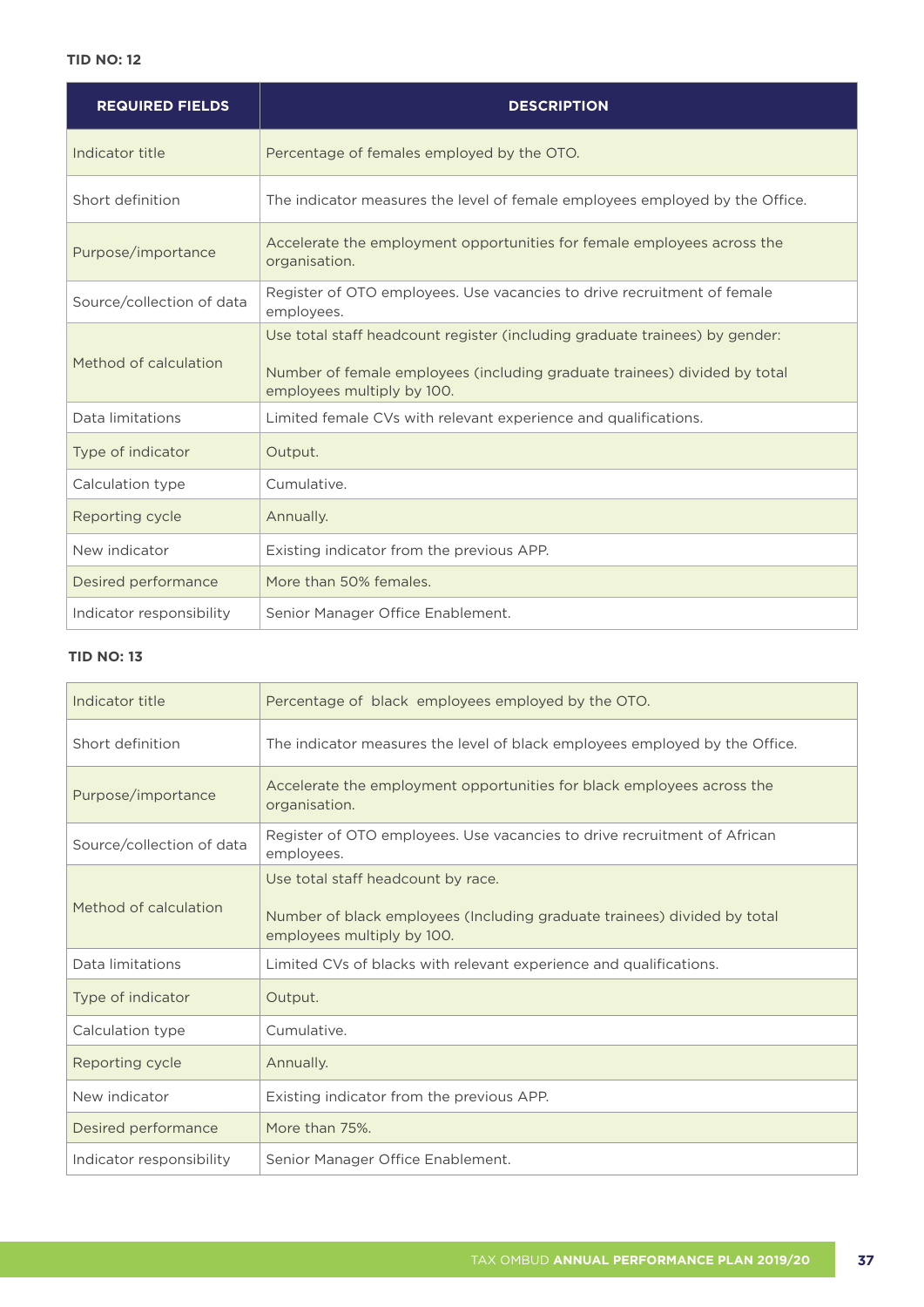| <b>REQUIRED FIELDS</b>    | <b>DESCRIPTION</b>                                                                                                                                                                                       |
|---------------------------|----------------------------------------------------------------------------------------------------------------------------------------------------------------------------------------------------------|
| Indicator title           | Number of committee review decisions overturned by the appeals committee.                                                                                                                                |
| Short definition          | Measures the quality of the decisions taken on complaints and ensures consistent<br>application of the prescripts that govern the resolution of complaints.                                              |
| Purpose/importance        | The indicator is aimed at giving the operational specialist redress in cases where<br>they have a different opinion to that of the review committee.                                                     |
| Source/collection of data | Appeals committee register.                                                                                                                                                                              |
| Method of calculation     | Simple count of overturned committee review decisions.<br>The indicator is measured cumulatively; performance of the previous quarter will be<br>added to the actual performance of the current quarter. |
| Data limitations          | None.                                                                                                                                                                                                    |
| Type of indicator         | Output.                                                                                                                                                                                                  |
| Calculation type          | Cumulative (report on year-to-date performance). The achievement is equal to or<br>less than the target.                                                                                                 |
| Reporting cycle           | Quarterly.                                                                                                                                                                                               |
| New indicator             | Newly added indicator on the APP.                                                                                                                                                                        |
| Desired performance       | Fewer overturned committee review decisions.                                                                                                                                                             |
| Indicator responsibility  | Senior Manager Legal.                                                                                                                                                                                    |

| Indicator title           | Average cost reduction per complaint, year-on-year.                                                                                                                                                                                |  |  |
|---------------------------|------------------------------------------------------------------------------------------------------------------------------------------------------------------------------------------------------------------------------------|--|--|
| Short definition          | Adopting efficient processes that reduce the cost of complaint resolution.                                                                                                                                                         |  |  |
| Purpose/importance        | To measure efficiency in resolving complaint.<br>To become truly taxpayer-centric, providing a consistently high-quality service<br>at minimal cost by creating an agile organisation able to efficiently scale to meet<br>demand. |  |  |
| Source/collection of data | SAP finance reports and Service System Manager.                                                                                                                                                                                    |  |  |
| Method of calculation     | Total cost of complaints resolution divided by total number of complaints; resolution<br>completed and compared quarterly.                                                                                                         |  |  |
| Data limitations          | Reduction in the number of complaints.                                                                                                                                                                                             |  |  |
| Type of indicator         | Efficiency and economic.                                                                                                                                                                                                           |  |  |
| Calculation type          | Cumulative.                                                                                                                                                                                                                        |  |  |
| Reporting cycle           | Quarterly.                                                                                                                                                                                                                         |  |  |
| New indicator             | Existing indicator from the previous APP.                                                                                                                                                                                          |  |  |
| Desired performance       | To reduce the cost of resolving a complaint.                                                                                                                                                                                       |  |  |
| Indicator responsibility  | Senior Manager Office Enablement.                                                                                                                                                                                                  |  |  |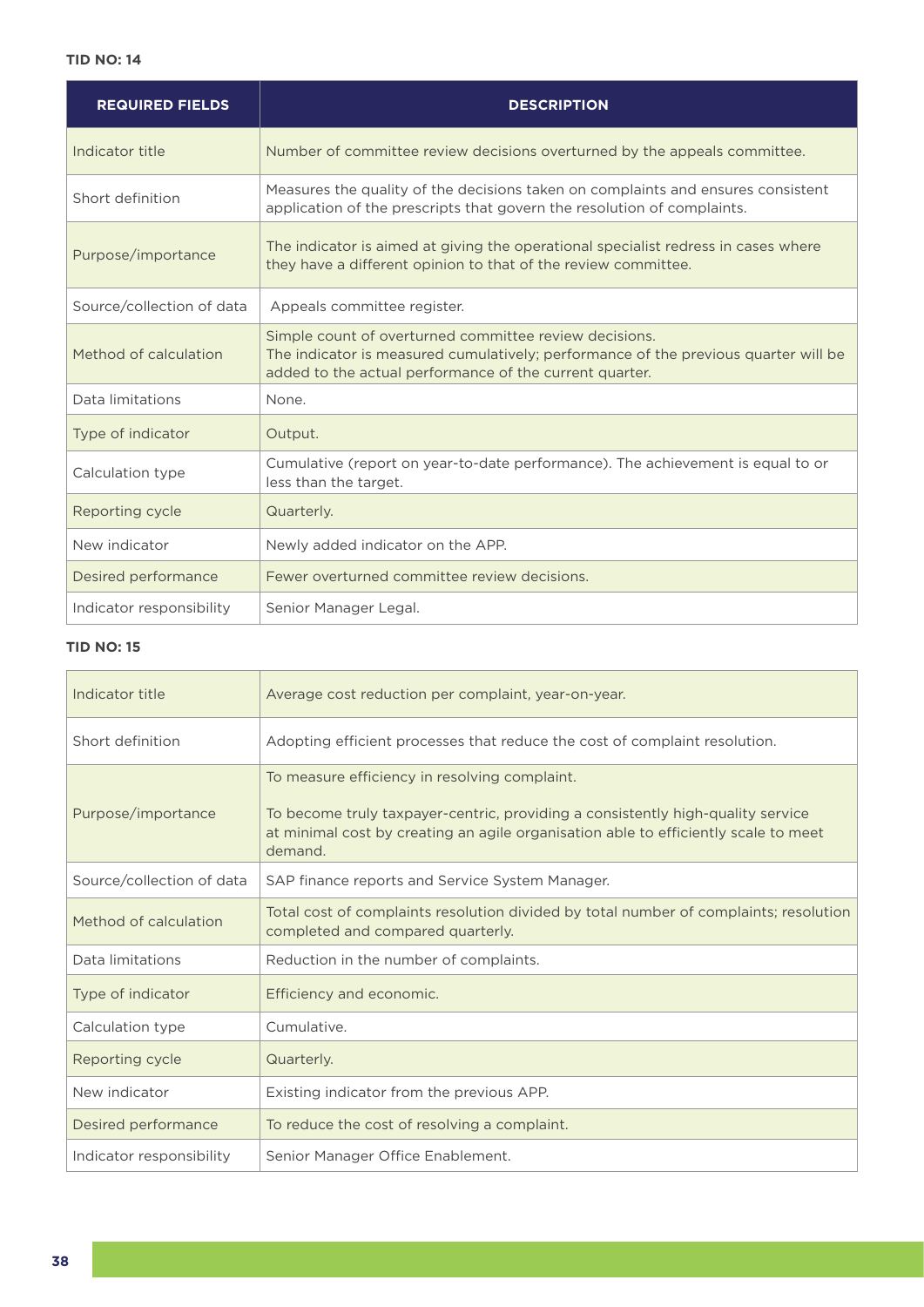## **9. MINOR CHANGES TO THE**  STRATEGIC PLAN 2018-2023

In terms of paragraph 4.1 of the Framework for Strategic Plans and Annual Performance Plans, the Strategic Plan of an institution may be changed during the five-year period that it covers. However, such changes should be limited to revisions related to significant policy shifts or changes in the service delivery environment. The relevant institution does this by issuing an amendment to the existing plan, which may be published as an annexure to the Annual Performance Plan, or by issuing a revised Strategic Plan.

After the review of the OTO's Strategic Plan, no significant policy shifts or significant changes in the service delivery environment of the Office of the Tax Ombud were identified. There were, however, minor changes that were effected to this plan that are not reflected in the Strategic Plan. The table below reflects the changes effected on this plan that are not in the Strategic Plan for 2018/19 – 2022/23:

| <b>PROGRAMME</b>                | <b>STRATEGIC PLAN (SP)</b><br>2018/19 - 2022/23                                                                                                                                                                                                                                                              | <b>CHANGES TO THE</b><br><b>SP</b>                                                                                    | <b>REASON FOR CHANGES</b>                                                                                                                                      | <b>SP PAGE</b>           |
|---------------------------------|--------------------------------------------------------------------------------------------------------------------------------------------------------------------------------------------------------------------------------------------------------------------------------------------------------------|-----------------------------------------------------------------------------------------------------------------------|----------------------------------------------------------------------------------------------------------------------------------------------------------------|--------------------------|
| Accessibility and<br>Operations | Accessibility and<br>operations will ensure<br>that the OTO provides a<br>high-quality, taxpayer-<br>centric service, that<br>taxpayers understand<br>the rationale for all<br>recommendations<br>made and that<br>recommendations are<br>impartial and executed<br>in a manner that is<br>highly efficient. | To review and<br>address complaints<br>in a fair, efficient<br>and impartial<br>manner.                               | Simplify the purpose of the<br>unit in accordance with the<br>mandate of the Office.                                                                           | 20                       |
|                                 | Feedback provided by<br>stakeholders about the<br>complaints resolution<br>process by OTO, based<br>on the survey results.                                                                                                                                                                                   | % of customers<br>satisfied about the<br>OTO complaints<br>resolution process<br>based on taxpayer<br>survey results. | The indicator is revised to<br>clarify its intended purpose<br>as a customer satisfaction<br>survey.                                                           | 20                       |
|                                 | N/A - Indicator not part<br>of the Strategic Plan<br>when it was drafted.                                                                                                                                                                                                                                    | % of close-out<br>reports received<br>from SARS and<br>actioned within five<br>business days of<br>receipt.           | The indicator is introduced in<br>order to allow for monitoring<br>and improve performance<br>of finalising the complaints<br>after implementation by<br>SARS. | <b>New</b><br>indicator. |
|                                 | % of recommendations<br>sent to SARS within<br>10 days from date of<br>receipt.                                                                                                                                                                                                                              | % of taxpayer<br>complaints<br>acknowledged<br>within 2 business                                                      | The process of the indicator<br>on recommendations sent<br>to SARS within 10 days is<br>segregated to account for                                              | <b>New</b><br>indicator. |
|                                 |                                                                                                                                                                                                                                                                                                              | days of receipt.                                                                                                      | review of complaints and<br>sending of recommendations<br>to SARS processes.                                                                                   | 20                       |
|                                 |                                                                                                                                                                                                                                                                                                              | % of complaints<br>reviewed within 8<br>business days of<br>acknowledgement<br>of receipt.                            |                                                                                                                                                                |                          |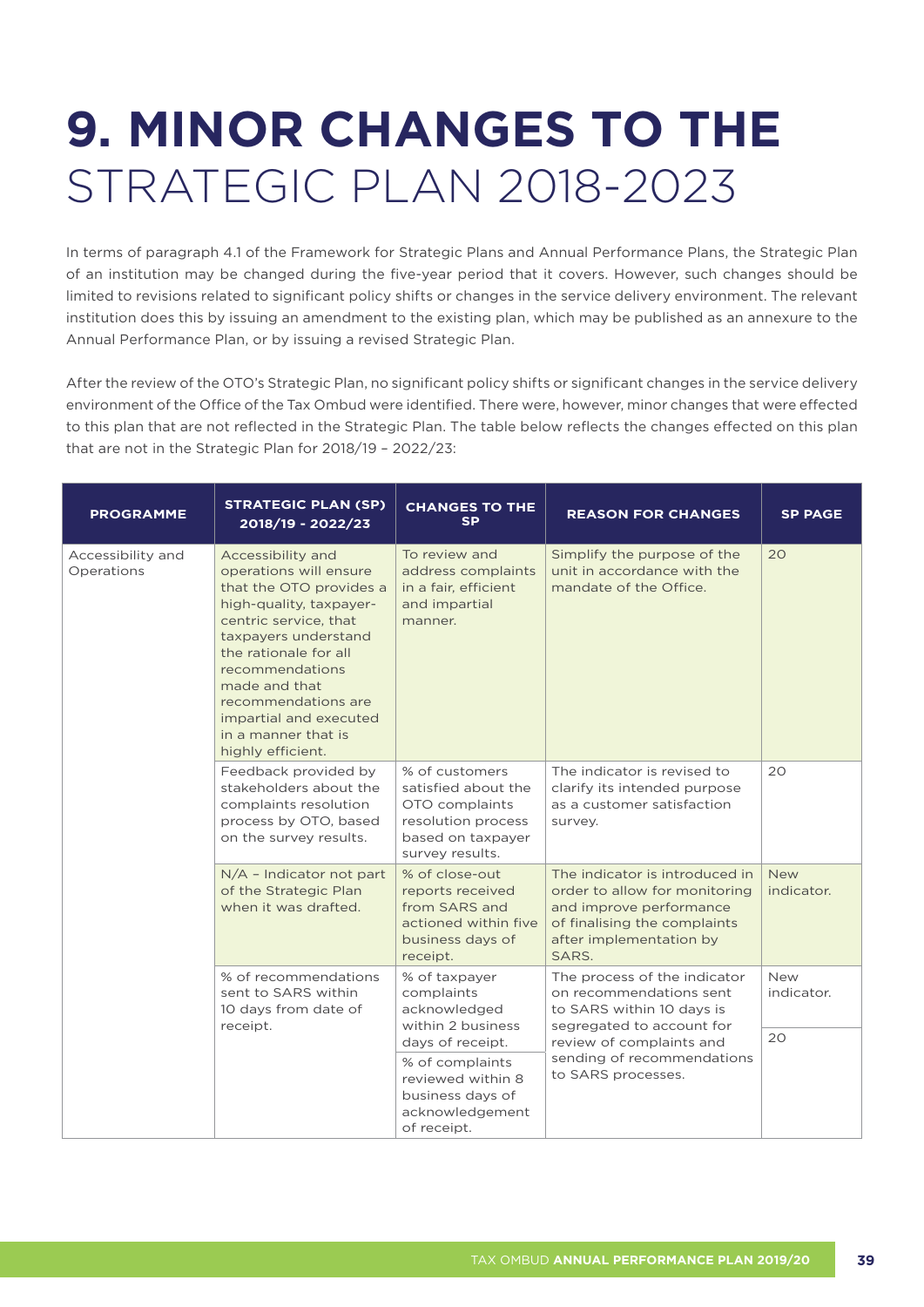| <b>PROGRAMME</b>                     | <b>STRATEGIC PLAN (SP)</b><br>2018/19 - 2022/23                                                                                                                                                                                                                                                                                                                                                                                  | <b>CHANGES TO THE</b><br><b>SP</b>                                                                                       | <b>REASON FOR CHANGES</b>                                                                                                                                                                                | <b>SP PAGE</b>           |
|--------------------------------------|----------------------------------------------------------------------------------------------------------------------------------------------------------------------------------------------------------------------------------------------------------------------------------------------------------------------------------------------------------------------------------------------------------------------------------|--------------------------------------------------------------------------------------------------------------------------|----------------------------------------------------------------------------------------------------------------------------------------------------------------------------------------------------------|--------------------------|
| Accessibility and<br>Operations      | $N/A$ - Indicator not part<br>of the Strategic Plan<br>when it was drafted.                                                                                                                                                                                                                                                                                                                                                      | % of<br>recommendations<br>implemented by<br>SARS.                                                                       | The indicator is included<br>to measure the quality<br>of the recommendations<br>sent to SARS by OTO for<br>implementation.                                                                              | <b>New</b><br>indicator. |
|                                      | N/A - Indicator not part<br>of the Strategic Plan<br>when it was drafted.                                                                                                                                                                                                                                                                                                                                                        | % of taxpayer<br>complaints<br>acknowledged<br>within two business<br>days.                                              | The indicator is introduced<br>to account for the process of<br>acknowledging complaints<br>within the defined<br>turnaround time.                                                                       | <b>New</b><br>indicator. |
|                                      | Average cost reduction<br>per complaint.                                                                                                                                                                                                                                                                                                                                                                                         | $N/A$ - The indicator<br>did not change; it<br>has been moved<br>from one business<br>unit to another.                   | The indicator has been<br>moved from Accessibility<br>and Operations to Legal and<br>Support Services.                                                                                                   | 20                       |
| Systemic<br>Investigation            | % of systemic<br>investigations<br>completed.                                                                                                                                                                                                                                                                                                                                                                                    | % of systemic<br>investigations<br>approved by the<br>Minister completed<br>within an agreed<br>upon turnaround<br>time. | The indicators are revised to<br>ensure that there is a clear<br>distinction between the<br>investigations of systemic<br>issues approved by the<br>Minister of Finance and<br>those that are identified | 20                       |
|                                      | Number of systemic<br>investigations<br>completed.                                                                                                                                                                                                                                                                                                                                                                               | % of systemic<br>issues identified<br>investigated within<br>3 months.                                                   | and investigated during the<br>complaint resolution process.                                                                                                                                             |                          |
| Awareness and<br>Education           | In support of the<br>strategic objectives,<br>the OTO will promote<br>awareness and<br>education through<br>outreach campaigns,<br>advertising and public<br>relations services.<br>The activities will be<br>measured according to<br>the level of stakeholder<br>awareness within the<br>taxpayer population,<br>perceived level<br>of independence,<br>understanding of the<br>complaints procedure<br>and brand recognition. | To promote<br>awareness about<br>the services of the<br>Office of the Tax<br>Ombud.                                      | The purpose is revised to<br>ensure alignment with the<br>mandate of the Office.                                                                                                                         | 21                       |
|                                      | Number of educational<br>outreach campaigns,<br>stakeholder<br>engagements,<br>public relations and<br>advertising activities.                                                                                                                                                                                                                                                                                                   | Number of external<br>newsletters<br>published.                                                                          | The quarterly external<br>newsletters were part of<br>the engagements; the unit<br>will now measure these<br>newsletters separately as an<br>activity.                                                   | 21                       |
|                                      | N/A - Indicator was not<br>part of the Strategic<br>Plan when it was<br>drafted.                                                                                                                                                                                                                                                                                                                                                 | <b>Net Promoter</b><br>Score on taxpayers'<br>brand awareness<br>survey.                                                 | The Office is introducing this<br>indicator in order to measure<br>the outcome of the brand<br>recognition survey.                                                                                       | <b>New</b><br>Indicator. |
| Legal and Support<br><b>Services</b> | Ensure the highest<br>levels of corporate<br>governance.                                                                                                                                                                                                                                                                                                                                                                         | Objective has been<br>removed.                                                                                           | The objective and its<br>indicator about governance<br>and audit findings have been                                                                                                                      | 21                       |
|                                      | Zero governance and<br>audit findings.                                                                                                                                                                                                                                                                                                                                                                                           | The indicator has<br>been removed.                                                                                       | removed as the Office is not<br>yet audited.                                                                                                                                                             | 21                       |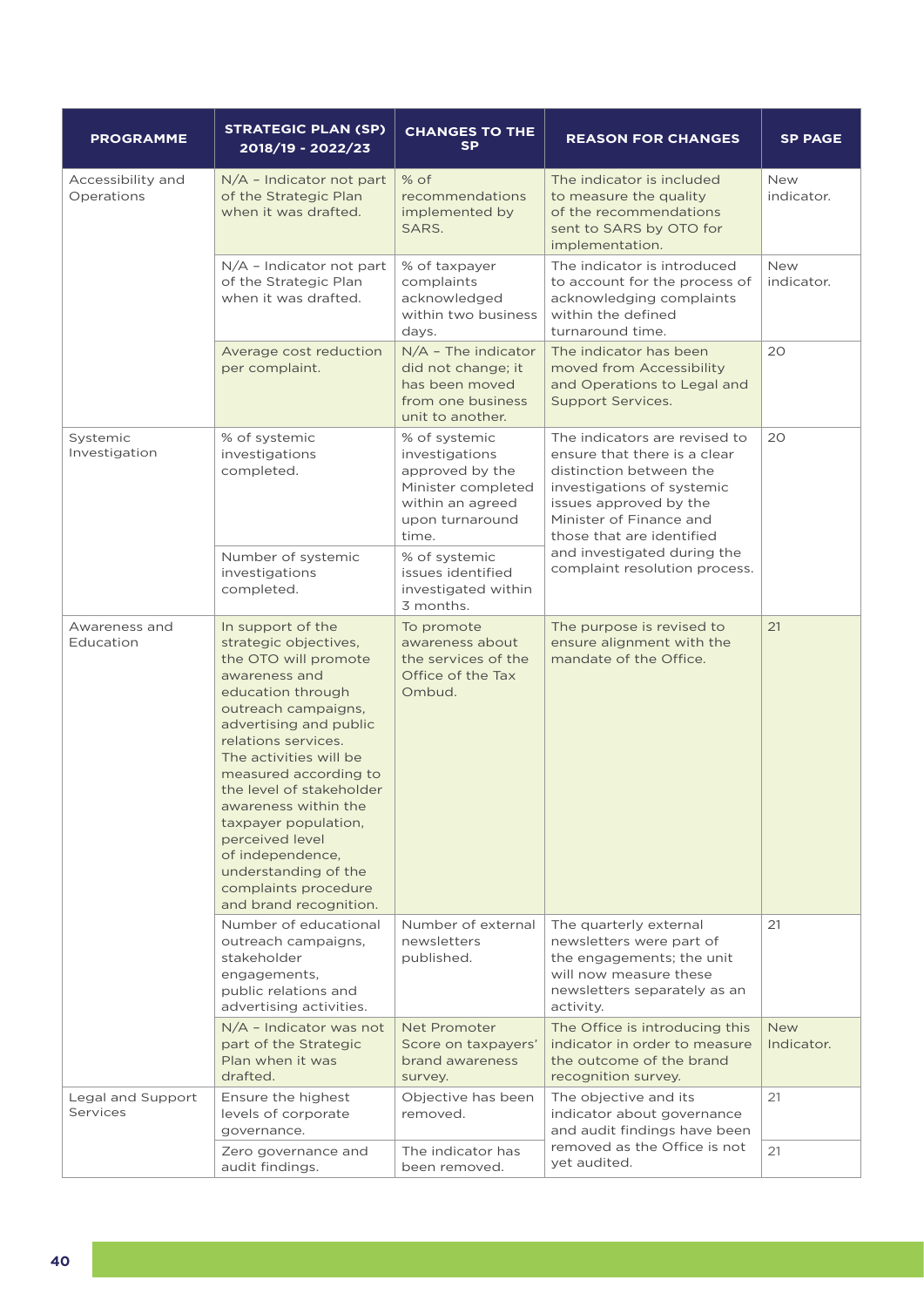| <b>PROGRAMME</b>              | <b>STRATEGIC PLAN (SP)</b><br>2018/19 - 2022/23                                    | <b>CHANGES TO THE</b><br><b>SP</b>                                                    | <b>REASON FOR CHANGES</b>                                                                                                                                               | <b>SP PAGE</b> |
|-------------------------------|------------------------------------------------------------------------------------|---------------------------------------------------------------------------------------|-------------------------------------------------------------------------------------------------------------------------------------------------------------------------|----------------|
| Legal and Support<br>Services | Indicator: 2% of<br>disabled persons.<br><b>Target: 100%</b>                       | Percentage of<br>disabled persons<br>employed by the<br>OTO.<br>Target: 2%            | The change is intended to<br>simplify the indicator and the<br>target.                                                                                                  | 21             |
|                               | Gender: 49% and 51%.<br>Target: 100%                                               | Percentage of<br>female employees<br>employed by the<br>OTO.<br>Target: 51%           | The change is intended to<br>simplify the indicator and the<br>target.                                                                                                  | 21             |
|                               | Race: 75% black.                                                                   | Percentage of<br>black employees<br>employed by the<br>OTO.                           | The change is intended to<br>simplify the indicator and the<br>target.                                                                                                  | 21             |
|                               | $N/A$ - Indicator was not<br>part of the strategic<br>plan when it was<br>drafted. | Number of<br>committee<br>review decisions<br>overturned by the<br>appeals committee. | Measures the quality of<br>the decisions taken on<br>complaints and ensures<br>consistent application of the<br>prescripts that govern the<br>resolution of complaints. | 21             |

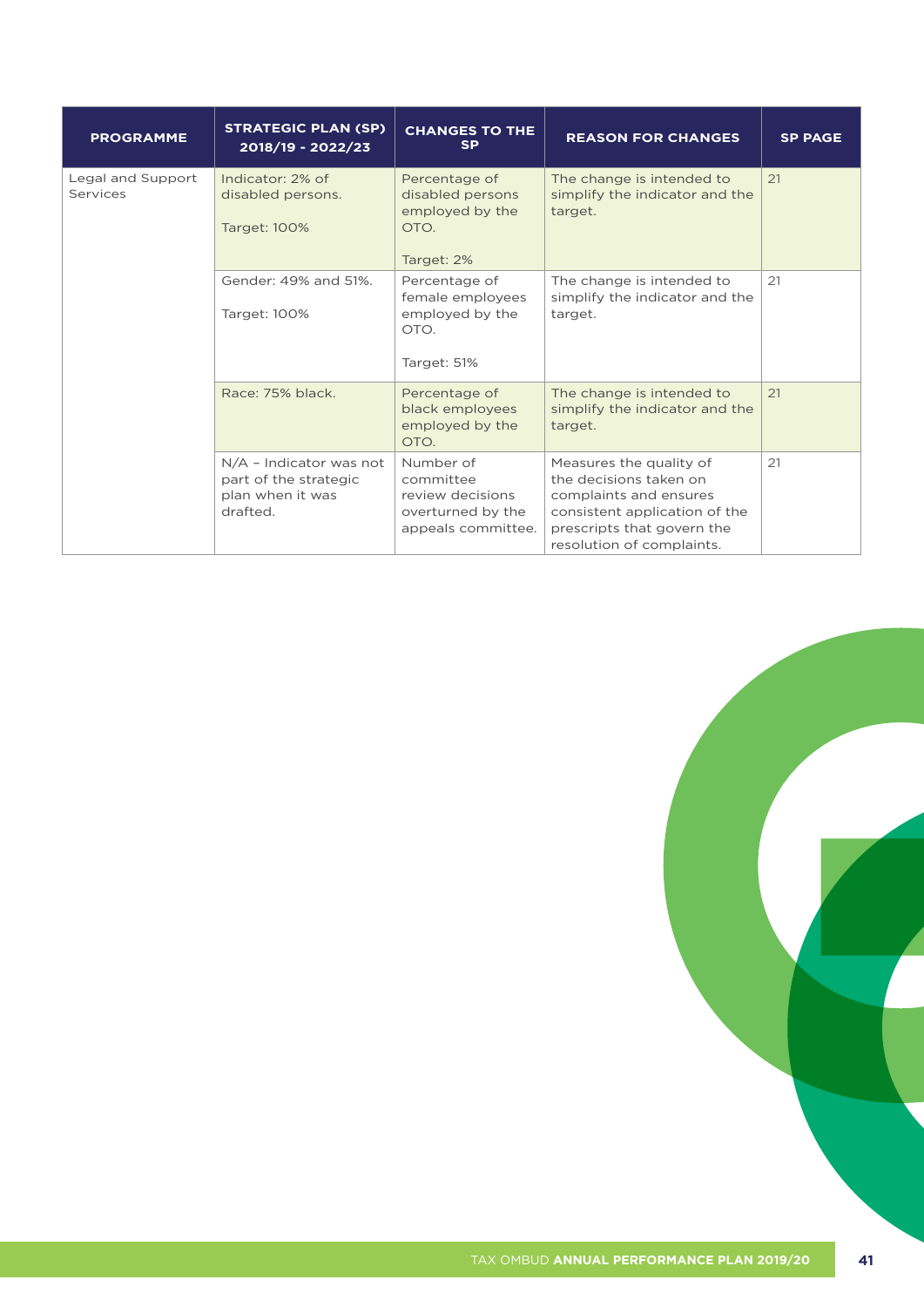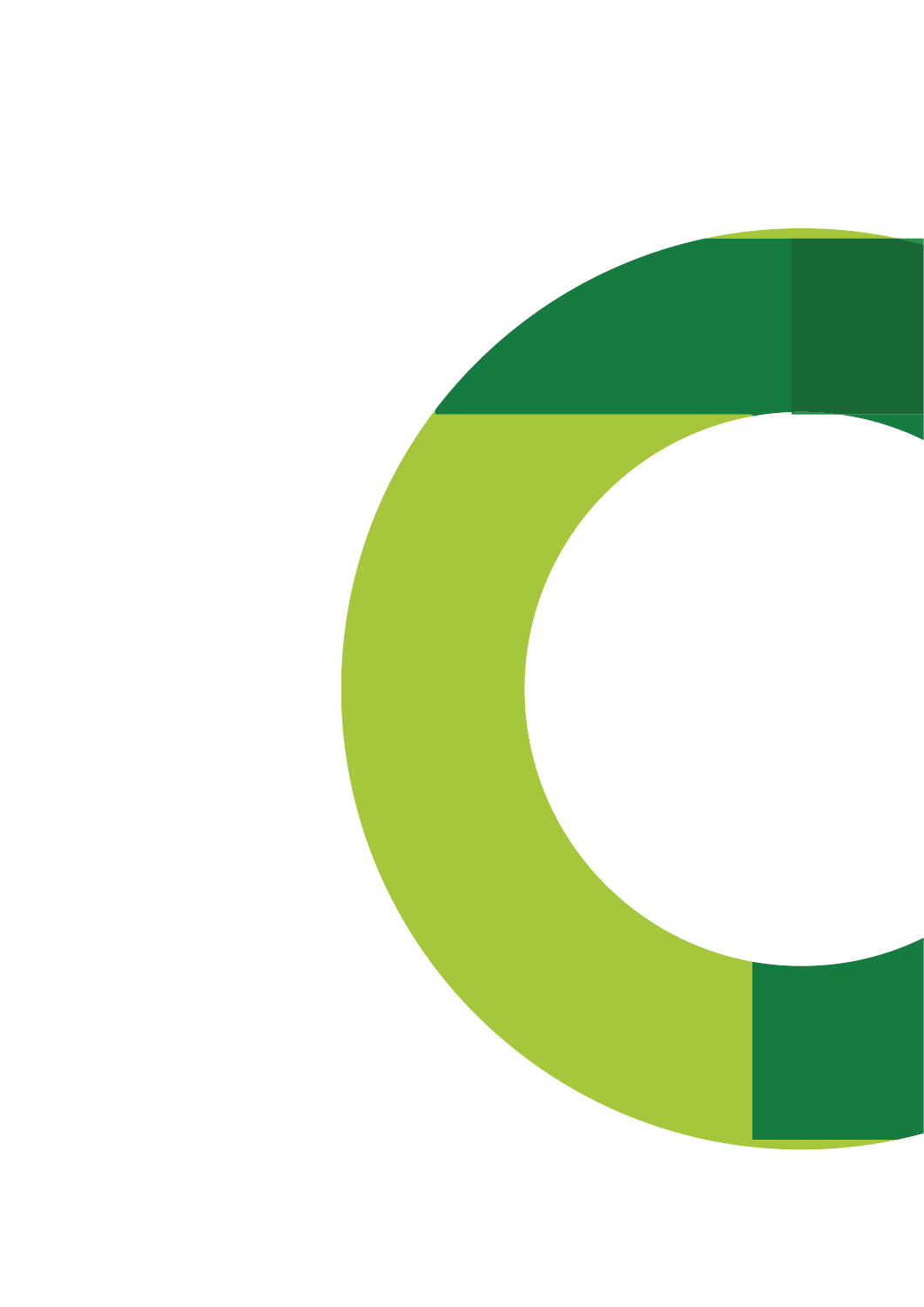